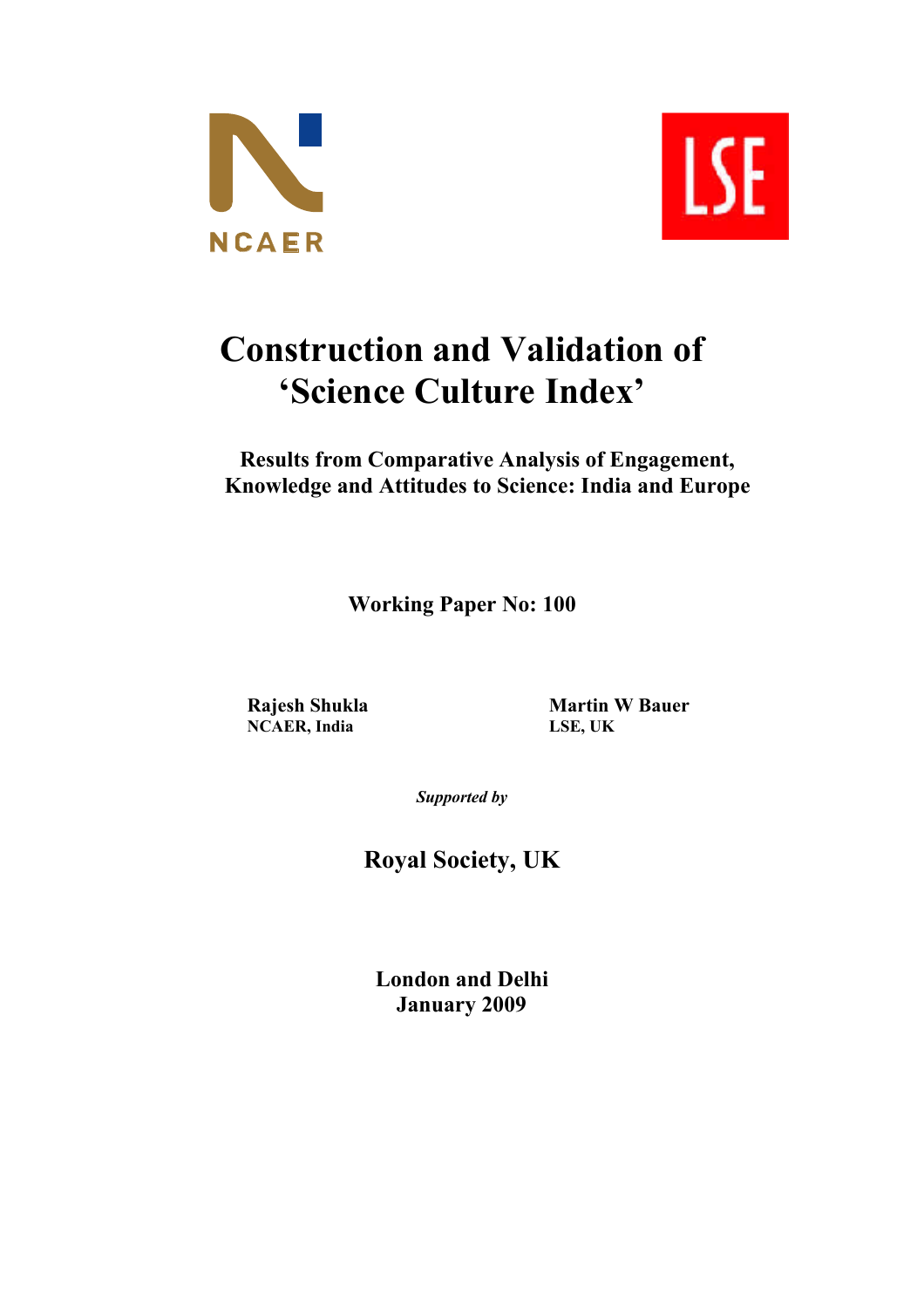# **Contents**

|    | List of Tables                                                         | 3  |
|----|------------------------------------------------------------------------|----|
|    | List of Figures                                                        | 3  |
|    | <b>List of Boxes</b>                                                   | 4  |
|    | <b>List of Annexure Tables</b>                                         | 4  |
|    | Abstract                                                               | 5  |
| 1. | Introduction                                                           | 6  |
| 2. | The need for cultural indicators of science                            | 7  |
|    | 2.1. The science indicators context                                    | 7  |
|    | 2.2. Why the culture of science?                                       | 9  |
|    | 2.3. What are cultural indicators?                                     | 10 |
|    | 2.4. Subjective science indicators                                     | 12 |
|    | 2.5. Comparing Europe and India                                        | 14 |
|    | 2.5.1. Knowledge and attitudes                                         | 15 |
|    | 2.5.2. Knowledge, interest and confidence                              | 16 |
|    | 2.5.3. Knowledge and engagement                                        | 17 |
|    | 2.5.4. Implication of linear and non-linear relationship               | 17 |
| 3. | The science culture index (SCI): concept, methodology and benchmarking | 21 |
|    | 3.1. The conceptual framework of SCI                                   | 21 |
|    | 3.2. Selection of indicators                                           | 22 |
|    | 3.2.1 STS performance indicators                                       | 22 |
|    | 3.2.2 PUS indicators                                                   | 23 |
|    | 3.3. Index values and benchmarking results                             | 28 |
|    | 3.4. Interpreting index values                                         | 30 |
|    | 3.5. Indices values and rankings                                       | 31 |
|    | 3.6. Intra-group comparisons                                           | 32 |
|    | 3.7. Index scores: Driving factors and its implications                | 34 |
| 4. | Discussion                                                             | 37 |
|    | References                                                             | 42 |
|    | Annexure                                                               | 44 |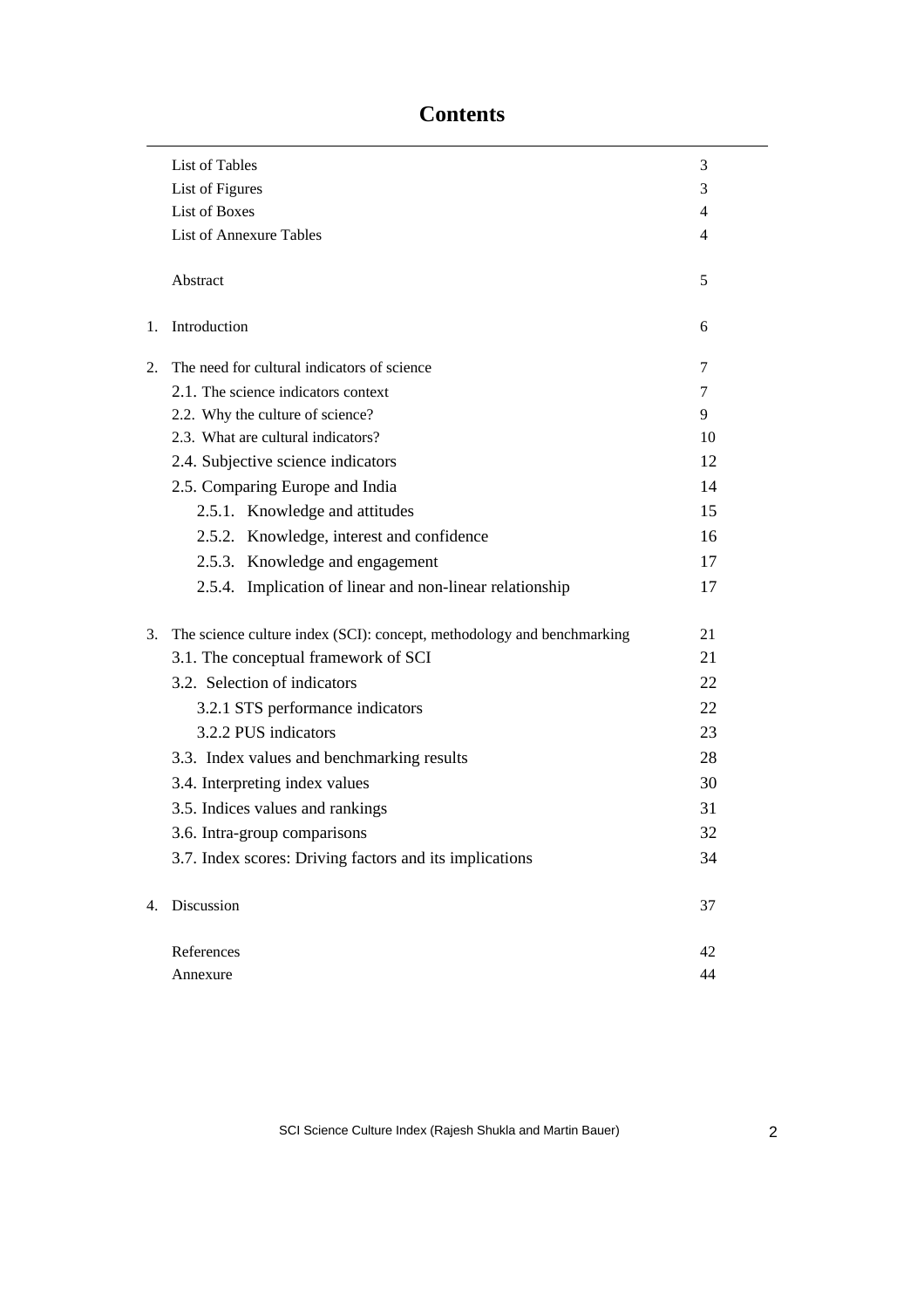# **List of Tables**

| 13<br>20<br>20<br>24<br>24<br>24<br>25<br>25<br>25<br>28<br>30<br>32<br>33<br>35<br>35<br>40 |                                                                        |  |
|----------------------------------------------------------------------------------------------|------------------------------------------------------------------------|--|
|                                                                                              | Table 1: The two-culture model of public understanding of science      |  |
|                                                                                              | Table 2: Corrélations matrix (Before conditional transformation)       |  |
|                                                                                              | Table 3: Correlations matrix (After conditional transformation)        |  |
|                                                                                              | Table 4: Average score of scientific knowledge                         |  |
|                                                                                              | Table 5: Average score of attitude towards S&T                         |  |
|                                                                                              | Table 6: Average score of interest and informedness about S&T          |  |
|                                                                                              | Table 7: Correlation matrix – STS indicators                           |  |
|                                                                                              | Table 8: Correlation matrix – PUS indicators                           |  |
|                                                                                              | Table 9: Rank correlation between HDI and components of SCI            |  |
|                                                                                              | Table 10: Average score of public engagement                           |  |
|                                                                                              | Table 11: Socio-economic indicators                                    |  |
|                                                                                              | Table 12: Summary of indices score                                     |  |
|                                                                                              | Table 13: Indices scores and ranking of EU countries and Indian states |  |
|                                                                                              | Table 14: Summary of the contribution of indicators to sub-indices     |  |
|                                                                                              | Table 15: Rank Correlation between HDI, TAI and components of SCI      |  |
|                                                                                              | Table 16: Rank correlation                                             |  |

# **List of Figures**

| Figure 1: Correlation between 'Knowledge (know)' and 'Attitude (AttA)'                 | 15 |
|----------------------------------------------------------------------------------------|----|
| Figure 2: Correlation between 'Knowledge (know)' and 'Attitude (AttBc)'                | 15 |
| Figure 3: Correlation between 'Knowledge (know)' and 'Interest'                        | 16 |
| Figure 4: Correlation between 'Knowledge (know)' and 'Informedness'                    | 16 |
| Figure 5: Correlation between 'Knowledge (know)' and 'Engagement'                      | 17 |
| Figure 6: Correlation between 'Knowledge (know)' and 'Attitude (AttA-transformed)'     | 20 |
| Figure 7: Correlation between 'Knowledge (know)' and 'Attitude (AttBc-transformed)'    | 20 |
| Figure 8: Correlation between 'Knowledge (know)' and 'Engagement (Engage-transformed)' | 20 |
| Figure 9: Conceptual framework of SCI                                                  | 21 |
| Figure 10: STS performance indicators                                                  | 23 |
| Figure 11: Estimates of STS index                                                      | 29 |
| Figure 12: Estimates of PUS index                                                      | 29 |
| Figure 13: Estimates of SCI                                                            | 29 |
| Figure 14: Scores of PUS indicators                                                    | 31 |
| Figure 15: Estimates of variability – PUS indicators                                   | 36 |
| Figure 16: Estimates of variability – STS indicators                                   | 36 |
| Figure 17: STS Index & PUS (transformed) Index                                         | 39 |
| Figure 18: STS Index & SCI                                                             | 39 |
| Figure 19: PUS (transformed) Index & SCI                                               | 40 |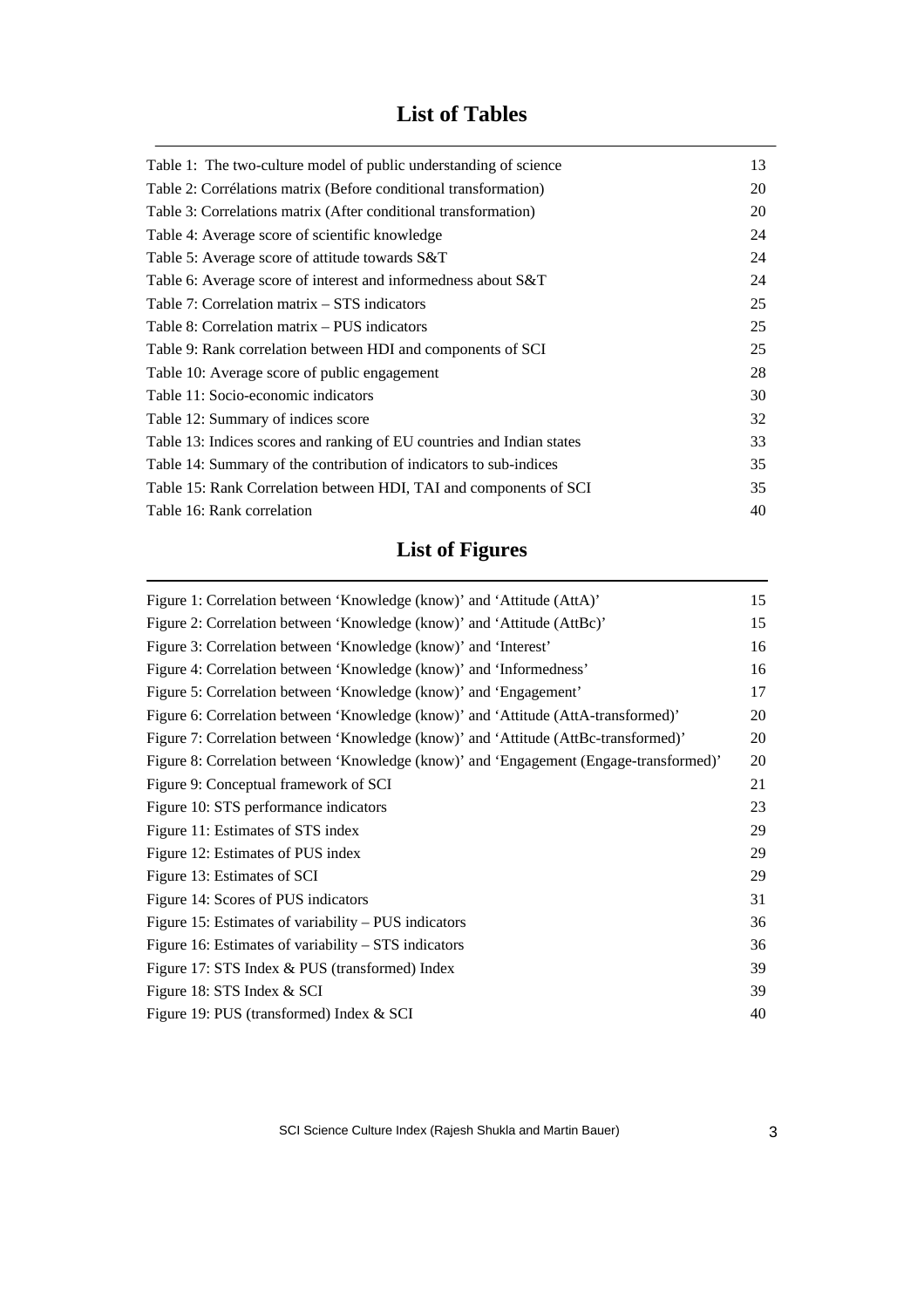# **List of Boxes**

| Box 1: An empirical note on SCI components              |    |
|---------------------------------------------------------|----|
| Box 2: Constructing the index: The statistical approach | 26 |

# **List of Annexure Tables**

| Annexure 1: Data sources                 | 44 |
|------------------------------------------|----|
| Annexure 2: Summary of PUS Indicators    | 46 |
| Annexure 3: Estimated value of Indices   | 48 |
| Annexure 4: SCI score to different bases | 49 |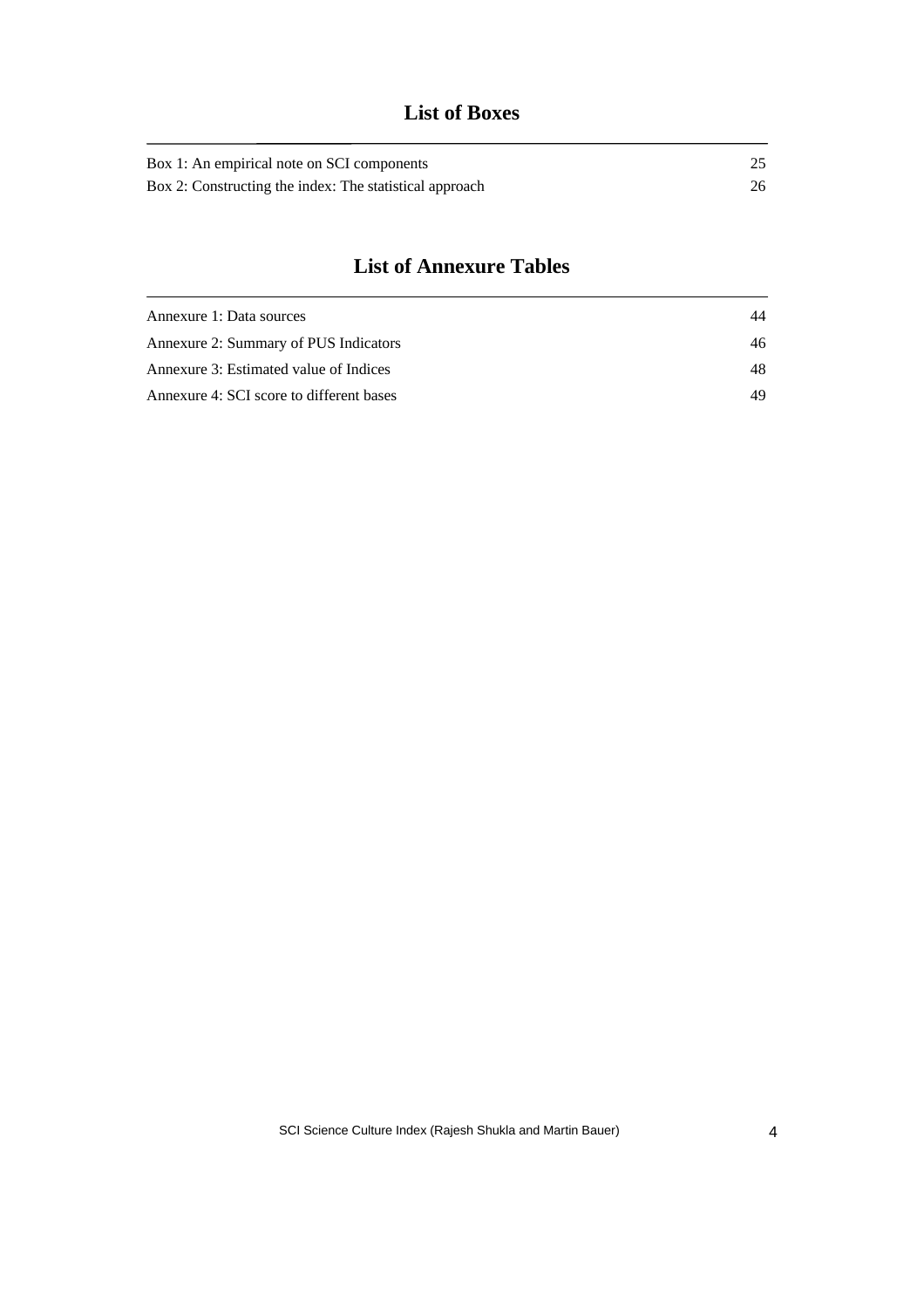# **Construction and Validation of 'Science Culture Index'**

**Results from Comparative Analysis of Engagement, Knowledge and Attitudes to Science: India and Europe<sup>1</sup>**

**Rajesh Shukla<sup>2</sup> and Martin W Bauer<sup>3</sup>**

# **Abstract**

Countries world-wide routinely collate statistics on STS performance indicators such as R&D expenditure, science publications, citations and impact, high-tech employment, and penetration of hightech goods. In parallel there have been several, but often isolated, attempts to define complementary 'public understanding of science (PUS)' indicators including concepts such as scientific literacy, public sentiment, interest, and attitudes. This has been somewhat successful, but also controversial. Thus, little progress has been achieved to explicitly combine STS performance indicators and PUS indicators in a composite index of 'science culture'. This exercise draws conceptual and methodological material used in the construction of such a composite index based on a combined data base of EU (32 countries) and India (23 States). On the basis of these 55 'state units' the theoretical basis, feasibility and validity of a globally portable index of science culture is demonstrated. Details of the analytical options considered and decisions made, particularly in regard to integration of two data sets, identifying and defining indicators, constructing composite indices and finally its validation has been discussed. The discussion inevitably involves a degree of EU-India specific analyses, however, the methodological issues and suggested solutions are of broader interest to researchers on the topic in other contexts.

1

 $<sup>1</sup>$  Authors are thankful to Royal Society (UK) for providing financial support under the 'UK-India Science Network Programme'</sup> to undertake this study. We also thank Ms. Asha Sharma, Ms. Preeti Kakar and Ms. Nitasha Monga of NCAER for providing necessary assistance in the analysis and preparation of the report. The views expressed here are of the authors and do not necessarily reflect those of their respective institutions.<br><sup>2</sup> Septer Follow (Chief Statistician), NCAEP, Now Del

Senior Fellow (Chief Statistician), NCAER, New Delhi, India (rkshukla@ncaer.org)

<sup>&</sup>lt;sup>3</sup> Director, MSc Social and Public Communication, Methodology Institute, LSE, London, UK (m.bauer@lse.ac.uk)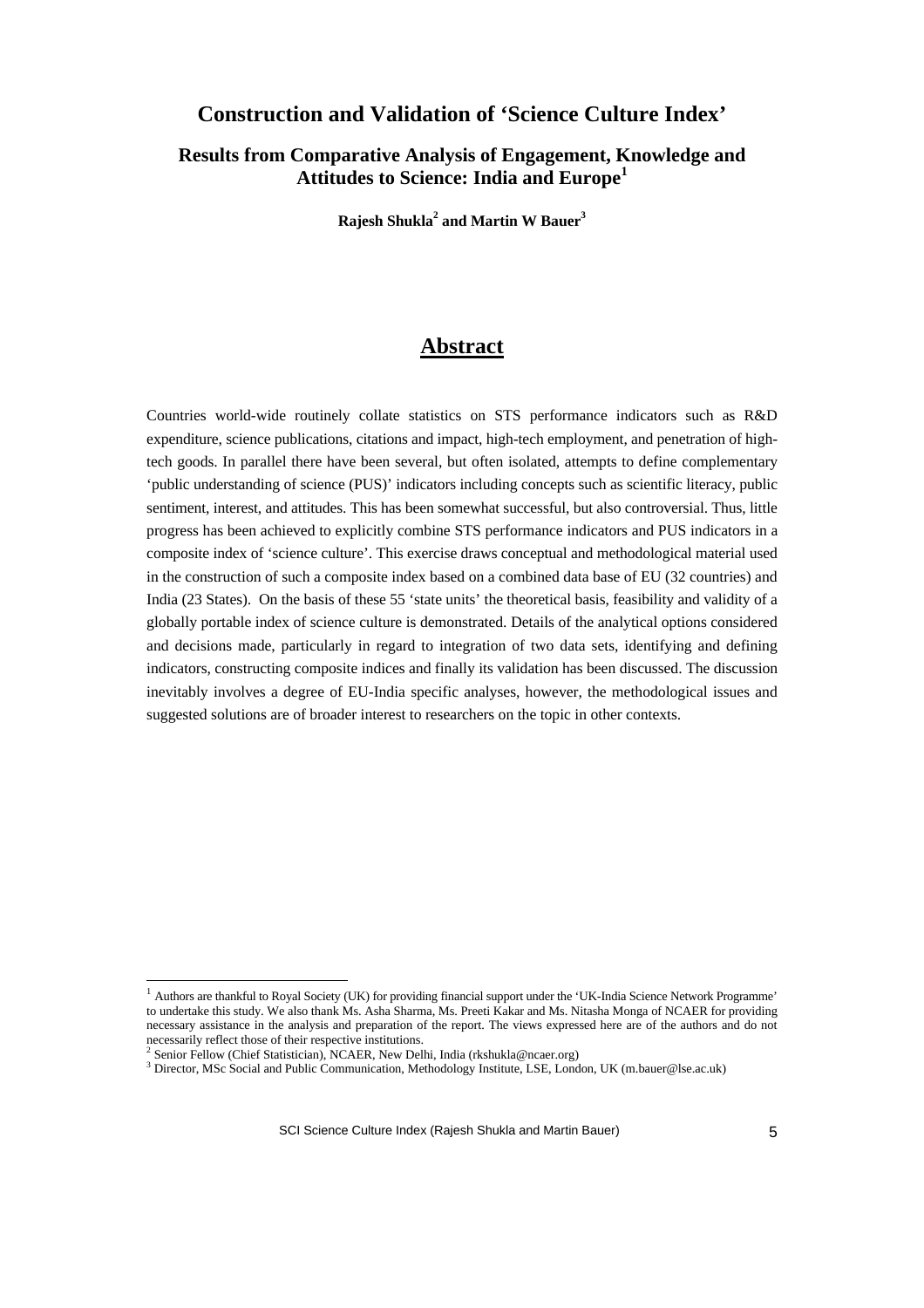# **1. Introduction**

Public understanding of science is increasingly recognised to play a role in R&D policy making, as it expresses the national aspirations with regard to science and technology. But hitherto there is a limited internationally comparative research to address this issue with a global outlook and required objectivity. Discussions of public understanding of science have been limited to national or regional data, and particular they have been limited to developed and industrialised countries. In this context, the current project was aimed to extend the analytic framework of public attitudes so that it is adequate to both developing (India and parts of new EU and EU candidate countries) as well as developed contexts (EU15) seeded by a grant from the Royal Society's UK-India Science Network programme in 2006.

Two world's largest and most elaborate datasets (Annexure 1), motivated under the agenda of assessing the 'public understanding of science' of the general public in Europe and India, provide the common basis for this endeavour.

- a) The Indian survey was conducted in October/November 2004 (National Science Survey 2004 undertaken by NCAER under the leadership of Rajesh Shukla) covering all major Indian states (23) with a sample of over 30,000 face-to-face interviews, representative of the population in terms of age, gender and education, based on a sampling frame of 350,000 individuals. The survey was based on multi-level stratification covering states, districts and villages or urban blocks.
- b) The European survey was conducted in January 2005 (Eurobarometer 63.1; Martin W. Bauer chaired the team designing the measurement instrument on behalf of DG Research) with a national sample of N=1000 through face-to-face interviews covering 32 countries. The survey covered EU25, EFTA and the candidate countries. The total sample size is 32,000, multi-stage stratified to be representative of the resident population in metropolitan, urban and rural areas in each country.

Separately and jointly these datasets constitute the most extensive and one of the best quality comparative datasets on public understanding of science of the general public to facilitate an attempt for comparative analysis of various indicators across 55 political units (considering that India has 23 states). One of the requirements for a science culture index is surely global relevance, and to demonstrate this relevance a widely differing contexts is a useful point of departure. The integrated dataset offers to construct and to model a "science culture index" across a range of contexts that span the Indian subcontinent and 'old' and 'new' Europe serve as 'extreme cases' to validate the resulted science culture index.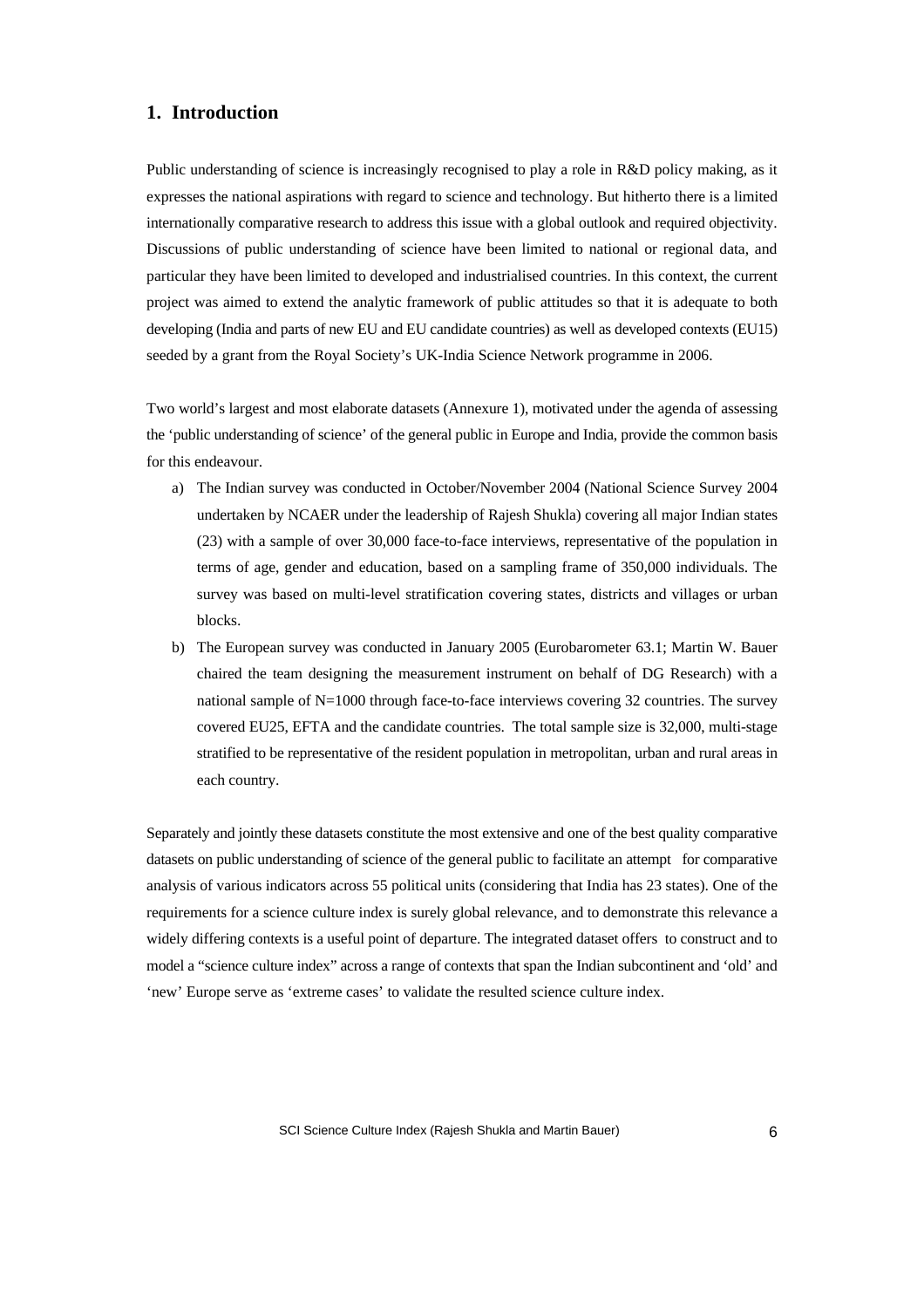In this report we have attempted to argue the case, construct and show the potentials of a 'science culture index'. One of the key purposes of this exercise is to show how 'subjective' and 'objective' indicators of science could combine into a unified and useful index. This is a first step in that direction both in terms of scope and quality of data. We believe this collaborative research and analysis is likely to have significant global implications in the area of PUS research and development of 'science culture index'. This report is aimed towards following objectives.

- ß To situate indicators of 'public understanding' and traditional 'science indicators' within a wider concept of 'science culture' that combines both structural and symbolic elements of scientific activity.
- ß To construct a global index of 'science culture' that combines objective and subjective indicators.
- ß To make productive use of empirical PUS research, in particular by considering the non-linear relationship between literacy, attitudes and engagement for the construction of such an overall index. Non-linearity suggests the need of conditional transformations of indicator values for the model.
- ß To test the reliability and to validate and to benchmark the global index in a combined database of 55 state units across the wide range of contexts offered by a comparison of India and Europe.
- ß To re-open the discussion on the integration of 'public understanding' indicators into science indicators.

### **2. The need for cultural indicators of science**

#### **2.1. The science indicators context**

The business of science indicators has come a long way, both in terms of methodological scrutiny as well as the level of institutionalisation. R&D expenditure, manpower, patents, high-tech balance of payments have become routine national statistics in many countries across the world, while statistics on publications and citations are provided by a private business with a world monopoly (initially Institute for Science Information of 1960, nowadays incorporated by Thompson Science). The construction of science indicators based on input, process and output measures moved on from early discussions of a 'science of science' (Price, 1963) and the foundation of journals like SCIENTOMETRICS in the late 1950s. Science indicators were the remit of a few national and international actors. After precursors in government agencies of the United States, Britain and Canada that reach back to the 1<sup>st</sup> world war, there came the initiatives of UNESCO (since 1960) endorsing the concept of 'science activities' (STA) and the NSF with its trend-setting annual 'science indicators' including a wide range of data ( $1<sup>st</sup>$  report of 1973) but limited analysis. The OECD pursued a narrow economist agenda, first with Frascati of 1963 to construct a database on R&D and manpower input, later added output data on hi-tech balance of payments (1990), on innovations in Oslo 1992, on human resources in Canberra 1995, and opening its remit with the more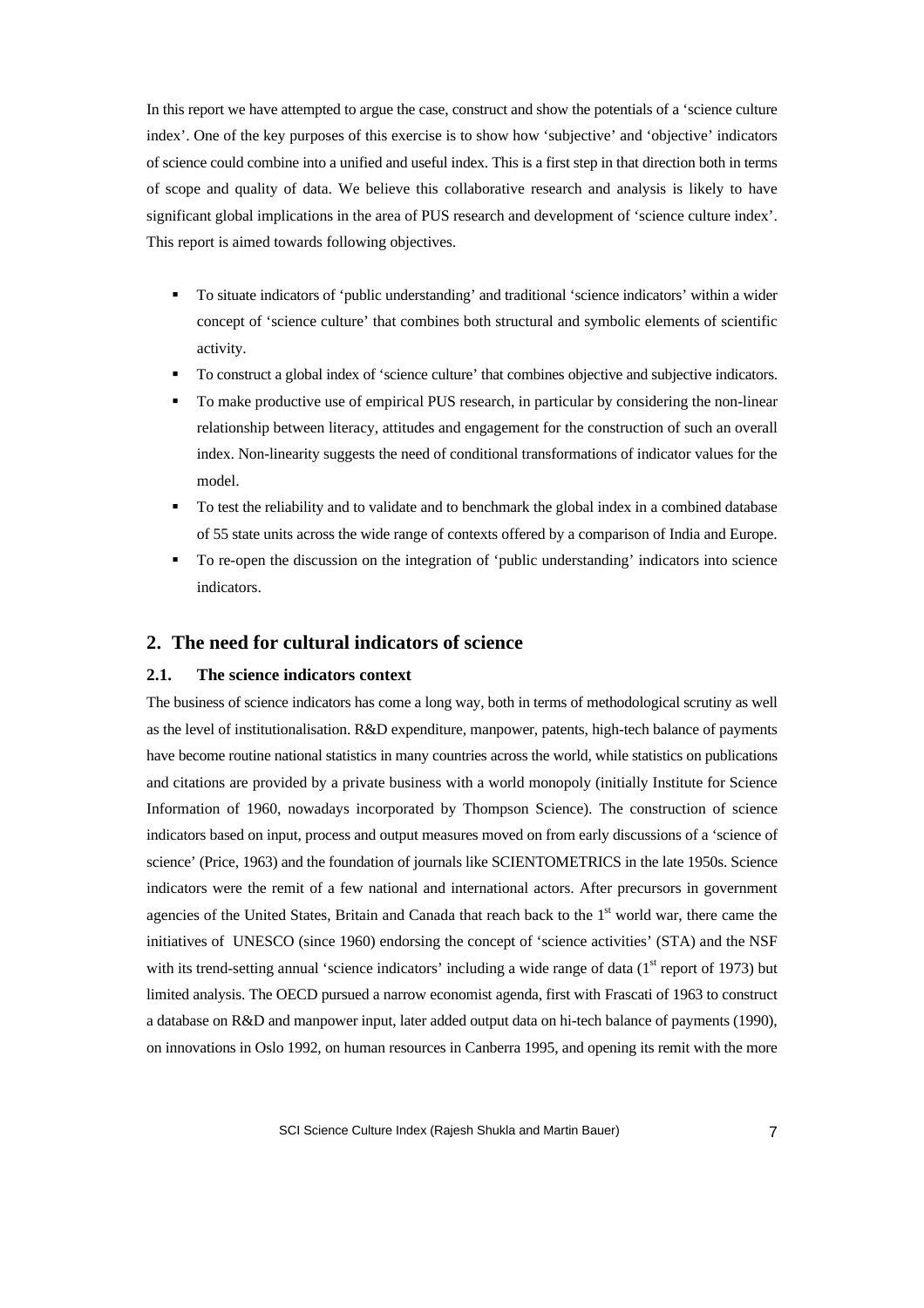recent PISA programme on literacy attainment. The EC also made its most important contribution with innovation statistics in the 1990s (see Godin, 2005, 21ff) and also with a series of Eurobarometer surveys on attitudes.

Most of these efforts focus on input and output data collected for specific purposes. OECD standardizes and collates science statistics among industrial member countries. UNESCO attempts are wider both in coverage and concept, for example with its 'World Science Reports' (UN 2003) and subtle differences in emphasis. UNESCO's notion of 'science activity' (STA) operates traditionally with a wider definition of relevant indicators. On the other hand it battles with lacunae in basic information in many regions of the world. Africa and the Arab world are found lacking basic statistical information in this area (Butler, 2006). Without concerning ourselves with the protracted political history of these diverse efforts which are excellently analysed by Godin (2005), now a days more reliable data on science indicators are available globally. However, there is clearly an economist bias in the tradition towards facts that are easily scaled on a monetary metric.

'Subjective' indicators of culture such as the **climate of opinion, belief, attitudes, interests, values, or the 'semiophere' of science** were never a formal part of these efforts towards science indicators, although efforts to measure the culture of science have an equally long and patchy history. The UNESCO, whose statistical efforts focused on 'human resources' from the beginning, operated with the concepts 'science activity' (STA) and 'related science activities' (RSA) including communication, education, product testing and improvement, which is a wider concept of 'science' than R&D and patenting. In the concepts, STA and RSA subjective indicators might have found their place more easily. Godin (2005, p75ff) reports that Canadian calculations showed that RSA captured 33% of government expenditure towards science, the remaining were made up by OECD defined industrial R&D. Since 1971, NSF in its report on scientific indicators considered "public attitudes" as an important issue along with other issues such as funding streams, education, PhDs, publications, patents, citations, and impacts. A similar approach was recently taken by FAPESP (2004) for the state of Sao Paulo in Brazil, and for the 1<sup>st</sup> India Science Report (Shukla, 2005). But in all these efforts the objective and the subjective world of science are neatly separated, relegated to different chapters with little reference to what goes on in other chapters.

In summary, there appears to be momentum in national and international efforts to put science indicators on a broader basis and also to consider subjective indicators as measures of intangibles assets. However, not much effort has been made to integrate objective and subjective indicators into a single model of science culture. Thus, it is our ambitious, if not daunting project to attempt this in this report.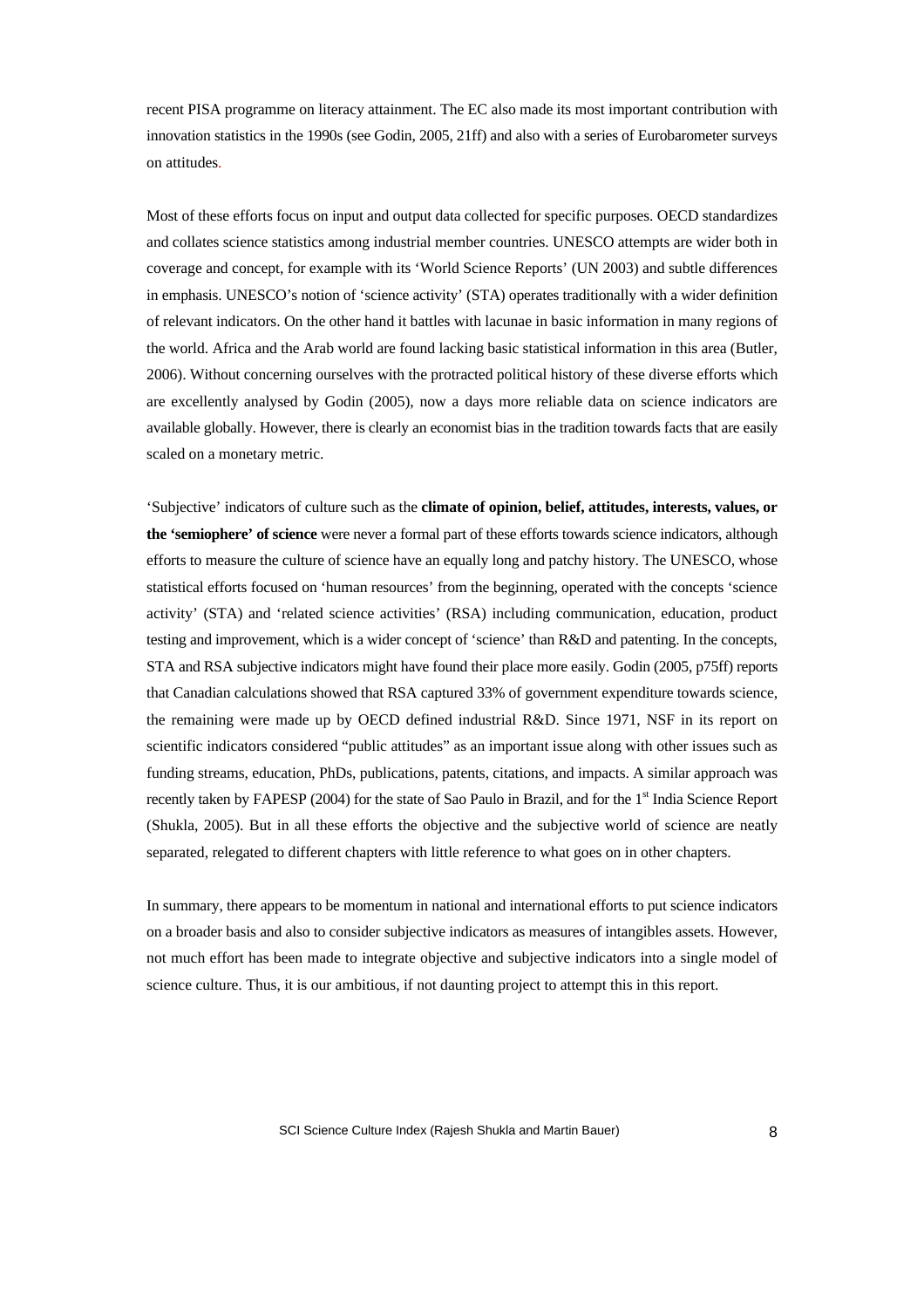#### **2.2 Why the culture of science?**

Does scientific culture really matters for the society? Since **culture is intangible that matters**, thus answer to this question is not straight-forward. The symbolic world is both a condition as well as a catalyst of activities. The 'subjective' side of human action, the dispositions, attitudes, imagination, moods and sentiments, are not epiphenomena of objective structures. They condition how people deal with the existing structures. This view seems to be taken-for-granted among historians who take the longview. In their research, cultural comparisons feature prominently in explaining the path of technological developments both within the western world and between Western and other regions of the globe (e.g. Berg & Bruland, 1998). Human actions are doubly constraints, by external and internal conditions, and this seems obvious for science research and technological innovations. Since the 'objective world' is not a good proxy of the 'subjective world' in human affairs, and vice-versa, thus neither of the two should be ignored as both are complementary to each other. For world development both of them matter.

Erdal Inonu (2002) showed that **science production is poorly explained by economic facts** (i.e. GDP or GDP per capita in purchasing power parities). There are poor countries with rich science, and rich countries with poor science. Non-economic conditions need to be considered to understand a country's science production. The differential traditions of education and polity come into play, and, how these interact with people's representations of science, their imagination, attitude and motivations.

Take the field of democracy and development; similar concerns can be found. The process of democratisation across the world is not simply a matter of economic prosperity, the richer the more democratic. Research shows that one has to consider the citizen's motives, the 'emancipatory impetus' of autonomy and self-expression and its buttress in public conservations that mediates positively the relation between economy and democratisation (e.g. Welzel, 2006). By analogy, if science productivity is not explained by economic prowess only, the motivation and sentiment of citizens also play a role.

In this report, we will explore the hypothesis that the 'culture of science' is an independent driver of scientific society. There might be two versions of this hypothesis, a weaker and a stronger formulation, which take the following mathematical form for the sake of brevity.

#### **Model Ia**: Science Culture (SciCult)=  $STS + PUS = a*(STS) + b*(PUS) + error$

Model Ia stipulates an additive function. Science culture is an additive function of objective structures (STS) and public understanding (PUS). Empirically their contribution is weighted and retains a residual of unexplained variance. But key fact is that, in extreme cases when  $PUS = 0$ , science culture will be fully explained by the structural variance (STS). Or in a dynamic model, if PUS does not change while STS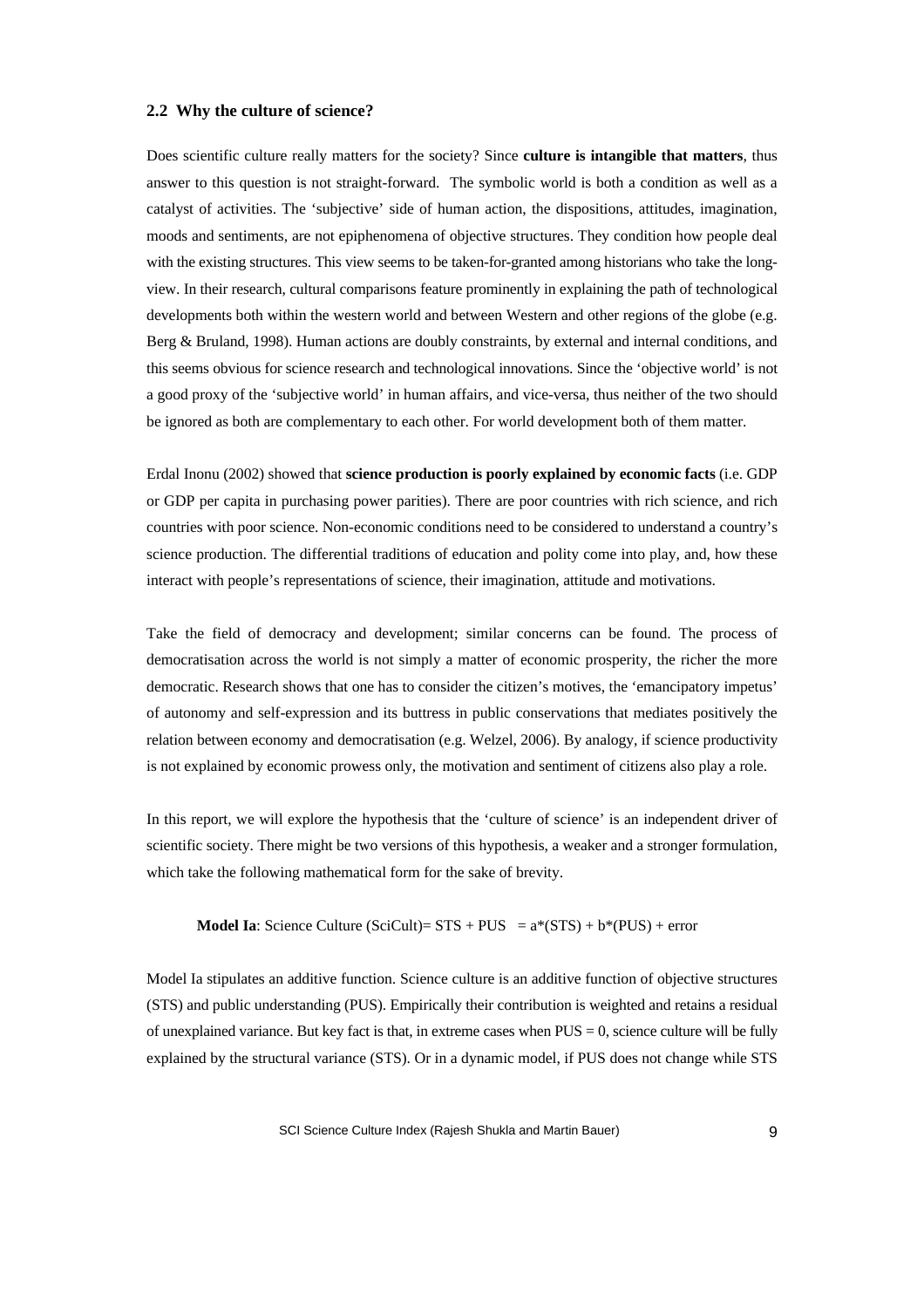does, or vice-versa, this will still result in a change of science culture. PUS is thus an additional, but not a necessary contribution to the science culture.

**Model Ib**: Science Culture (SciCult) = STS x PUS  $\Leftrightarrow$  ln(SciCult) = a [ln(STS)] + b [ln(PUS)] + error

The stronger Model Ib stipulates a product function; science culture is the multiplicative function of STS and PUS. This states that, if  $PUS = 0$ , science culture would also have no existence. This model defines that PUS is a necessary component of science culture. Logarithmic transformation makes this relationship additive for purpose of empirical testing. In the dynamic version, a change in structure without a change in PUS, or vice-versa, will not result in a change of science culture. Both models allow for a compensatory function of PUS, a lagging science structure (STS) might be compensated by a higher PUS.

#### *2.3* **What are cultural indicators***?*

The term 'cultural indicator' has been used differently in the literature depending on the context and a few examples are given below.

*Firstly,* the term refers to the **performance of the culture industry**, the sector of the economy that includes design, architecture, advertising, cinema, arts, music, museums, the production and consumption of products and performances. Culture is seen as a productive sector, also known as the 'creative industry'. Indicators account for it like for any other sector of the economy, by its added value to GNP, its share of employment, its relative growth and expert value (e.g. for the UK the Work Foundation, 2007). The advertising sector is well documented globally and closely tied with economic growth and its cycles (e.g. Chang & Chan-Olmstead, 2005).

**Secondly,** UNESCO uses the term to compile statistics on **cultural diversity** including languages, religions, festivals, sites of nature and heritage, museums, communication and translation efforts, and the consumption of cultural goods like cinema or museum visits and concert going [see http://www.unesco.org/culture/worldreport]. Diversity is a problem of differential access, but also a source of creativity and thus an intangible economic asset. The system of indicators is still in development, but aspires to global reach and consistency.

**Thirdly,** FAO sponsored an initiative on 'Cultural Indicators for SARD', i.e. sustainable agricultural development (FAO, 2003). Here the term serves as the title for a questionnaire among indigenous peoples and their representatives to assess the significance of local and traditional knowledge in their agricultural practices. Here the term confers significance to traditional knowledge as an asset of traditional agriculture.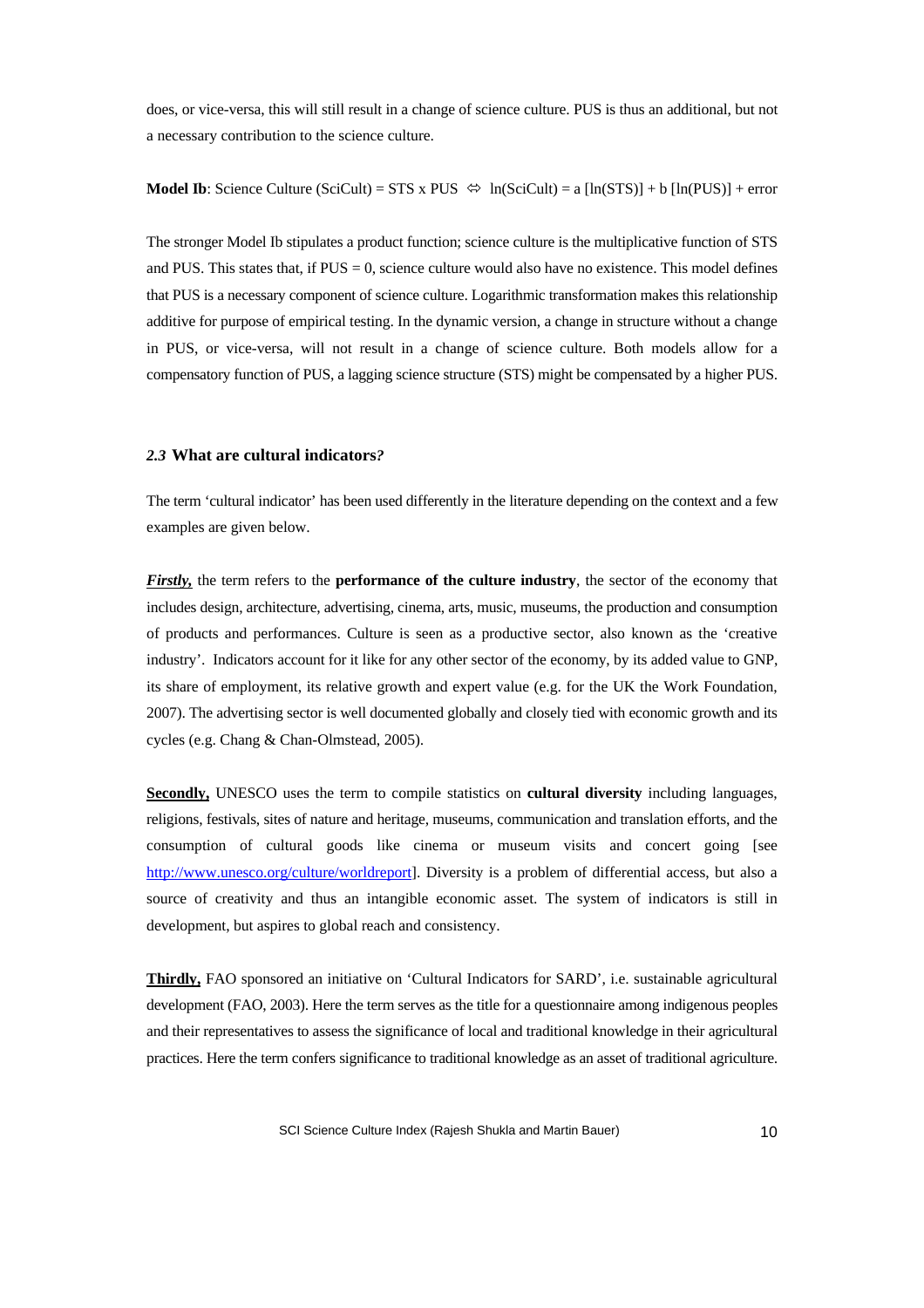*Fourthly,* the term has a history in mass media research. Here cultural indicators refers to the 'cultivation' research programme which studies the mid-range power of the mass media to cultivate ideological beliefs about the world, such as 'the world is generally mean' (see Gerbner, 1969). This programme combines systematic mass media scoring, the cultural indicator, with large scale survey research, the public belief, to assess the extent to which belief is 'cultivated' in function of exposure to television: the more hours a day you watch TV the more you assimilate your worldview to that of the average TV program. These studies were paradigmatically focussed on the presentation of **violence on TV** and the resulting **belief in a mean world**. Similar effects were found on gender images, or public opinion on Science and technological developments in society. Here culture mostly means the **'unrealistic world of television'**, empirically de-facto mainly in the US, which is a driver of everyday beliefs, the independent variable in the research programme.

*Fifthly***,** the term cultural indicators arises in cultural sociology that maps **cultural change on the bases of mass media analysis** (e.g. Klingemann, Mohler & Weber, 1982). Here the data stream is mass media material coded with the systematic rationale of longitudinal content analysis. An interesting feature of these discussions is the distinction between 'social' and 'cultural' indicators. Social are **indicators of actions**, metrics by which one evaluates social interventions. They can indicate the successes and failures in the management of social affairs like poverty, infant mortality, crime, analphabetism etc. By contrast, cultural are **indicators for action**. They map a context to be considered for action, but not to be acted upon at least in the first instance. This context might be very diverse and uncontrollable (see Melischek, Rosengren & Stoppers, 1984). Before the climate was anthropogenic, one would have used the metaphor of 'moral climates' as opposed to the 'daily weather of opinions'. This notion suggest to open the view for alternative data streams other than the representative survey based on standardised questionnaires responses, e.g. to map the public climate for science through systematic mass media monitoring (see Bauer, 2000).

*Sixthly*, the term 'culture' appears in forms of **co-variance analysis** of literacy data. For example the international assessment of mathematical literacy (TIMSS) uses a variety of scales that measure different cognitive demands of mathematical problem solving. With differential profiles of average strength and weaknesses, these scales characterise '**national cultures of mathematics':** The US focussing on declarative and procedural knowledge, France emphasising advanced concepts, Sweden oriented towards practical problem solving, and Germany is good in graphical representations. These profiles reflect traditions of teaching some mathematical competences at the expense of others (e.g. Klieme E  $\&$  J Baumert, 2001).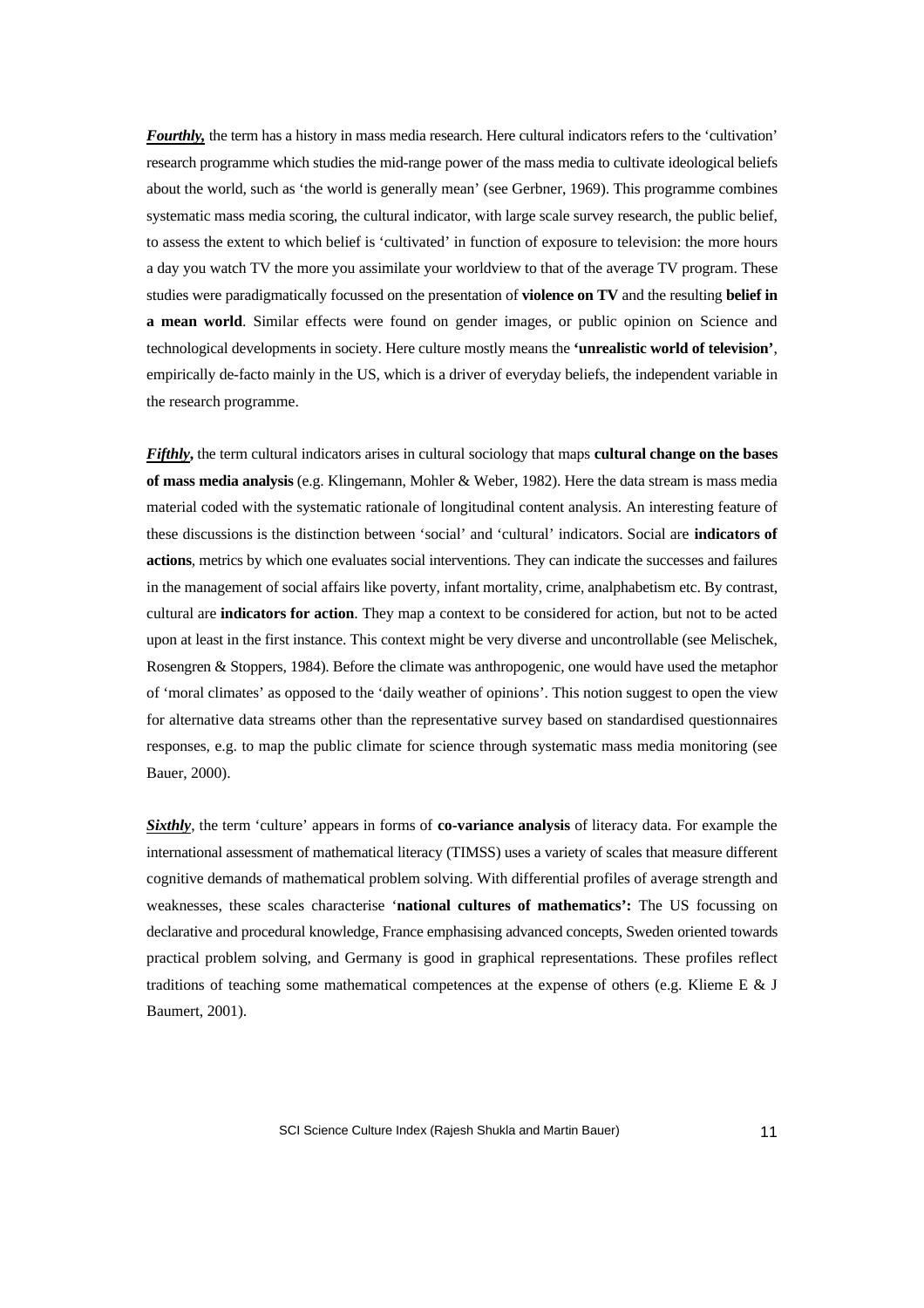*Finally,* the term cultural indicators appears in large scale survey research to refer to **a class of questionnaire items** which tap into cultural dispositions with a long cycle of change, namely **values**. By contrast more 'superficial' opinion, attitudes and beliefs have a shorter life cycle. Here the problem is to operationalise this class of variables with survey items, and to monitor the long-term changes in and across populations. Examples are the research into 'post-materialism' (e.g. Inglehart, 1990) and subsequent global efforts of the 'world value survey' around values orientations of survival, life style, well-being and happiness [http://www.worldvaluessurvey.org]. These efforts must be seen as a part of the **subjective social indicators movement**, which since the 1970s gathered pace and established monitors of the 'subjective state of the nation'. For example, the measurement of 'confidence in institutions' has received critical methodological reflection as to potential sources of error: the measures vary with the company that does the survey, inferences on a change of state must be based on large differences in order not to be misleading (Turner & Krauss, 1978).

For the present purpose, we would like to retain several, but not all of the above concerns, in particular the concerns for

- The global quest for a routine science culture index with a global validity;
- ß Culture as a context for action rather than a focus of management; and
- Datasets based on representative surveys of the population.

#### **2.4 Subjective science indicators**

The efforts of measuring the subjective attitudes to science have come some way. For example the US NSF publishes an annual report on 'Science Indicators' since the 1973 that includes an assessment of public sentiment. However, despite its tradition there is little or no attempt to integrate public sentiment with other, more objective indicators of science, neither nationally nor internationally. Nor is there an academic research stream that would discuss such efforts. Only recent late-comer activities point in a different direction, where both objective and subjective indicators enter the picture of constructing indicators jointly, for India (Shukla, 2005) and for Latin America (Polino, 2005). It seems that the two exercises, science indicators and indicators of public understanding, develop in parallel universes, the one widely institutionalised, the other depending fragile and shifting co-operations civil servants and interested academic researchers.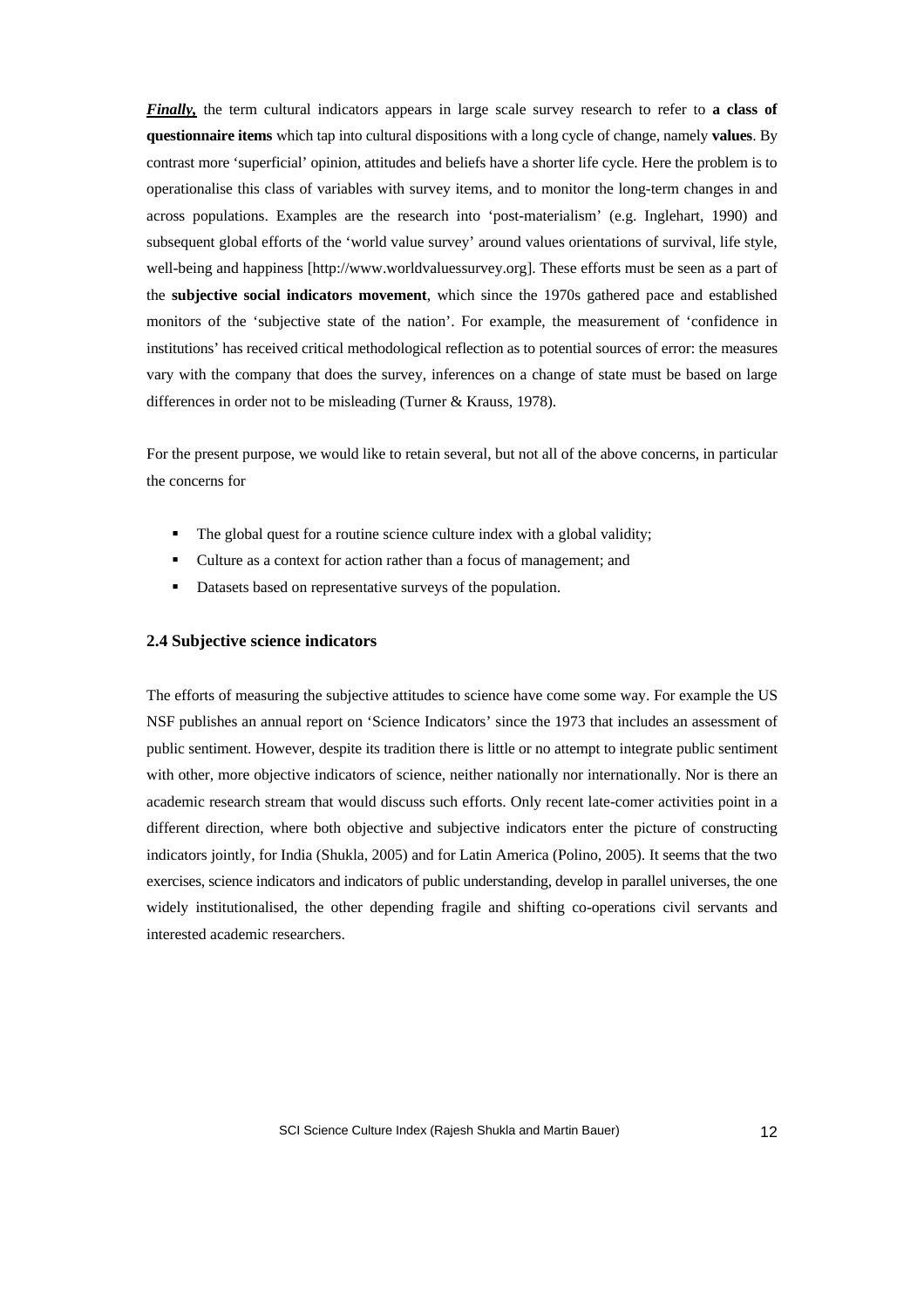|  | Table 1: The two-culture model of public understanding of science |  |  |  |  |
|--|-------------------------------------------------------------------|--|--|--|--|
|  |                                                                   |  |  |  |  |

| <b>Industrial PUS</b>                                                       | <b>Post-industrial PUS</b>                                                                                                                 |
|-----------------------------------------------------------------------------|--------------------------------------------------------------------------------------------------------------------------------------------|
| Knowledge is bi-modal                                                       | Normalized knowledge                                                                                                                       |
| $[sd(K) \sim large]$                                                        | $[sd(K) \sim small]$                                                                                                                       |
| High social stratification of science knowledge                             | Less social stratification of science knowledge                                                                                            |
| $[R^2 >> 0]$                                                                | $[R2 \sim small]$                                                                                                                          |
| Knowledge increases interest, interest increases                            | Interest decreases: science is taken for                                                                                                   |
| knowledge;                                                                  | granted;                                                                                                                                   |
| $K x$ int $\gg 0$                                                           | $[K x int \sim 0]$                                                                                                                         |
| There is a unified canon of popular science<br>knowledge<br>[one dimension] | Even popular science knowledge<br>tends<br>towards specialisation<br>[several dimensions]                                                  |
| Higher knowledge leads to more support of<br>science<br>[K x att $>> 0$ ]   | People are informed about science but vary in<br>their conclusions about the significance of<br>science for society.<br>[K x att $\sim$ 0] |

The measurement of adult public sentiment of science has received its fair share of academic attention and reflections, and made some modest progress. A recent review of 25 years of research (Bauer, Allum & Miller, 2007) has made three observations. Firstly, over the years the research has shifted from 'literacy' to 'public understanding' (literacy + attitudes), exploring in some detail the relationship between literacy, knowledge and attitudes. Secondly, the use of such measures might shift **from assessing the public understanding to evaluating exercises of public engagement** for science, science festivals, consensus conferences, organised national debates, hearings, tables rondes etc. Science event making and exercises of public engagement have received much attention in recent years under the heading of 'science and society' or 'technologies of humility' (a term used by S Jasanoff). Indicators of this kind might be increasingly used as performance indicators: what does public involvement bring? Thirdly, the debate on such indicators has been focusing on limited alternatives. On the one hand on the demonstration of **public deficits** of literacy and acceptance of science & technology, on the other hand, it was argued that such data is useless or at worst misleading data, because they serve to buttress elite prejudices vis-àvis a 'public' that is construed to be ignorant and therefore with limited goodwill towards science or even anti-science. What this bifurcated polemic omits? it's the notion of the public as an asset, configured differently in different contexts. Public sentiments are indicators of the **public as a resource** for the development of science and technology, but this could manifest itself differently in different contexts. Public sentiments are a resource for science development, a non-tangible asset that requires investment and repair. The question remains how to define and to assess this asset.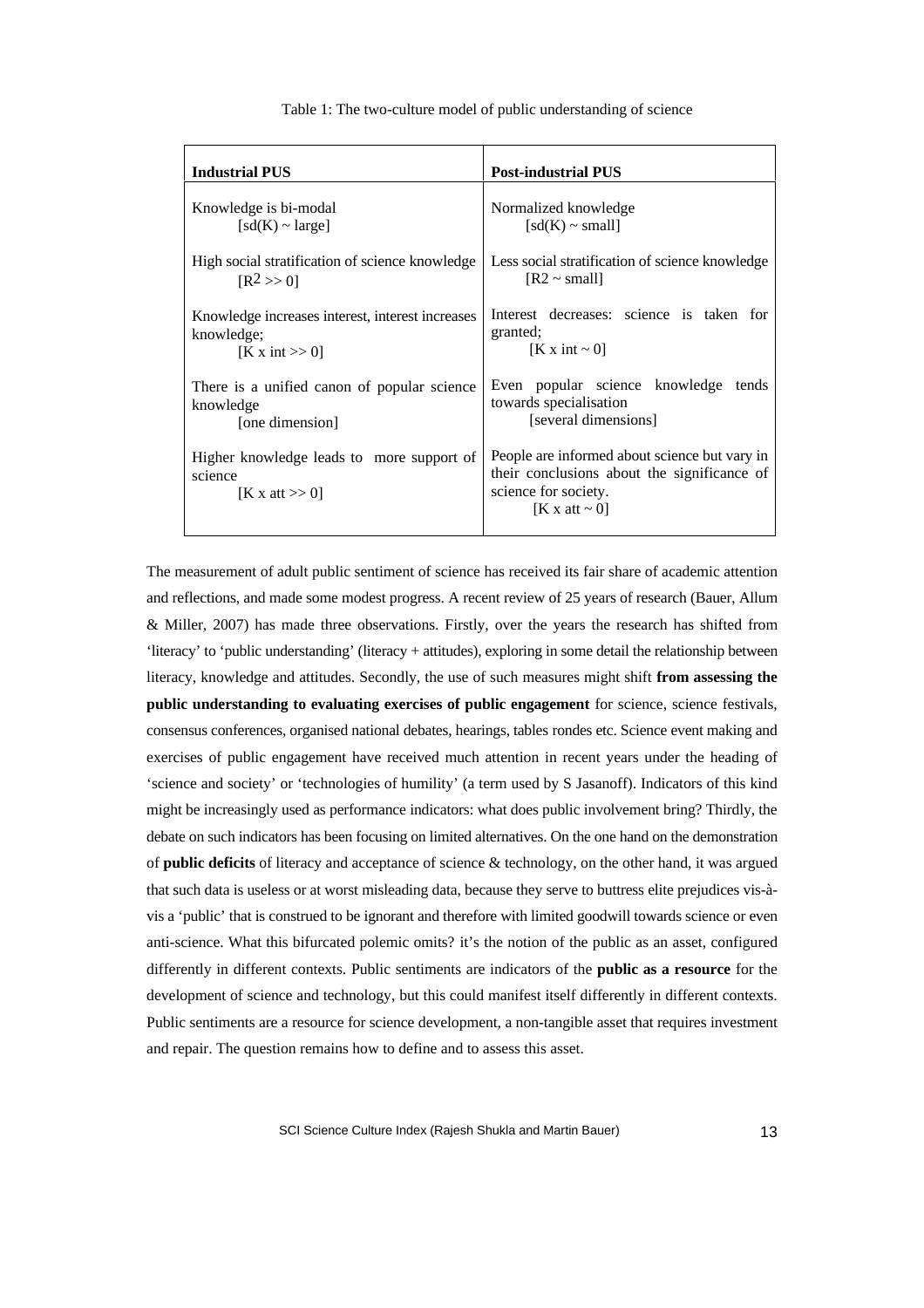The models of 'science literacy' and of 'public understanding of science' have defined public sentiment as a complex of interest, knowledge and attitudes. The expectation is that all these are positively correlated. This fact can be achieved by fiat of definition: a person is 'scientifically literate' if and only if she shows 'a level' of interest, is 'sufficiently' knowledgeable, and holds 'positive' attitudes towards science in its various contributions to society. Empirically this expectation motivates efforts to demonstrate the positive correlation between interest, knowledge and positive attitudes: whoever is knowledgeable, will also be more interested, and will display positive attitudes. The paradigm is summarised by the common sense saying 'the more you know, the more you love it'.

Previous cross-national analysis of surveys of public sentiment towards science has suggested that this model, might not be entirely wrong, but has a limited validity within the path of science and technological development. It depends both on the subject matter (Allum et al, 2006), for controversial issues the correlation is weaker, and on the level of economic development. The 'two-culture' model of PUS suggests that positive correlations between interest, knowledge and positive attitudes are a special case, mediated by the position of a context on a scale of development measured by level of industrialisation (Bauer, Durant & Evans, 1994). Table 1 contrasts schematically the differences between the polar ends of a scale of societal development. In an industrial society, the classical model of PUS largely holds true, while in a post-industrial society the distribution and relationship between these three variables systematically differs, in particular the relationship between knowledge and positive attitudes is no longer expected. Preliminary evidence within Europe shows that the two-cultural idea cannot be dismissed easily (Durant et al, 2000; Allum, Boy & Bauer, 2002).

#### **2.5 Comparing Europe and India**

Two survey efforts in India and Europe, by Eurobarometer in 2005 and NCAER 2004 (Annexure 1-A), were partially co-ordinated and made comparable by the present authors. This allows us to assess the 'two-culture model' in a cross-sectional context on a larger scale of development disparity.

The two surveys were integrated at micro level. The common core of variables includes **engagement** (visits to science expositions and fairs), **interest** and **informedness** of science, nine items measuring **science literacy**, and seven **attitude** items, together with socio-economic information about the respondent such as **gender, age**, and level of **education**. These items had either exactly or functionally equivalent formulations - in some cases we needed the collapse of response alternative to the common set - and were integrated into the combined dataset for the purpose of statistical analysis (Annexure 2).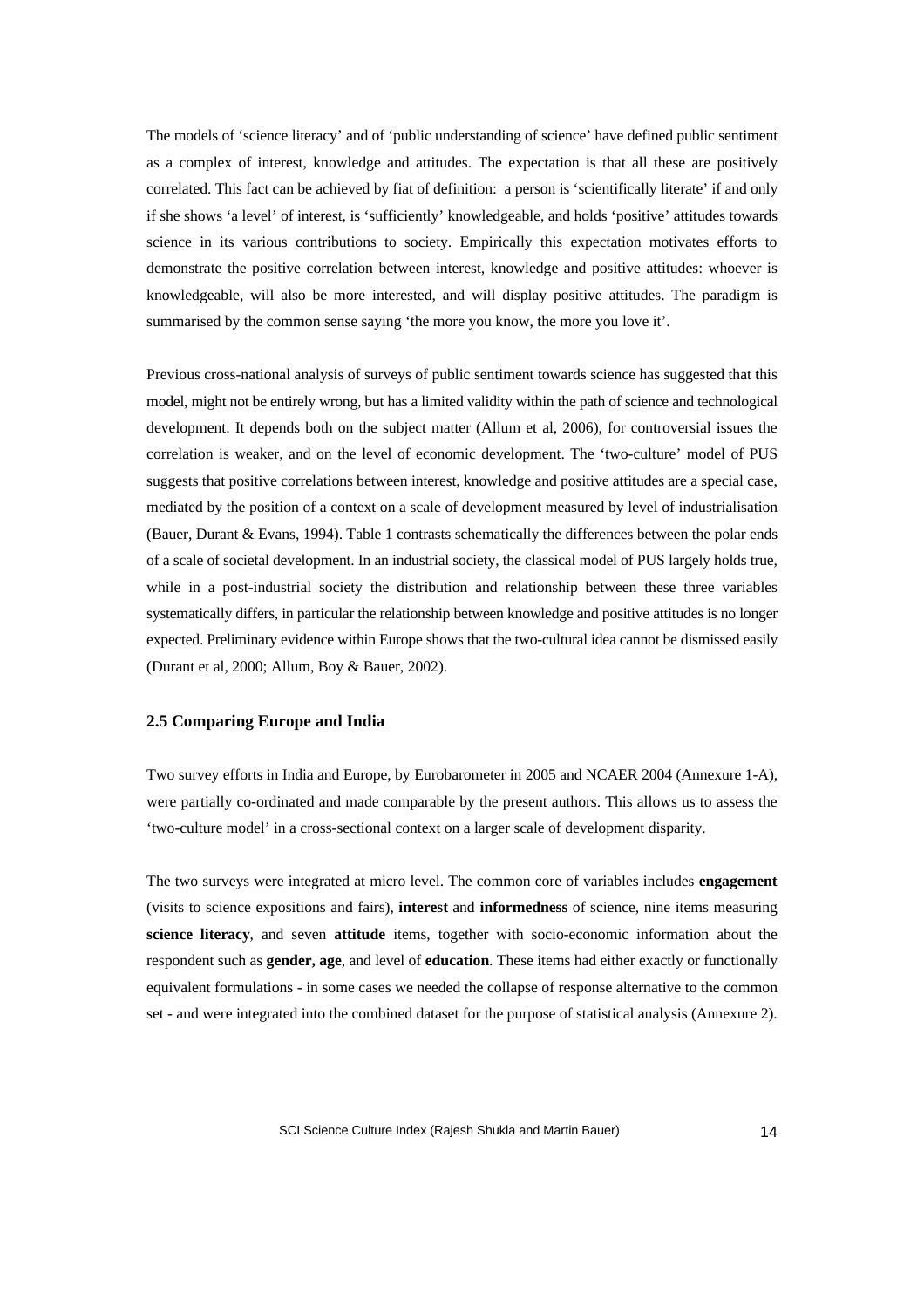Scalar analysis of all these items allows us to construct the following scales with fairly reliable characteristics across the two populations:

- Knowledge or literacy
- ß Attitudes (AttA and AttBc)
- **Interest:** scales
- Confidence (felt informedness)
- **Engagement with expository science**

Attitude is compared on two different scales. This arises from the fact that EB63.1 includes two different version of the questionnaire (split-half designs). One set of attitude items (AttA) is comparable only to one half of the EU population, while a second set (AttBc) is comparable to the other half. AttA includes the following two items 'Science & technology are making our lives healthier, easier and more comfortable' and 'Scientists should be allowed to do research on animals'. AttBc includes the following two items 'New technology makes work interesting' and 'Modern science and technology will create better opportunities for the next generation'.

#### **2.5.1 Knowledge and attitudes**

Examining the relationship between knowledge and the four other concepts interestingly challenges the linearity assumption of the standard model of PUS. Plotting knowledge against each of these indicators, allows us to examine the linearity and non-linearity of aggregate measures across the 55 units of analysis in Europe and India.







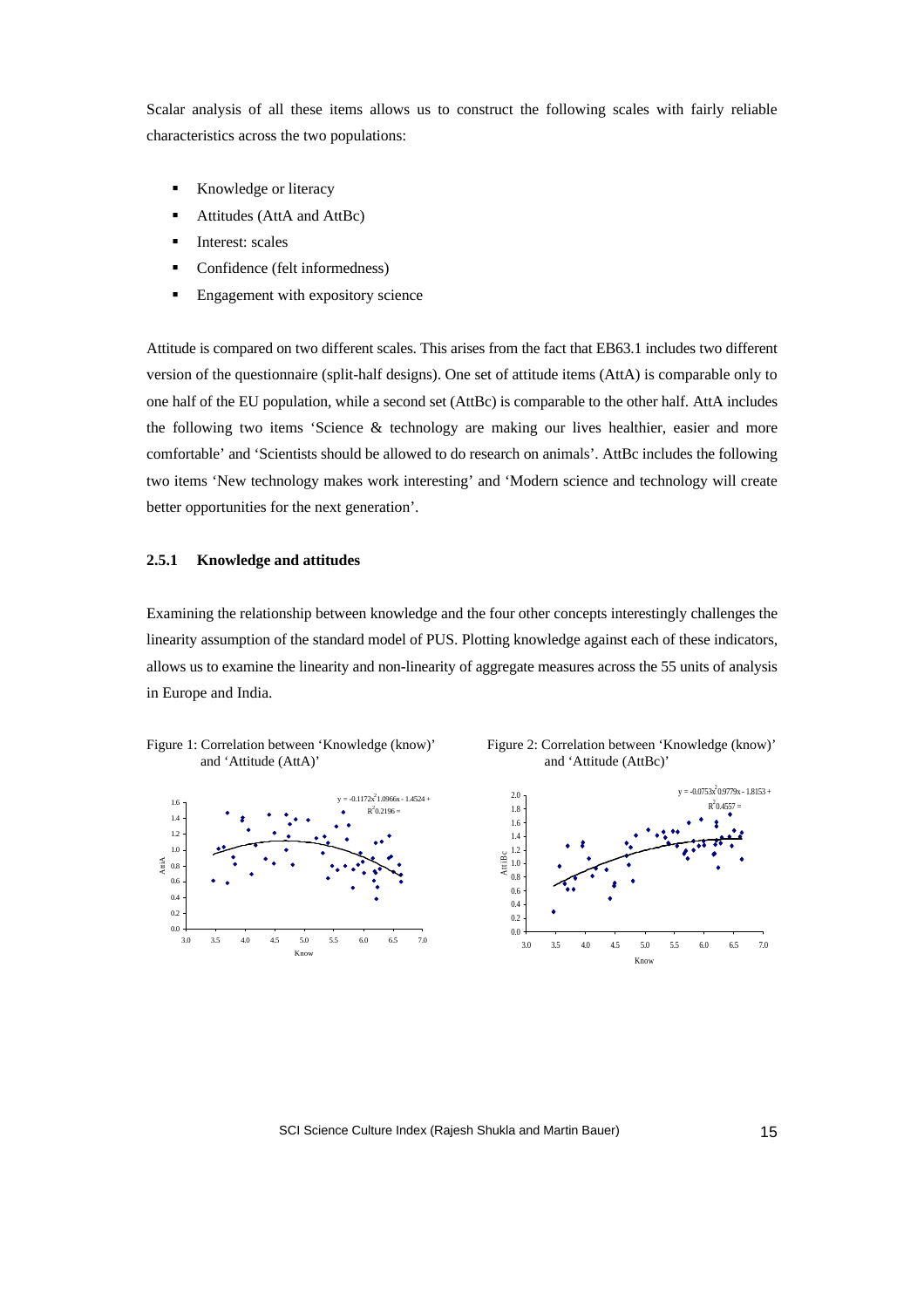The knowledge scale varies from around 3.50 to just under 7.00, and the Indian and the European context are fairly well split by the value of 5.00 on the knowledge scale; to the left of that point are the Indian states, to the right of that point are European states, with some overlap in the middle.

Now, examining the relation between mean levels of knowledge and levels of attitudes in Figures 1 and 2 shows that on the Indian side (if  $K < 5.0$ ,  $r > 0$ ) the relationship is directly linear: the more people know the more positive are their attitudes. On the European side (if  $K > 5.0$ ,  $r < 0$ ), the relation is reversed, still linear, but the more you know, the more sceptical the attitude. This observation is more clear cut for AttA than for AttBc, for the latter it looks like there is no relationship between knowledge and attitudes in Europe (if  $K > 5.0$ ,  $r = 0$ ). This observation on the correlation between knowledge and attitude is consistent with the prediction of the two-culture model of PUS (Table 1). We can no longer expect a positive correlation between knowledge and attitude under post-industrial conditions.

Taking AttA as the model, we might assume that knowledge and attitude can have both a positive and a negative relation, and this depends on a threshold level of knowledge. This assumption is modelled by fitting a non-linear function: and indeed the best fit is given by a non-linear taking the inverted U-shape with a high turning point. Mathematically this is expressed in a quadratic function between knowledge and attitudes, both for AttA and AttBc.

#### **2.5.2 Knowledge, interest and confidence**

By contrast, if we examine the variables interest and confidence in the same way, we find that here the linearity assumption holds across the entire spectrum of knowledge levels. The higher the knowledge, the more then people are interested and consider themselves also informed. On average Indians are less interested than Europeans, thus the two contexts form two clusters of higher and lower interest, confidence and knowledge. The linear relation holds: the more knowledge, the more interest and confidence of being informed (Figures 3 & 4).

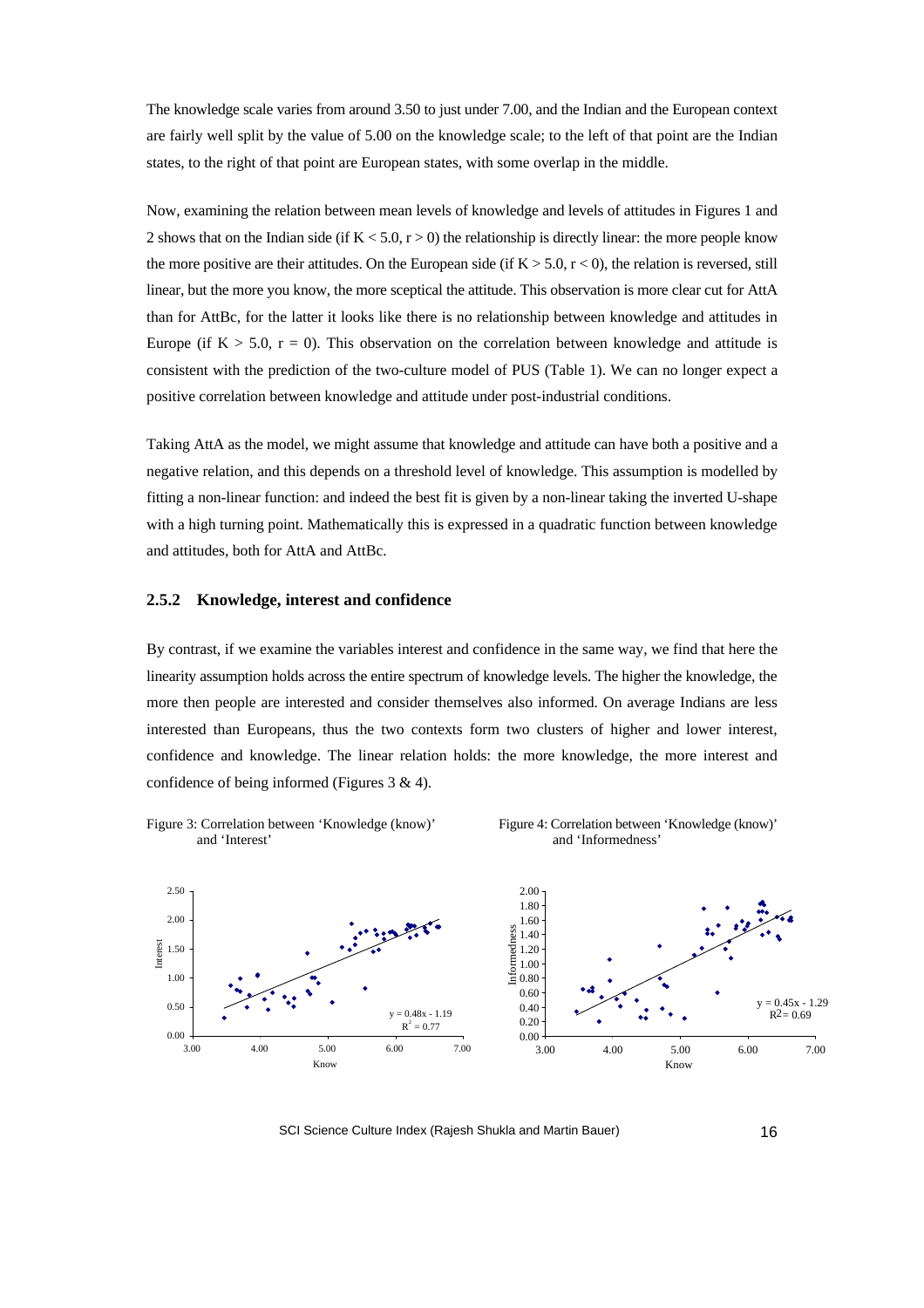#### **2.5.3 Knowledge and engagement**

Finally, we examine the variable engagement, which measures the frequency with which people visited zoos, science exhibitions or agricultural fairs etc. Here again we start by looking at the two sides of the scale, the Indian context on the left lower end, and Europe at the higher right end of the scale. Now, we find that in India, the engagement with science is declining as we move up the knowledge scale (if  $K \leq$  $5, r < 0$ ): the more knowledgeable, the less visits to exhibitions and fairs. On the other hand in Europe, the relation is reversed (if  $K > 5$ ,  $r > 0$ . The more knowledgeable, the more likely is an encounter with expository science. Considering the entire range of the knowledge scale, we find that a non-linear quadratic function fits best the data, however, but this time round in U-shape with a low turning point (Figure 5).



Figure 5: Correlation between 'Knowledge (know)' and 'Engagement'



#### **2.5.4 Implication of linear and non-linear relationship**

As a matter of fact for any statistical analysis of such relationships i.e. the linear and non-linear relationships among the PUS indicators, need to be addressed appropriately. Some of the meaningful observations are as follows.

**Firstly,** the observation of a range of levels of knowledge allows us to confirm a key expectation of the two-culture model of public understanding of science: the variable knowledge-attitude relation. We find a lower knowledge culture in India, where the relation between knowledge and attitude is positive, and a higher knowledge culture in Europe where the relation between knowledge and attitude is negative. The more people know, the more positive they are in India, in Europe this is reversed: the more you know, the more sceptical you become.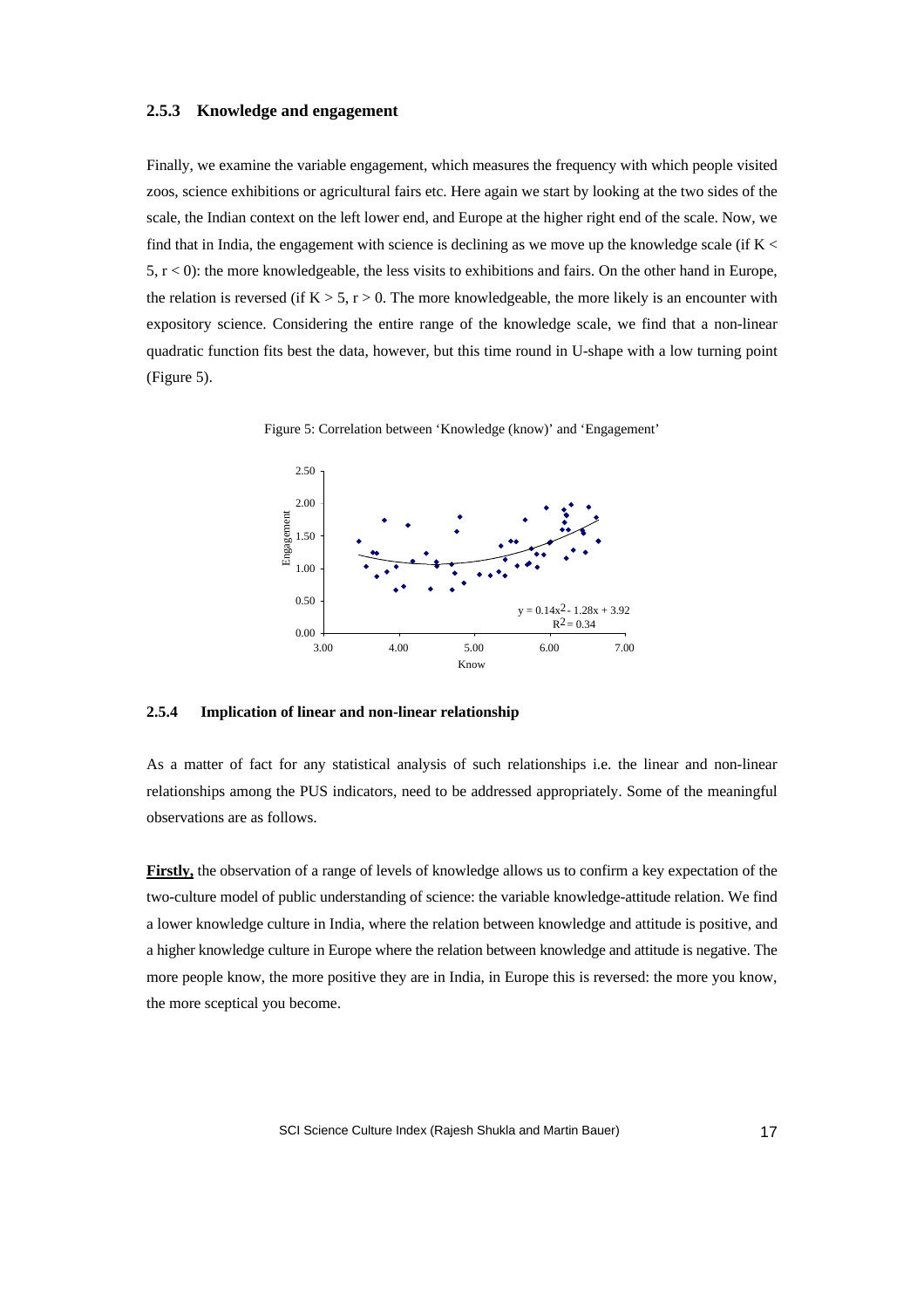**Secondly,** we ask ourselves is this state of affairs really a matter of **public deficiency**, or do we need another interpretation. Under a conception of public deficit, Europe suffers an attitudinal deficiency. The acceptance of science is not guaranteed, and hence the result is a reason to worry. This might be an interpretation that flatters some audiences who are concerned with conflicts and controversies over nuclear power, genetically modified food and plants, BSE, acceptance of vaccinations and other Science and technological controversies. An alternative interpretation might endorse a **resource model of the public**. The public is a resource for science, both in terms of legitimacy but also in terms of critical engagement and loyal scrutiny. One of the operational rules and values of science is its 'organised scepticism', and one can expect that with rising public literacy this scepticism is spreading beyond the confines of the republic of knowledge, its laboratories and seminars into the public sphere. What we are observing is a **de-facto extended peer review system** on the outcomes and course of sciences: higher levels of public knowledge lead to considered judgment and not to automatic acceptance of whatever is offered by science and technology. The key point is to see a critical public as part of the solution and not of the problem of progress of science and technology; an informed and critical public is an intangible asset needs investment and maintenance.

**Thirdly,** under the assumption of a resource model of the public and considering the empirical observation across a wide range of contexts (i.e. India and Europe), we therefore consider positive attitudes to science as the asset in some contexts, while negative attitudes to science as an asset in others. We thus need to define a criterion by which to separate the contexts. For the construction of a culture index, we have to take into account the non-linearity of the relationship between knowledge and attitudes along the scale of knowledge, and we will do that by introducing a **conditional transformation of attitude scores**. This means that below a certain level of knowledge, positive attitudes count as cultural assets, above a certain level of knowledge, negative attitudes count as such assets. The criterion for this condition will be the extreme value, either maximum or minimum, of the non-linear function (see Annexure for linear correlation between knowledge, attitudes and engagement after transformation).

**Fourthly,** because linearity has been observed between knowledge, interest and confidence, the latter enter the index of public understanding of science in a direct additive function. The more interest and the more confidence, the higher is the asset 'Science culture'.

**Fifthly,** the relation between knowledge and engagement again is non-linear, but reversed from that between knowledge and attitudes. Interesting and unexpected as this result was, it might be a function of the particular construction of the indicator. The question asked includes the visit to 'fairs', which in the Indian context means visiting one of the numerous agricultural fairs of a majority rural population, while in Europe, 'fairs' mainly means the recently developed science fairs. The non-linear relationship might mean, that in the Indian context, with higher knowledge one is less likely visiting rural agricultural fairs,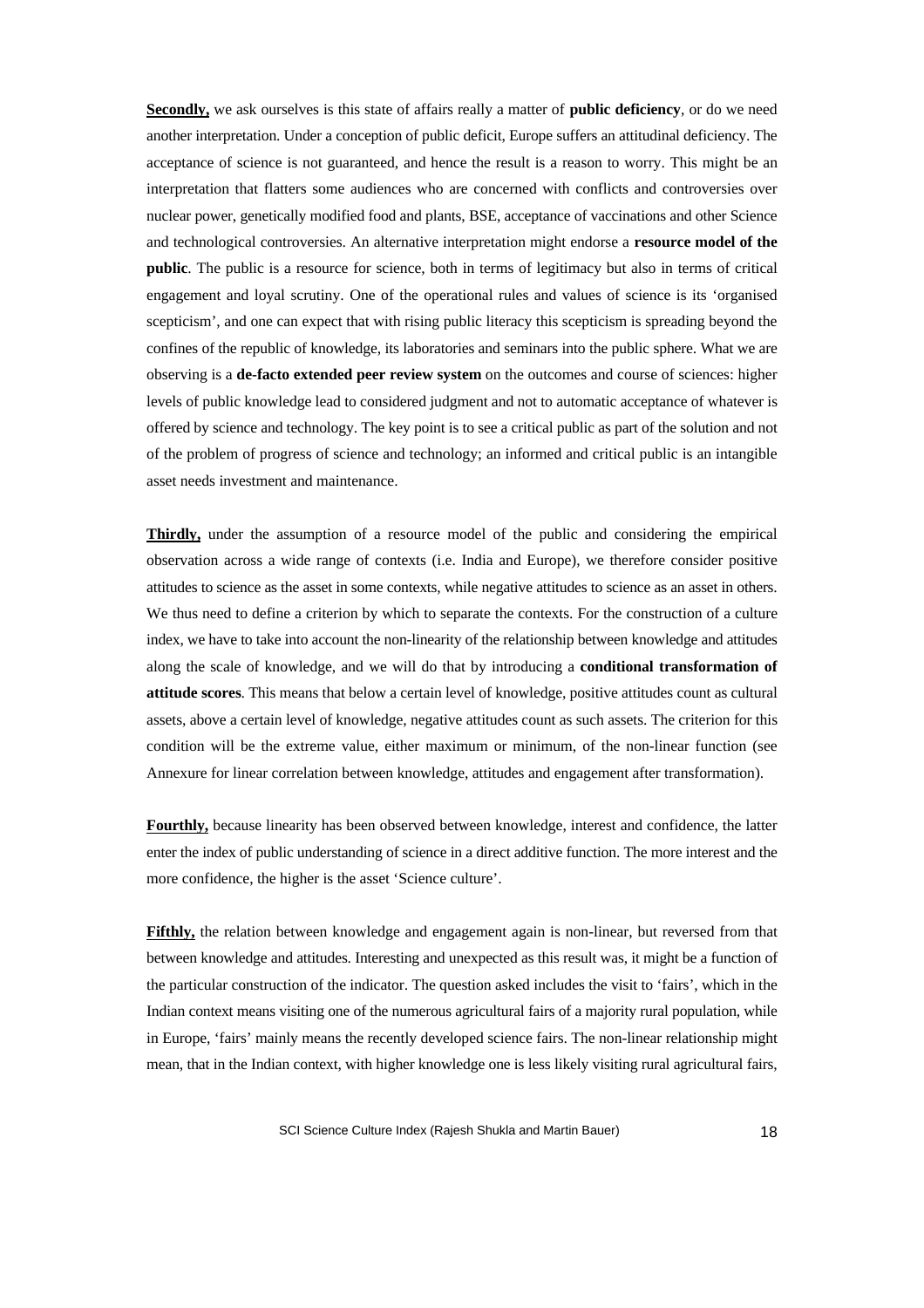while in Europe with higher knowledge, one is more likely to visit science fairs which are newly proliferating in many countries. Be that as it may, for the construction of a cultural indicator, non-linearity again suggests to introduce a conditional transformation beyond a certain threshold level of knowledge.

One of the assumptions to apply the principal component is to test the indicators for their linear relationship as a pre-processing step (Box 2). Examining the linearity and non-linearity relationship between knowledge and attitudes (attA and AttBc) and 'engagement' are conditionally transformed to fulfil the linearity assumption to undertake the suggested statistical framework (i.e., considering both main effects of indicators and their interactions). A mathematical formulation of conditional transformation is as follows.

Let  $k_i$  is the knowledge score of the i<sup>th</sup> (i=1, 2, ..., 55) country/state;  $k_p$  is the point of inflexion (knowledge score) where the score for a particular indicator is statistically and reasonably higher. Value of  $k_p$  and corresponding scores for the indicators AttA, AttBc and engagement is decided individually seeing the scatter plots of these indicators as it is presented in Figures 1, 2 and 5.

a)  $AttA_i = AttA_i$  if  $k_i$  $\langle k_{\rm p} \rangle$  where  $k_{\rm i}$  is the knowledge score for i<sup>th</sup> country/state  $= 2^*Atta_p - Atta_i$  if  $k_i > k_p$ 

Delhi is appeared as point of inflexion for the indicator AttA with  $k_p$  (Delhi) = 4.77 and AttA<sub>p</sub>  $(Delhi) = 1.32.$ 

b)  $AttBc_i = AttBc_i$  if  $k_i$  $\langle k_{\rm p} \rangle = k_{\rm p}$  where  $k_{\rm i}$  is the knowledge score for i<sup>th</sup> country/state  $= 2*AttBc_p - AttBc_i$ if  $k_i > k_p$ 

Bulgaria is appeared as point of inflexion for the indicator AttBc with  $k_p$  (Bulgaria) = 5.21 and  $AttBc_p (Delhi) = 1.42.$ 

c) Engage<sub>i</sub> = Engage<sub>i</sub> if k<sub>i</sub>  $\langle k_{\rm p} \rangle = k_{\rm p}$  where  $k_{\rm i}$  is the knowledge score for i<sup>th</sup> country/state  $= 2*Engage_p - Engage_i$  if  $k_i > k_p$ Delhi is appeared as point of inflexion for the indicator engagement with  $k_p$  (Delhi) = 4.77 and  $Engage<sub>p</sub> (Delhi) = 1.57.$ 

With these preliminary observations on the two-culture model of public understanding of science, AttA, AttBc and Engage have been transformed following above transformation rule to make them linear while constructing the PUS index which measures the **public sentiment as an asset** for the science productivity and the well-being of the nation. The results generated with transformed indicators show the higher and improved statistical reliability which is presented in Figures 6 to 8 and Tables 2&3.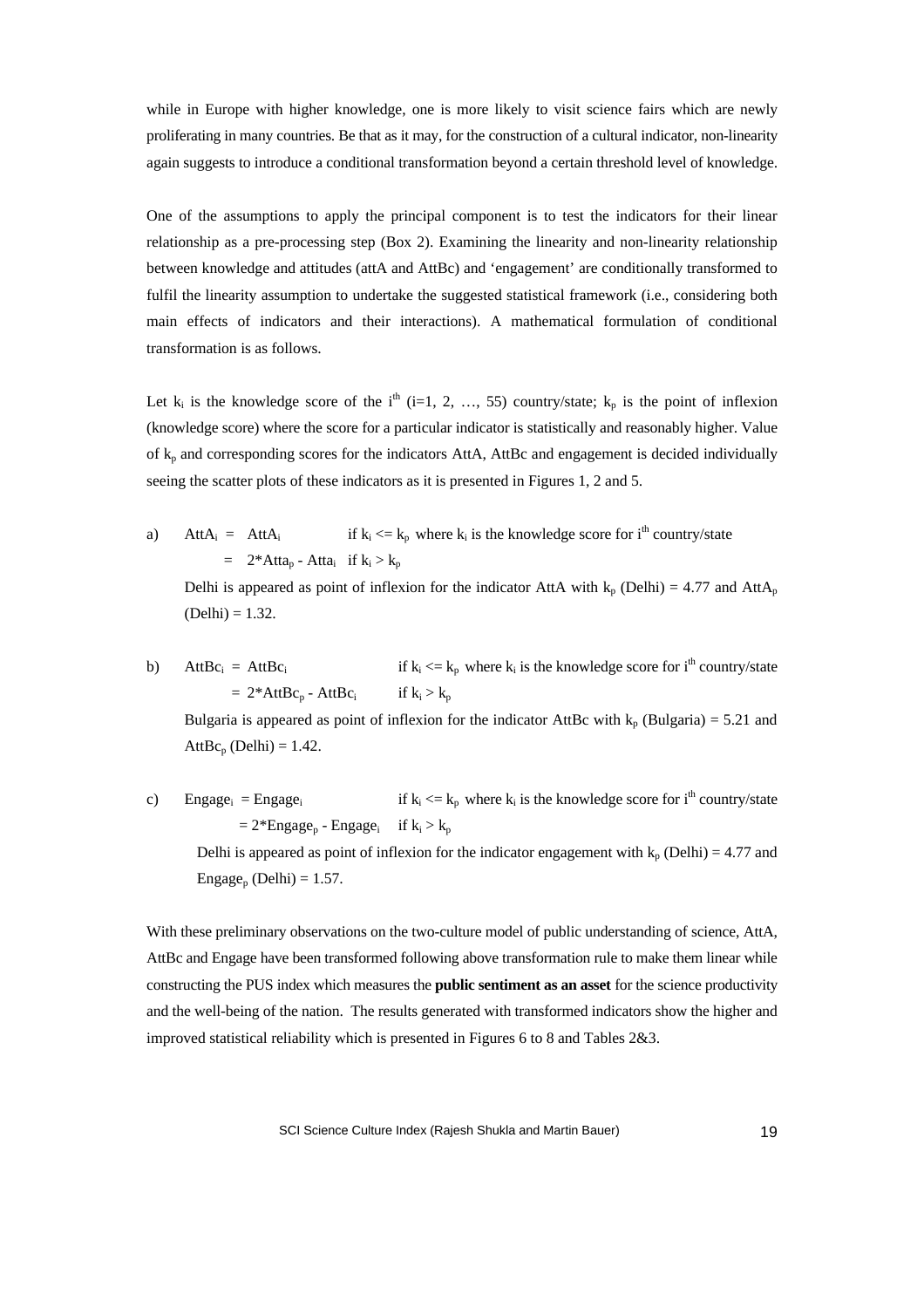Figure 6: Correlation between 'Knowledge (know)' and 'Attitude (AttA-transformed)'

Figure 7: Correlation between 'Knowledge (know)' and 'Attitude (AttBc-transformed)'



Figure 8: Correlation between 'Knowledge (know)' and 'Engagement (Engage-transformed)'



Table 2: Correlations matrix (Before conditional transformation)

|                     |       | Knowledge | Attitude |       |          | Informed- | Engage- |
|---------------------|-------|-----------|----------|-------|----------|-----------|---------|
|                     |       |           | AttA     | AttBc | Interest | ness      | ment    |
| Knowledge           |       | 1.000     |          |       |          |           |         |
| Attitude            | AttA  | $-0.344$  | 1.000    |       |          |           |         |
|                     | AttBc | 0.648     | 0.128    | 1.000 |          |           |         |
| Interest            |       | 0.879     | $-0.399$ | 0.670 | 1.000    |           |         |
| <b>Informedness</b> |       | 0.830     | $-0.475$ | 0.596 | 0.972    | 1.000     |         |
| Engagement          |       | 0.494     | $-0.513$ | 0.114 | 0.435    | 0.446     | 1.000   |

Table 3: Correlations matrix (After conditional transformation)

|                     |       | Knowledge | Attitude |       |          | Informed- | Engage- |
|---------------------|-------|-----------|----------|-------|----------|-----------|---------|
|                     |       |           | AttA     | AttBc | Interest | ness      | ment    |
| Knowledge           |       | 1.000     |          |       |          |           |         |
| Attitude            | AttA  | 0.798     | 1.000    |       |          |           |         |
|                     | AttBc | 0.742     | 0.740    | 1.000 |          |           |         |
| Interest            |       | 0.879     | 0.834    | 0.772 | 1.000    |           |         |
| <b>Informedness</b> |       | 0.830     | 0.818    | 0.750 | 0.973    | 1.000     |         |
| Engagement          |       | 0.793     | 0.634    | 0.534 | 0.736    | 0.702     | 1.000   |

In the following we will take this asset model of public understanding of science and integrate this with traditional science indicators within a combined model of 'Science culture'.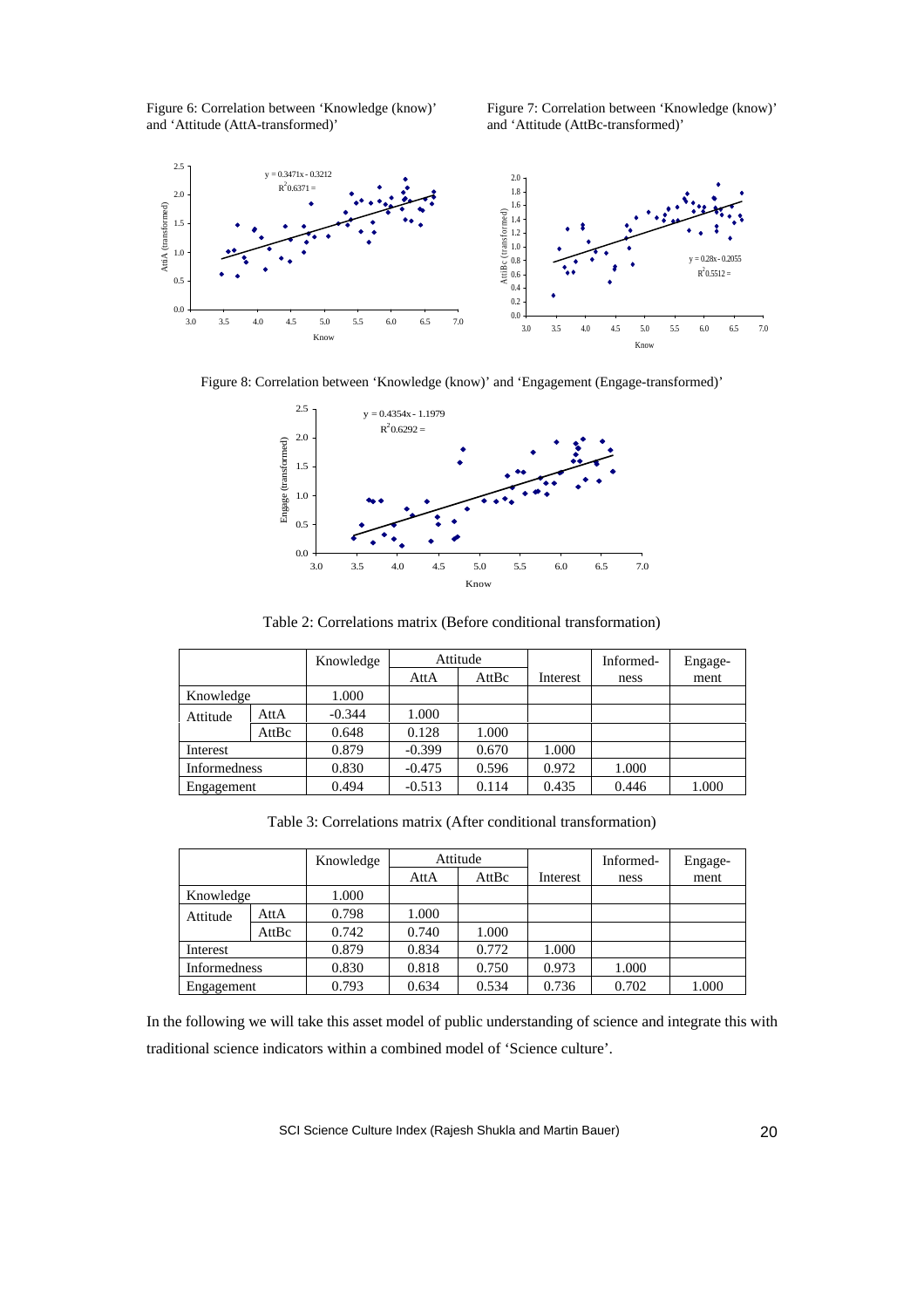### **3. Science Culture Index (SCI): Concepts, Methodology and Benchmarking**

### **3.1 The conceptual framework of SCI**

In the light of the above discussion, we have conceptualised a composite index named "Science Culture Index (SCI)" developed by combining "STS" performance indicators as well as "PUS" indicators to determine the level of "Science culture" of 32 European countries and 23 Indian states. It reflects the level of Science culture of a country/state considering indicators related to input, output and impact (public understanding) of STS progress and focuses on how well the country/state as a whole is participating in creating and sustaining a scientifically cultured society.

Both objective and subjective indicators, both quantified, were integrated in the construction of SCI to capture the **multi-dimensional nature of Science culture (**Gingras & Godin, 2000). The relationships among these determinants, which themselves are composed of a number of sub-indices, are complex, mutually interacting and multi-directional, so that each of the components is both a cause of change in others and an outcome of the influences of the latter. Figure 9 presents the conceptual framework of the SCI. To get the detail of the indicators, which form these indices (Annexures 1&2).



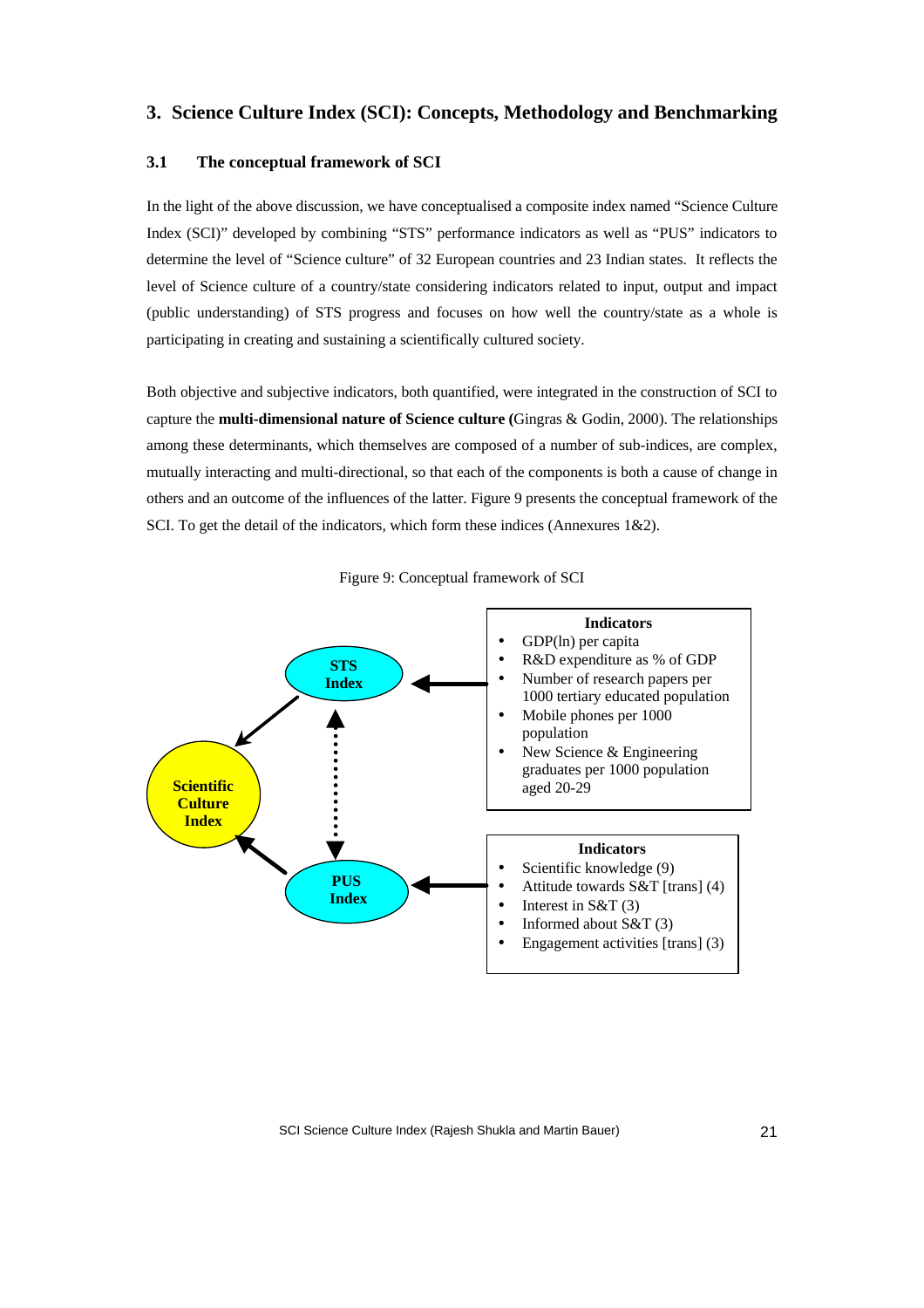### **3.2 Selection of indicators**

What factors go into the complex interplay of SCI? This question was posed while selecting the indicators, as the objective is to construct an Index which focuses more on cultural outcomes and achievements rather than on effort or inputs such as numbers of scientists, R & D expenditures, or policy environments. . It was not easy to capture the interactions among the constituent parts of SCI in a single numerical figure. The choice of indicators and methodology assumes special significance in this regard. Therefore, the methodological challenge, which is the focus of this section, is how to put these complex concepts into operation.

The validity and reliability of all available indicators were assessed during the early stages of quantitative analysis, and a 'short-list' of indicators was produced. A description of the indicators under the different components of the two indices (STS Index and PUS Index) as well as the criteria for their retention and their use is given below. Attention was paid to data coverage in terms of both number of European countries and Indian states as well as cross-countries significance and widespread acceptability were also considered. The choice of indicators is taken up below.

#### **3.2.1 STS Performance indicators**

The choice of indicators to calculate 'STS index' was done in view of availability of comparable data for entire sample in our analysis. The choice of indicators -constituted a key process, keeping in view the objective of the exercise.

An extensive literature survey was therefore conducted to select possible indicators for inclusion in the "STS Index" framework. Regression analyses were carried out using a generalized linear model to find coefficients of these candidate indicators capturing the strength of their relationship with a SCI made up of Human Development Index (HDI) which served as a screening device. The selection process yielded the following 5 indicators:

- i. **GDP:** GDP (ln) per capita 2004-05;
- ii. **R&D:** R&D expenditure as % of GDP;
- iii. **Papers:** Number of research papers per 1000 tertiary educated population;
- iv. **Phones:** Mobile phones per 1000 population; and
- v. **S&E graduates:** New Science & Engineering graduates per 1000 population aged 20-29.

Figure 10 gives the weighted average of indicators used in calculation of STS index for EU and India. The aggregated value of these indicators for EU is significantly higher than India. For instance, the number of new S&E graduates per 1000-population aged 20-29 is 6 times higher for EU than India. The per capita GDP in \$PPP for EU is about 23,209 for EU and 3,769 for India. Similarly, penetration of mobile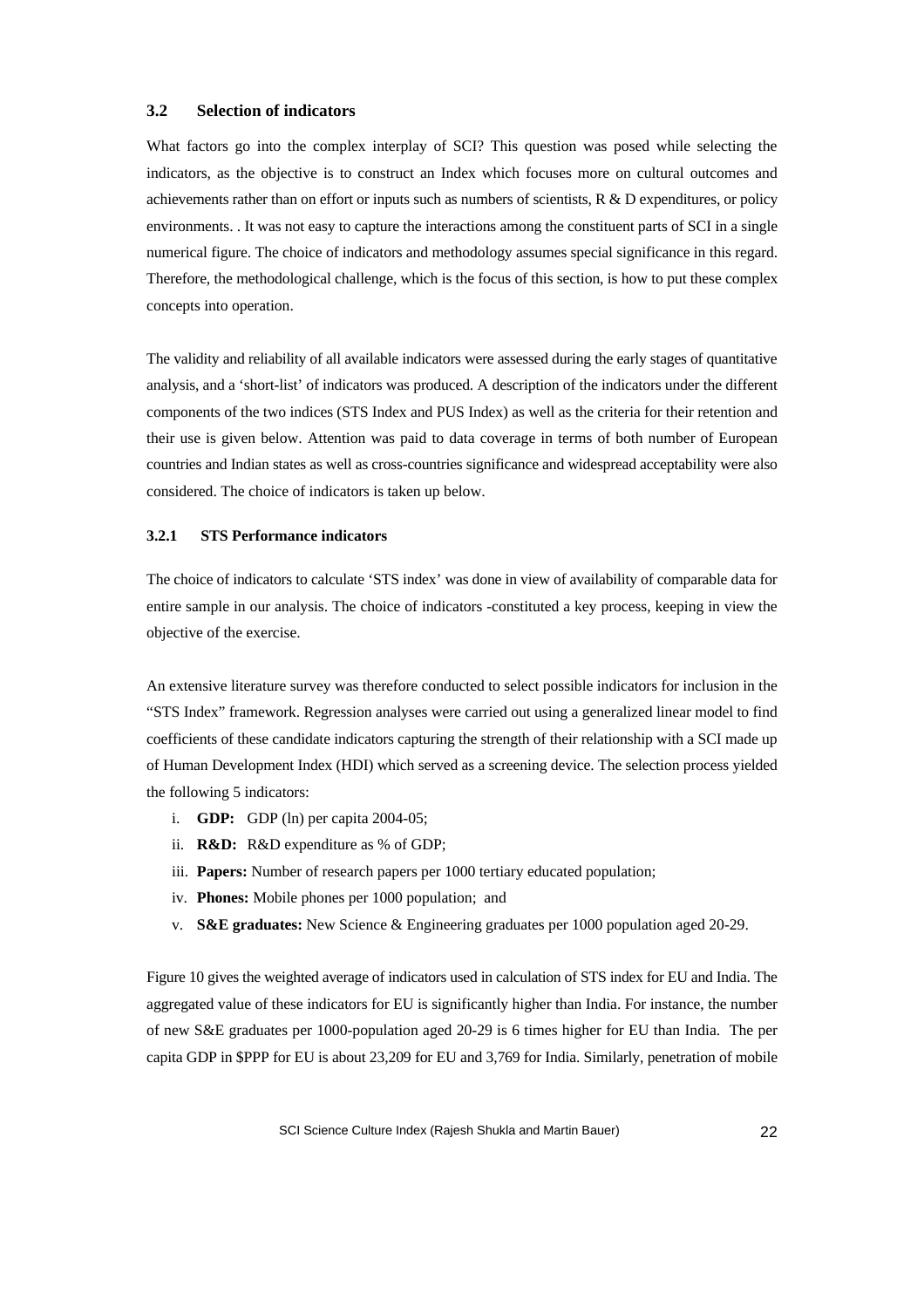phones is very low in India (167 per thousand people) as compared to EU (800 per thousand people). Similar pattern is observed for other indicators.



Figure 10: STS performance indicators

However, all such indicators of development or science and technology capability have to be looked at in a broader context. India's huge population is a crucial factor that cannot be ignored. Social indicators such as literacy rate, expenditure on education, health, etc, has improved significantly during last 60 years and India has achieved showcase success in exploiting the opportunities of the network age.

#### **3.2.2 PUS indicators**

We used five key variables in the calculation of 'PUS Index' which is derived from the integrated data sets of Eurobarometer (EU63.1) and National Science Survey (India): Science knowledge, attitude towards science, interest in STS, level of informedness about STS and engagement with expository science (Annexure 2). The details about each variable are as follows.

**Components of scientific knowledge:** The integrated data contained nine standard Science knowledge items. Each item may be judged as correct or incorrect taking standard Science wisdom as a baseline. Summing each individual's correct answers (value 1 for a correct answer, value 0 for an incorrect answer) gives overall individual scores for Science knowledge. We constructed a serviceable one-dimensional scale of Science knowledge: the scores for the entire sample for both EU and India separately are normally distributed and results show an acceptable level of internal consistency (Table 4)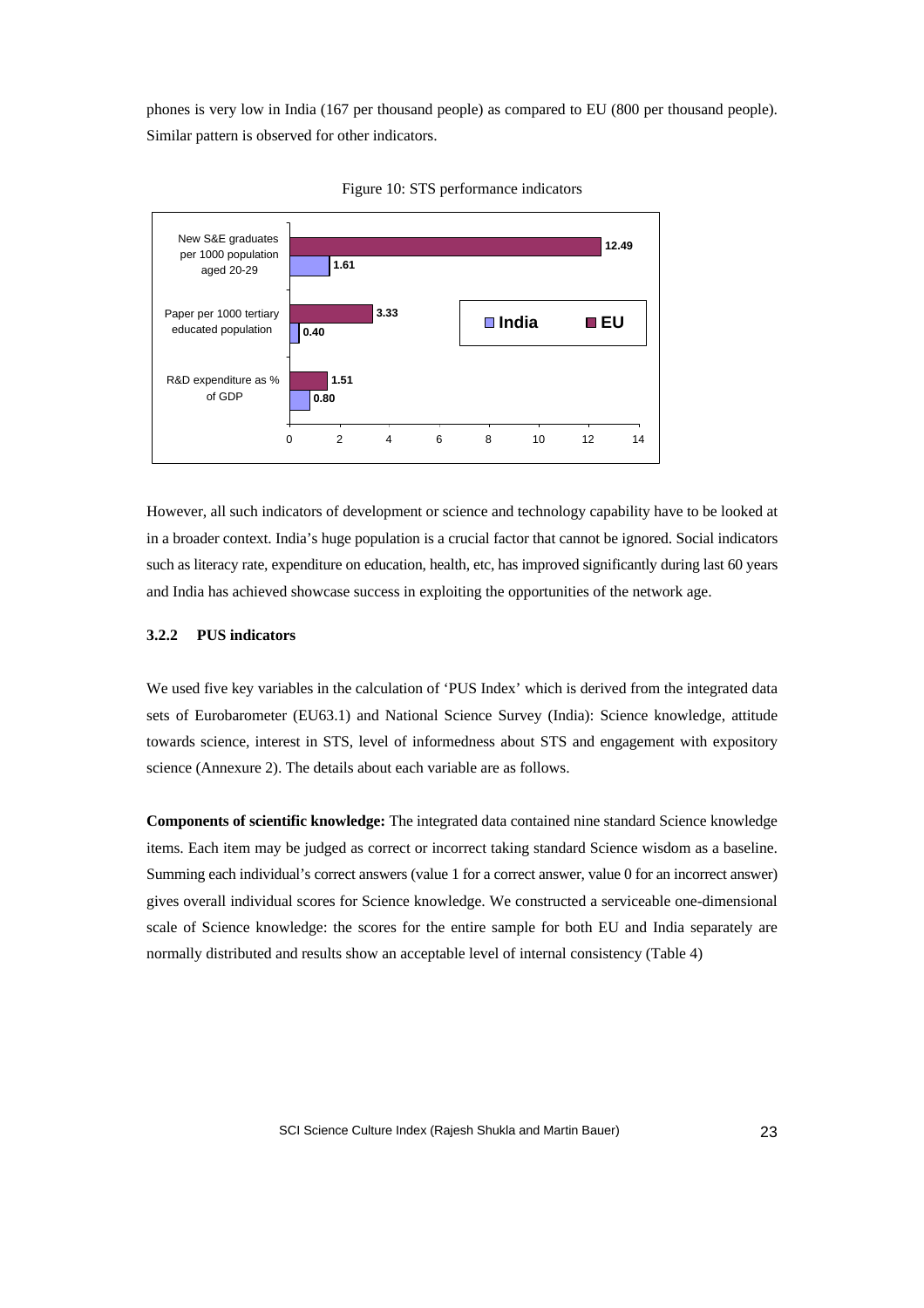|       | Mean | SD   | <b>Skewness</b> | Cronbach's alpha |
|-------|------|------|-----------------|------------------|
| EU    | 5.89 | 0.55 | $-1.036$        | ).67             |
| India | 4.31 | 0.54 | 0.821           | 0.82             |

Table 4: Average score of scientific knowledge

**Components of attitude towards S&T:** Four questions are used to measure the Science attitude of the people. Attitudes are compared on two different scales. This arises from the fact that EB 63.1 includes two different version of the questionnaire (split-half designs). One set of attitudes items (AttA) is therefore comparable only to one half of the EU population, while a second set (AttBc) is comparable to the other half. Attitude A includes the following two items 'science & technology are making our lives healthier, easier and more comfortable' and 'scientists should be allowed to do research on animals'. AttBc includes the following two items 'new technology makes work interesting' and 'modern science and technology will create better opportunities for the next generation'.

Scaling was done in same way as in the case of Science knowledge. We obtain higher level of internal consistency between answers on different items within scale for India than EU particularly for AttA (Table 5).

|       |       | Mean | <b>SD</b> | <b>Skewness</b> | Cronbach's alpha |
|-------|-------|------|-----------|-----------------|------------------|
| AttA  | EU    | 1.71 | 0.326     | $-1.039$        | 0.29             |
|       | India | 1.16 | 0.315     | $-0.304$        | 0.61             |
| AttBc | EU    | 1.49 | 0.226     | 0.062           | 0.51             |
|       | India | 0.93 | 0.380     | 0.227           | 0.75             |

Table 5: Average score of attitude towards S&T

Considering the interaction effects and non-linearity between knowledge and attitudes we incorporated the conditional transformation of attitudes into the PUS index as discussed in the previous section. All the results here reported are based on conditional transformed indicators for AttA and AttBc.

**Components of interest in S&T and informed about S&T:** It is measured by response to questions in which respondents were asked to their own interest and informedness in various issues including new Science inventions and discoveries. The average score for both indicators are significantly higher for EU than India (Table 6).

Mean SD Skewness EU 1.73 0.158 -0.73 Interest India 1 0.76 0.273 0.69 EU | 1.51 | 0.194 | -0.18 Informedness India 1 0.58 0.301 0.71

Table 6: Average score of interest and informedness about S&T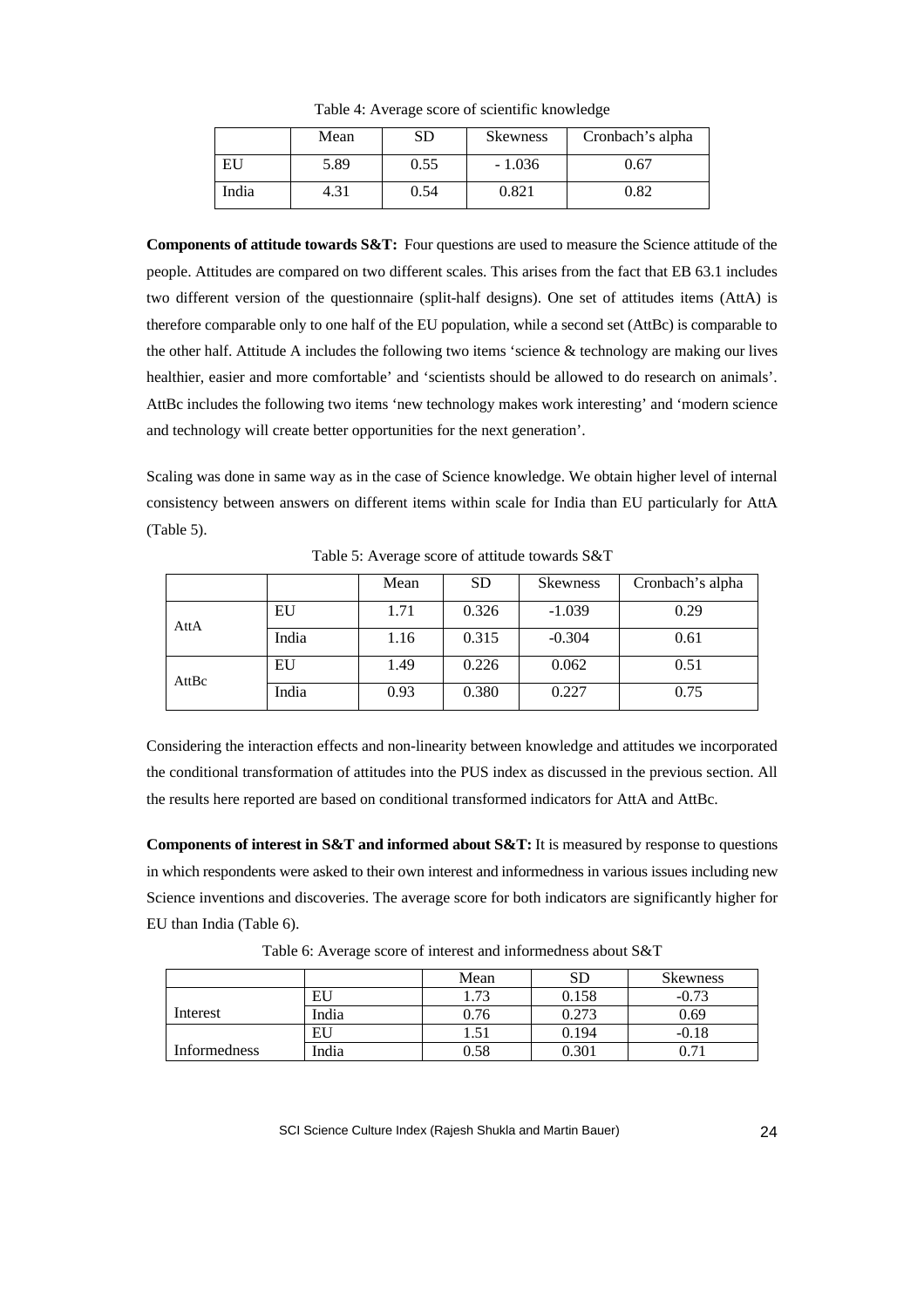#### **Box 1: An empirical note on SCI components**

The tables below present empirical results showing degree of independence among the components of SCI. We also investigated the relationship between Human Development Index and the various indicators used in the calculation of STS Index and PUS Index.

|               | <b>GDP</b> | R&D  | Papers | Mobile<br>phones | S & E<br>graduates |
|---------------|------------|------|--------|------------------|--------------------|
| <b>GDP</b>    | 1.00       |      |        |                  |                    |
| R&D           | 0.20       | 1.00 |        |                  |                    |
| Papers        | 0.80       | 0.40 | 1.00   |                  |                    |
| Mobile phones | 0.91       | 0.15 | 0.74   | 1.00             |                    |
| S&T graduates | 0.74       | 0.16 | 0.62   | 0.72             | 1.00               |

Table 7: Correlation matrix – STS indicators

|                     | Scientific |       |       |          |              |            |
|---------------------|------------|-------|-------|----------|--------------|------------|
|                     | knowledge  | AttA  | AttBc | Interest | Informedness | Engagement |
| Scientific          |            |       |       |          |              |            |
| knowledge           | 1.000      |       |       |          |              |            |
| AttA                | 0.798      | 1.000 |       |          |              |            |
| AttBc               | 0.742      | 0.740 | 1.000 |          |              |            |
| Interest            | 0.879      | 0.834 | 0.772 | 1.000    |              |            |
| <b>Informedness</b> | 0.830      | 0.818 | 0.750 | 0.973    | 1.000        |            |
| Engagement          | 0.793      | 0.634 | 0.534 | 0.736    | 0.702        | 1.000      |

#### Table 8: Correlation matrix – PUS indicators

Table 9: Rank correlation between HDI and components of SCI

| STS indicators              | HDI-2003 | <b>PUS</b>          | HDI-2003 |
|-----------------------------|----------|---------------------|----------|
|                             | values   | indicators          | values   |
| GDP per capita (\$PPP) 2004 | $0.873*$ | Scientific          | $0.502*$ |
|                             | (0.000)  | knowledge           | (0.003)  |
| R&D expenditure as % of GDP | $0.717*$ | AttA                | $0.672*$ |
|                             | (0.000)  |                     | (0.000)  |
| Paper per 1000 tertiary     | $0.722*$ | AttBc               | $0.676*$ |
| educated population         | (0.000)  |                     | (0.000)  |
| Mobile phones               | $0.534*$ | Interest            | $0.654*$ |
|                             | (0.002)  |                     | (0.000)  |
| S&E graduates per 1000      | $0.417*$ | <b>Informedness</b> | $0.443*$ |
| population aged 20-29       | (0.018)  |                     | (0.011)  |
|                             |          | Engagement          | $0.686*$ |
|                             |          |                     | (0.000)  |

\* Correlation is significant at the 0.05 level (2-tailed).

Results indicate that all indicators included in STS Index and PUS index are positively and significantly related among them and individually with HDI.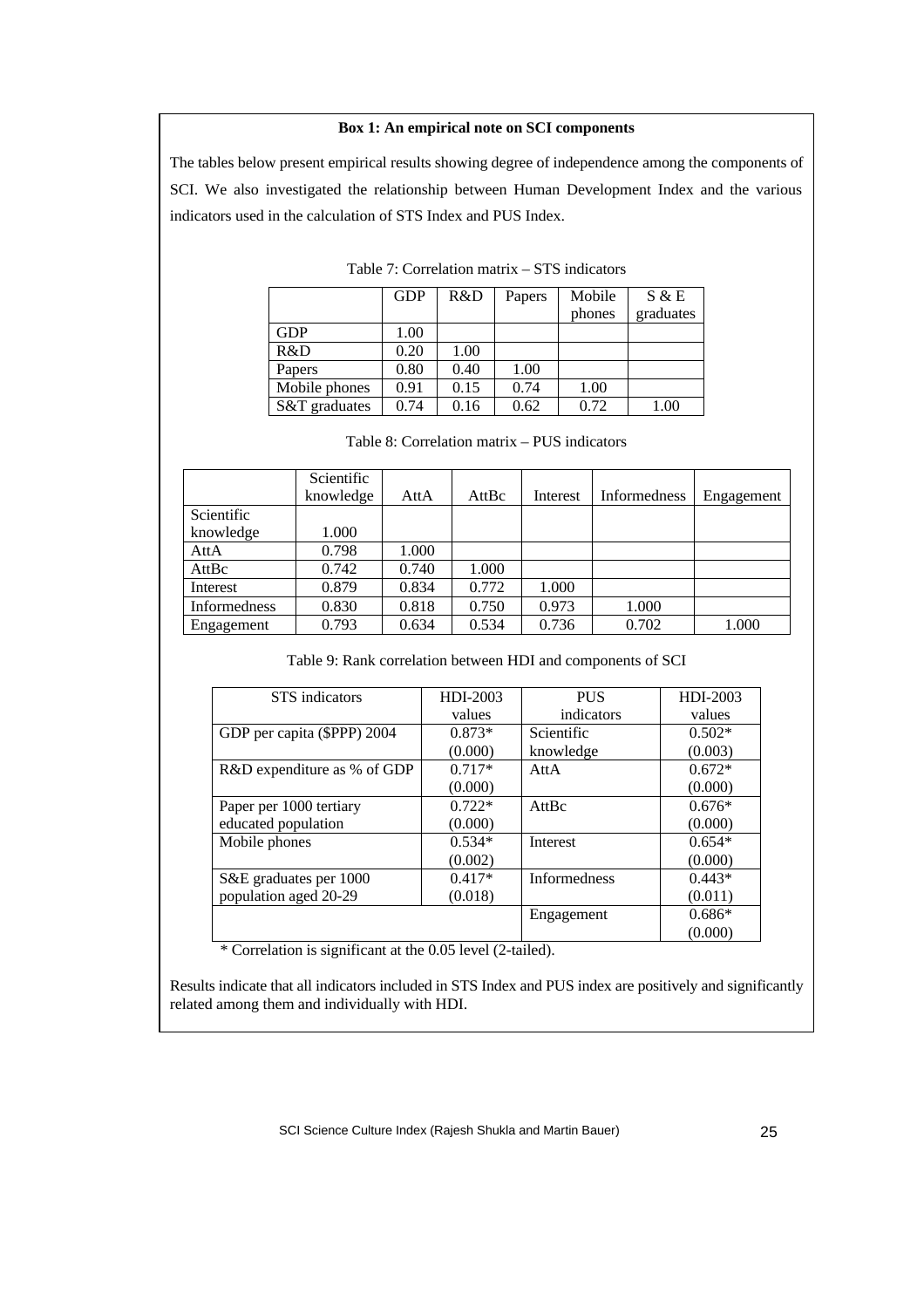#### **Box 2: Constructing the index: The statistical approach**

Principal component analysis (PCA) is a multivariate statistical approach, which transforms a set of correlated variables into a set of uncorrelated variables, which are called components. These components are linear combinations of the original variables. PCA is used to reduce the dimensionality problems, and to transform interdependent coordinates into significant and independent ones. Nagar and Basu (2002) presented more comprehensive presentation of this approach for development of social indicators. An application of this methodology is also provided in Klein and Ozmucur (2002/2003).

Principal components (PC) are used as linear combinations of the variables selected to compose the social indicators. They have special statistical properties in terms of variances. The first PC is the linear combination, which accounts for the maximum variance of the original variables. The second PC accounts for the maximum variation of the remaining variations, and so on. Maximizing variances helps to maximize information involved among the set of variables, and hence it is most appropriate for weighting these variables for the development of the index.

The main reason for employing principal components analysis is that it makes it possible to define a synthetic measure that is able to capture interactions and interdependence between the selected set of indicators making up the indices. These indicators are called causal variables, while the corresponding index is the explained variable. While standard regression techniques require the explained/dependent variable to be observed, principal component analysis treats the latter as a latent variable. Principal component constitutes a canonical form and helps to understand both the individual contribution of each of the indicators to the index and their aggregate contribution. An attractive feature of this methodology is that it permits calculation of statistical weights of the various components of the index for the sample that thereby identifies what drive the results. A brief technical description of the methodology is presented below:

A social indicator is an abstract conceptual variable and is supposed to be linearly dependent on a set of observable components plus a disturbance term.

Let indicator is

# $I = \mathbf{a} + \mathbf{b}_1 X_1 + \dots + \mathbf{b}_n X_n + \dots$  (1)

where,  $X_1, X_2, \ldots, X_n$  is a set of components of the index. The total variation in the social indicator is composed of two orthogonal parts: (a) variation due to set of proposed components, and (b) variation due to error.

1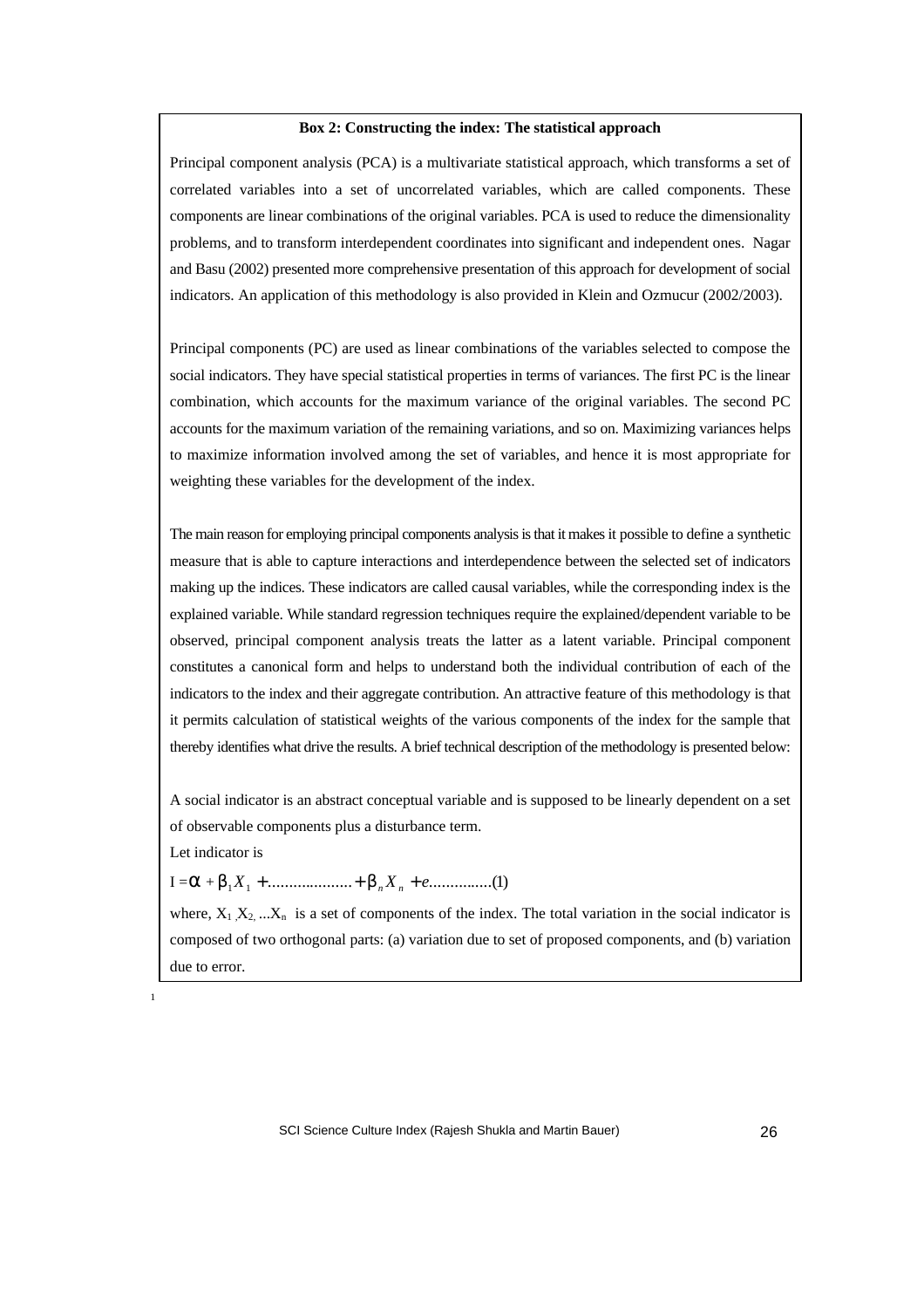**Box: Constructing the index: The statistical approach** equation, individually normalize all components. Subtracting the minimum value of the particular component from its actual value and dividing it by the range, which is the difference between the maximum and minimum value of the selected components by following

$$
\frac{X_i - X_{\min}}{X_{\max} - X_{\min}}
$$

When necessary, raw data have been transformed such that normalized values equal to unity corresponds to the best situation in the sample.

Correlation matrix R is computed from standardized variables, followed by solving the determinant equation  $|R - II|$  =0 for *l* where R is an n x n matrix, this provides a n<sup>th</sup> degree polynomial equation in *l* and hence K roots. These roots are called eigen values of correlation matrix R. The*l* is arranged in descending order of magnitude, as  $\bm{l}_1 > \bm{l}_2 > ... > \bm{l}_n$ . Corresponding to each value of  $\bm{l}$  , the matrix equation  $(R - I I)\bm{a} = 0$  is solved for the nx1 eigenvectors **a** subject to the condition that  $\mathbf{a} \cdot \mathbf{a} = 1$  (normalization condition.). The index is estimated as weighted average of n principal components (P's), where the weights are the eigen values of the correlation matrix R, and it is known that

$$
\mathbf{I}_1 = \text{var}(P_1), \mathbf{I}_2 = \text{var}(P_2) = \dots \dots \dots \mathbf{I}_{11} = \text{var}(P_n)
$$

Thus, the index is:

$$
I = \frac{\lambda_1 P_1 + \lambda_2 P_2 + \dots + \lambda_{11} P_n}{\lambda + \lambda_2 + \dots + \lambda_n} \dots (4)
$$

Finally, the estimator of the index is computed as the weighted average of the principal components. In order to compare the levels of inherently different variables compatible scales of measurement are needed. This is also essential if the indicators are to be added together in some way to construct composite indices; the different measurement scales introduce distortions by acting as unintentional and inappropriate weights. For analysis of the individual indicators it is, of course, appropriate to use the original data range in the indicator-specific unit of measurement.

There are different methods that can be used for the scaling of indicators. The selection of a suitable method however, is not trivial and deserves special attention (Ebert and Welsh, 2004). In present context, we used the standardization technique which converts indicators to a common scale with a mean of zero and standard deviation of one. This technique is used as some of the indicators may contain outliers that inhibit to use the most common re-scaling method. Moreover, it also avoids one variable to have an undue influence on the principal components obtained in the construction of indices. For indicators where a high value is "bad" and a low value "good", the formula should be inverted. A general effect of using scaled indices is, of course, to convert the variables to relative rather than absolute values. This aids comparability, but it must be remembered that the indices need to be interpreted in the right context.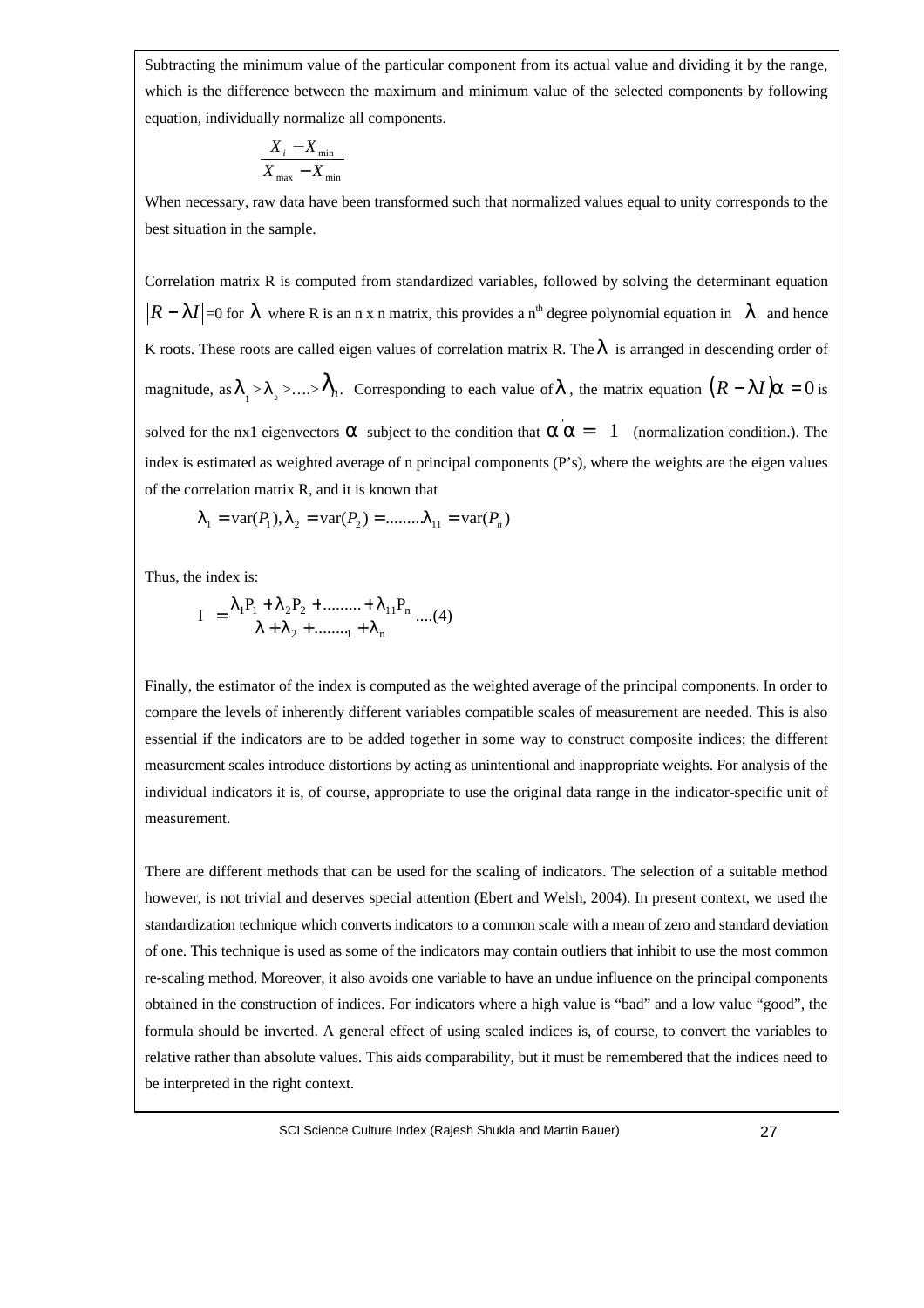**Components of engagement in S&T activities:** Engagement in S&T activities is an important mode to gain practical Science knowledge. Three questions with two-point scale are considered**:** zoo/aquarium, museum and exhibition/Science fairs to measure public engagement component of PUS index. The scaled measure for EU is 1.26, which is significantly higher than that of India (0.61).

|       | Mean | SD    | <b>Skewness</b> |
|-------|------|-------|-----------------|
| EU    | 1.26 | 0.384 | $-0.284$        |
| India | 0.61 | 0.496 | 1.189           |

Table 10: Average score of public engagement

Like attitudes, engagement enters the index in a conditional transformation discussed in the previous section.

It is evident that on an average the level of knowledge about science concepts is very high in both groups. On the other hand average values for the three indicators i.e. interest, information and engagement is quite lower for India. All indicators are highly related to each other, thus, it is appropriately chosen to measure PUS index.

#### **3.3 Index values and benchmarking results**

All three indices, namely, 'STS Index', 'PUS Index' and 'Science Culture Index' (SCI) were calculated for 32 EU countries and 23 Indian states. These indices are conceptualised as having a positive relationship with Science development of society. In other words, a higher value of SCI reflects a higher scientifically cultured society, and vice versa. So, ranking of any country/state based on its index value gives an assessment of its relative performance to the whole sample.

The estimates and corresponding rankings based on all three indices for EU countries as well as Indian states are shown in Annexure 3. The results show a huge disparities and diversities within as well as between the European countries and Indian states. For instance, the average value of SCI for EU is 0.720 (ranging from 0.378 for Turkey to 1.000 for Sweden) which is significantly higher than India at 0.196 (ranging from 0.000 for Bihar to 0.459 for Chandigarh). Similar trend is observed in the case of STS Index and PUS Index. Variability among Indian states is much higher than that of EU countries for all three indices (Figures 11 to 13).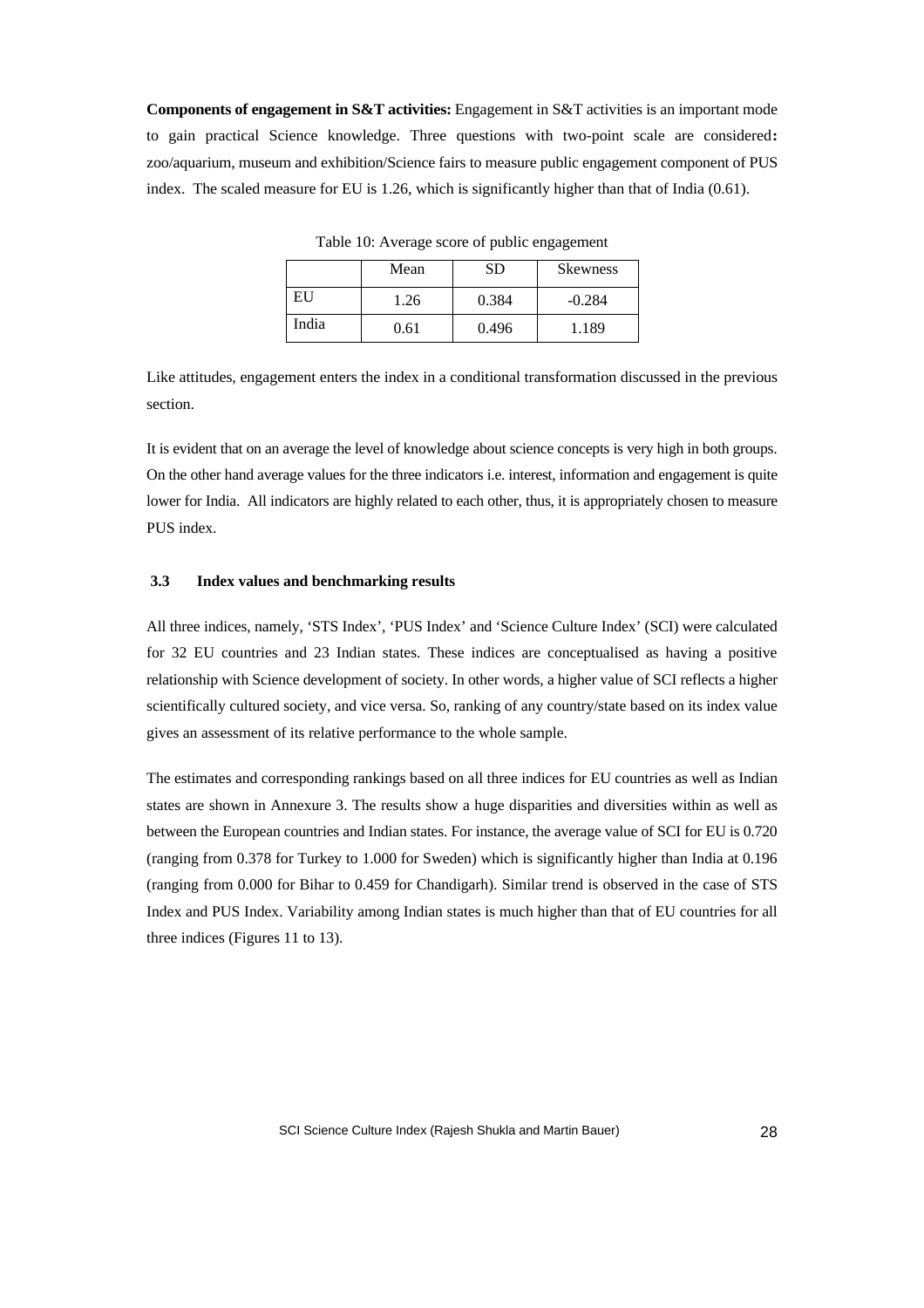



Figure 12: Estimates of PUS index

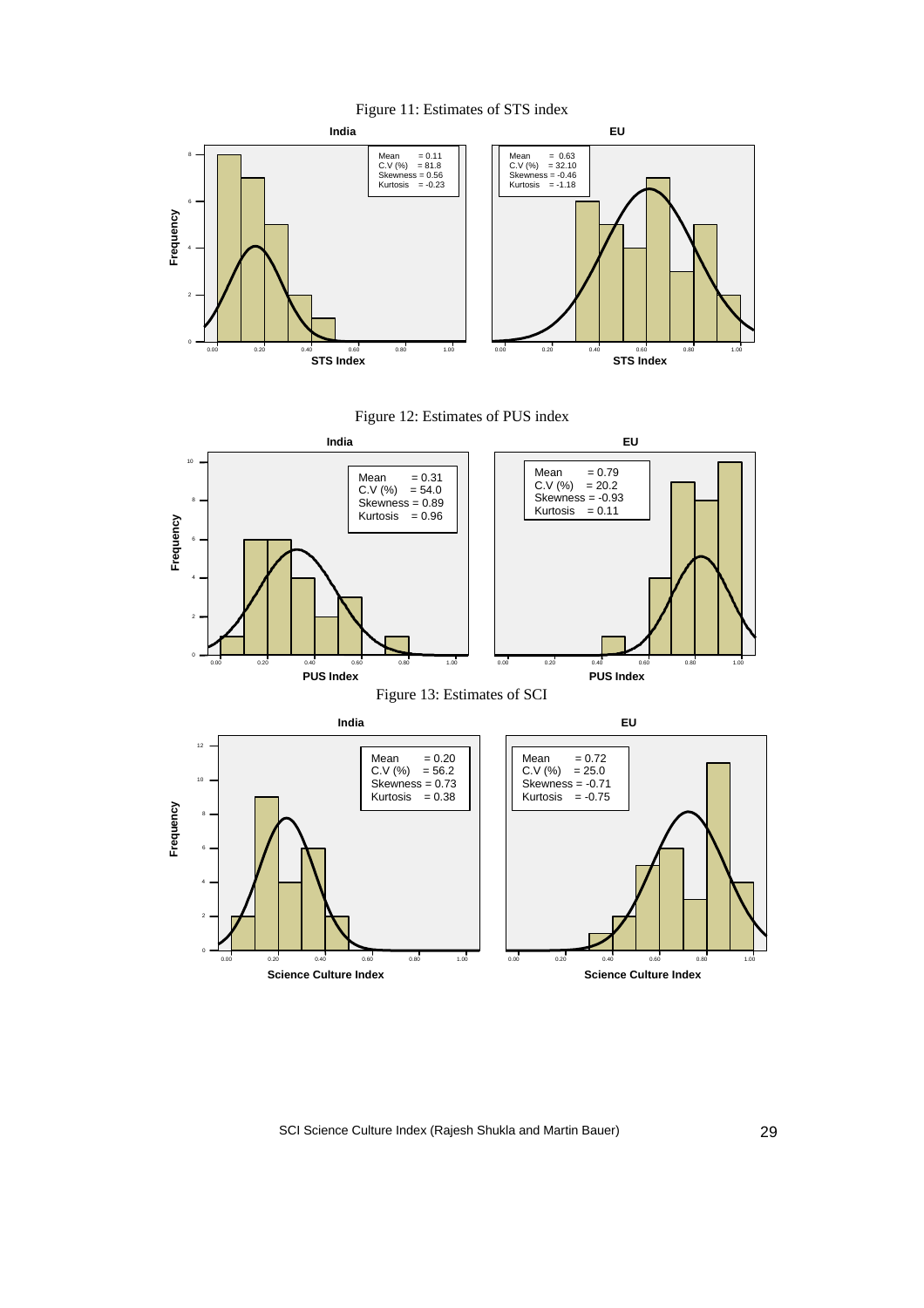#### **3.4 Interpreting index values**

1

In the present context, entire sample comprising of EU countries (32) and Indian states (23) have been grouped into 4 clusters<sup>4</sup> on the basis of SCI values to facilitate a proper understanding and a meaningful interpretation. Twelve EU countries belong to first cluster named 'Leaders' with SCI values greater than 0.80. The second cluster or 'Competent' comprises of 15 EU countries, which is a step below with SCI values ranging between 0.56 and 0.80. 'Potential', the third cluster comprise of those with SCI values between 0.22 and 0.56, which include 5 EU countries and 9 Indian states. Finally, at the bottom of the SCI ladder is the cluster of 'Aspirers' comprising of remaining 14 Indian states with SCI values less than 0.22.

The average per capita gross domestic product (\$PPP at 2004 prices) is much lower for 'Potential' (\$7,862) and 'Aspirers' (\$3,012) than those for 'Leaders' (\$30,257) and 'Competent' (\$24,930) indicating the level of economic advancement. Also, the top two categories spend significantly higher percentage of total GDP on R & D and related activities in comparison to bottom two. The other indicators also show similar trend (Table 11).

| Indicators                                             | Leaders | Competent Potential |       | Aspirers |
|--------------------------------------------------------|---------|---------------------|-------|----------|
| GDP per capita (\$PPP) 2004                            | 30.257  | 24.930              | 7,862 | 3,012    |
| R&D expenditure as % of GDP                            | 1.9     | 1.7                 | 1.0   | 0.7      |
| Number of papers per 1000 tertiary educated population | 4.9     | 3.0                 | 0.7   | 0.4      |
| Mobile phones per 1000 population                      | 874     | 882                 | 437   | 121      |
| New S&E graduates per 1000 population aged 20-29       | 18      | 10                  |       |          |

Similarly, with respect to the PUS indicators, 'Leaders' and 'Competent' are having higher scores for all the indicators as compared to the bottom two clusters. For instance, the average score for Science knowledge is 6.09 for 'Leaders' and 4.13 for 'Aspirers'. Similarly, for attitude towards S&T, score for 'Leaders' is 1.97 as compared to 1.11 for 'Aspirers' (Figure 14).

 $^4$  Leaders (SCI >0.80), Competent (0.56 < SCI  $\leq$  0.80), Potential (0.22 < SCI  $\leq$  0.56) and Aspirers (SCI  $\leq$  0.22)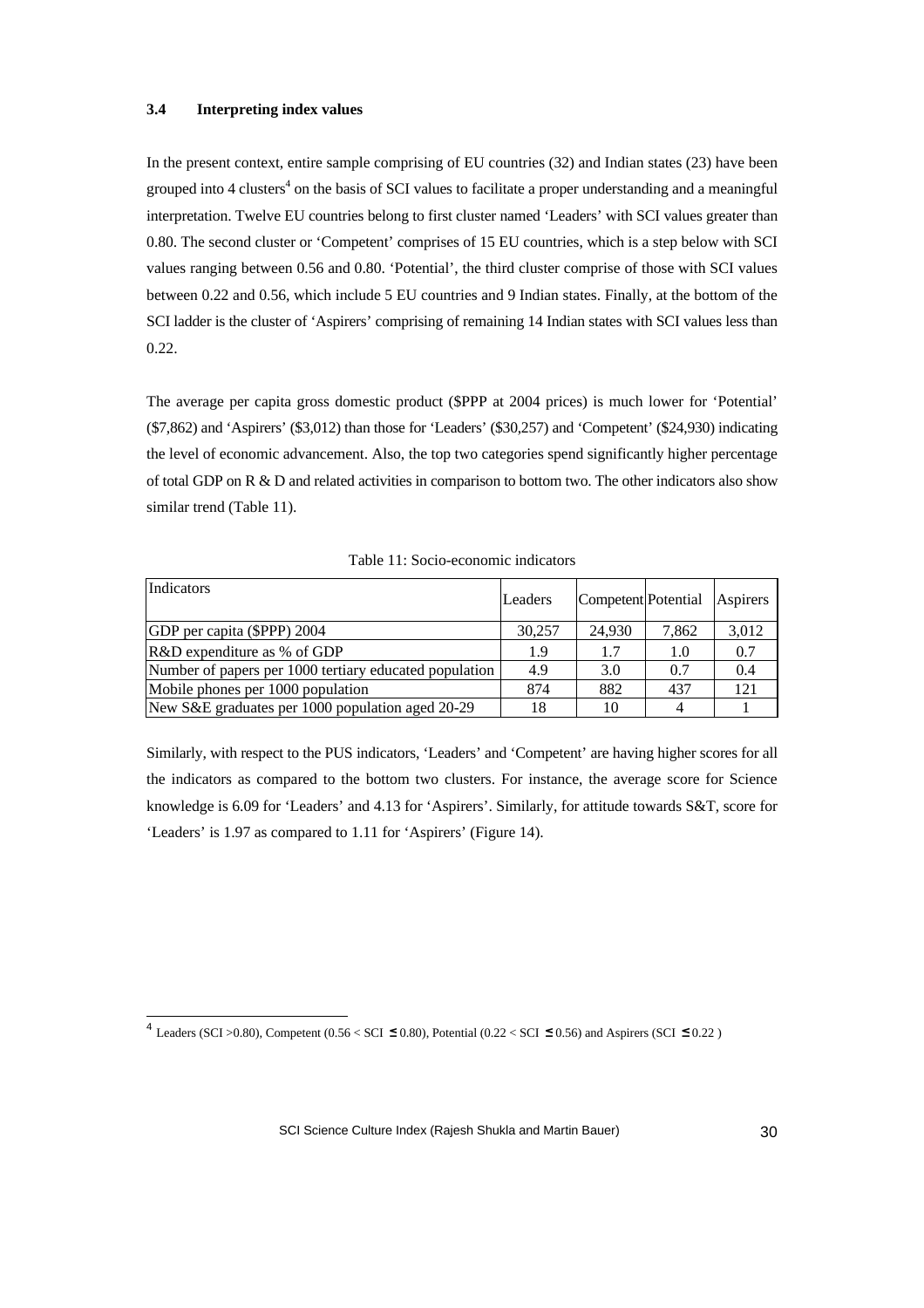![](_page_30_Figure_0.jpeg)

![](_page_30_Figure_1.jpeg)

#### **3.5 Indices values and rankings**

1

Regional disparity is a major concern for policy makers and such disparity is evident among the four categories of states in this research as well. Does it follow that states that perform better in terms of the STS indicators are also the ones to have a higher level of public understanding of science and finally high level of science culture? Or are there inter-state differences, within each of the four categories, with respect to S&T and economic growth? To understand the complexities, index values for each constituent of the entire sample are standardized taking EU at 100 is aimed to know how they differ in terms of their overall scientific development. Table 13 gives the scores and corresponding ranking of entire sample grouped into four categories which provides a relative assessment of a state/country's performance and could be considered as an indicator of changes over time. Example the space of target and **Example 19** and the space of the space of target and the space of target and the space of target and the space of target and the space of target and the space of target and the space of ta

Table 12 provides a summary of scores of all three indices in terms of the weighted scores<sup>5</sup> for all the four categories. It is clearly evident that there is a huge difference between the top and bottom groups across all indices. For instance, the 'Leaders' score a high 114 on the SCI compared to the 'Competent' which score 99, followed by the 'Potential' (53) and 'Aspirers' (22). For each of the two sub-indices ('STS Index' and 'PUS Index'), the scoring pattern is similar – with the 'Leaders' recording the highest scores followed by the 'Competent', 'Potential' and 'Aspirers'.

<sup>&</sup>lt;sup>5</sup> Since EU countries and Indian states have different populations, so weighted scores are calculated by taking population into consideration. For example, to calculate weighted SCI score for 'Leaders': SCI score of each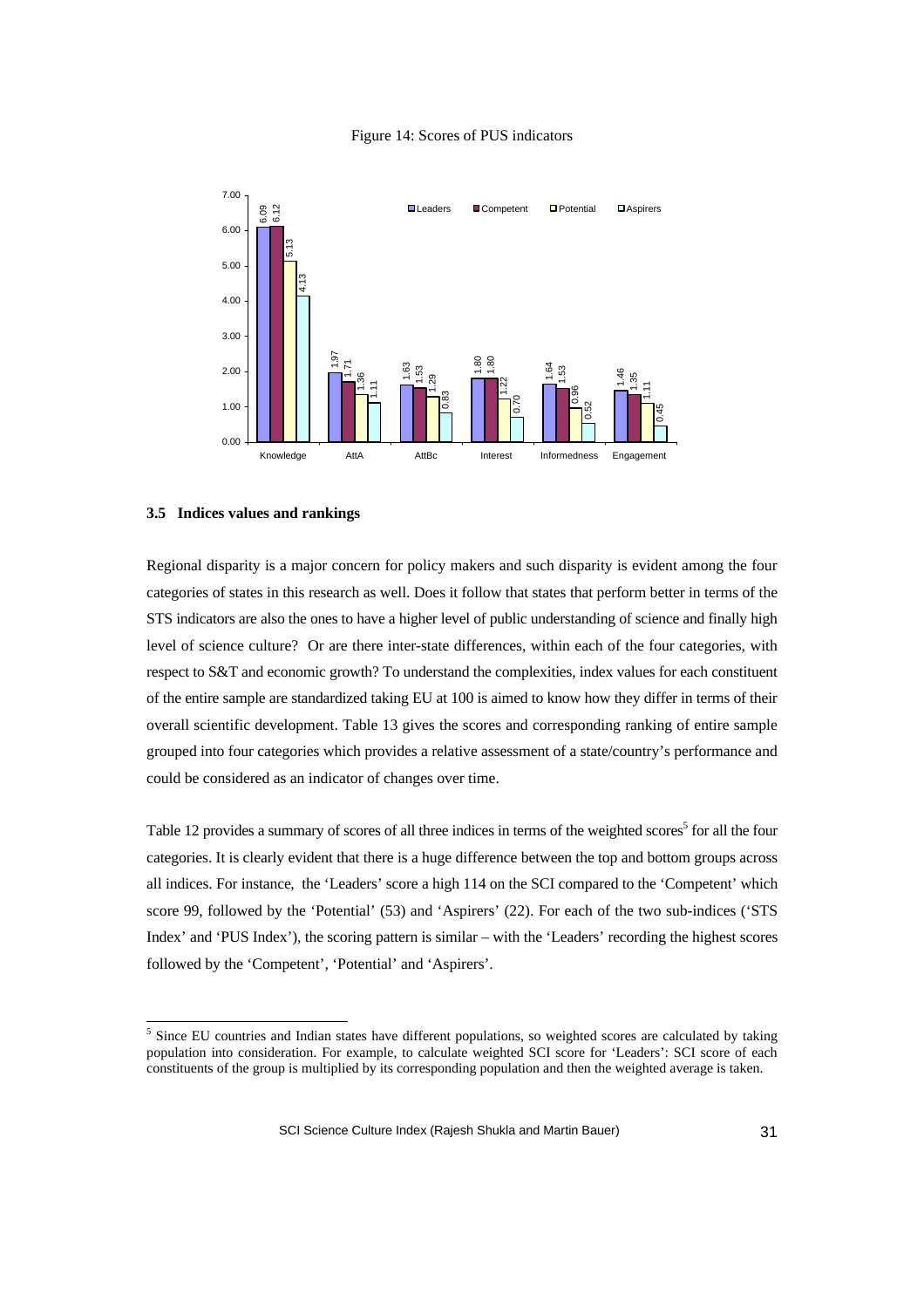|                       | Leaders | Competent | Potential | Aspirers |
|-----------------------|---------|-----------|-----------|----------|
|                       |         |           |           |          |
| STS Index             | 98      | 80        |           |          |
| PUS Index             | 133     | 124       | 83        |          |
| Science Culture Index | 114     | 99        | 53        |          |

Table 12: Summary of indices score

 On the 'STS Index', while the 'Leaders' lead with a score of 98 followed by 'Competent' with a score of 80. The two bottom groups however fall way behind with scores of 32 ('Potential') and 11 ('Aspirers'). Similarly, the 'Leaders' – with a score of 133 – are the best performers on the 'PUS Index' as well. The last two groups which is dominated by Indian states while being far behind to top-two groups (dominated by EU countries) with respect to all three indices, however, does comparatively well on the 'PUS Index'.

Analysis of the index scores also reveals that the differentials in the scores of the top two groups are quite high. This indicates that the bottom two groups have undoubtedly put a lot of efforts in caching up to do with the top-two groups in terms of all three indices.

#### **3.6 Intra-group comparisons**

The 'Leaders' and 'Competent' perform much better across all indices – 'STS Index', 'PUS Index' and 'SCI'. However there are differences in index rankings among the countries/states within each group. For instance, Sweden is ranked first for 'STS Index' and 'SCI' but emerges at No. 6 on the 'PUS Index' (with a score of 114). Switzerland and France – in that order – are ranked third and fourth on the 'SCI'. However, when it comes to the 'PUS Index' ranking, Switzerland and France are at No. 1 and 2. The 'STS Index' ranking for these two respectively are No. 4 and No. 6 (Table 13).

The Index also reveals that it is not mandatory that if a country/state scores high on the 'STS Index', its 'PUS Index' will be of an equal ranking. Take the example of United Kingdom which ranks third in the 'STS Index' but in terms of 'Pus Index' and 'SCI' its rank is 13th and 6th. Though Luxembourg is ranked 13th on the 'STS Index', it is ranking 3rd on 'PUS Index'.

Most of Indian states that are at the bottom group of the table – in terms of all three indices – have more or less similar rankings and scores for all indices. However, some the developed states such as Delhi, Kerala, Chandigarh and Himachal Pradesh perform fairly well with respect to all three indices and ranked closely with EU countries such as Poland, Hungry, Bulgaria and Romania.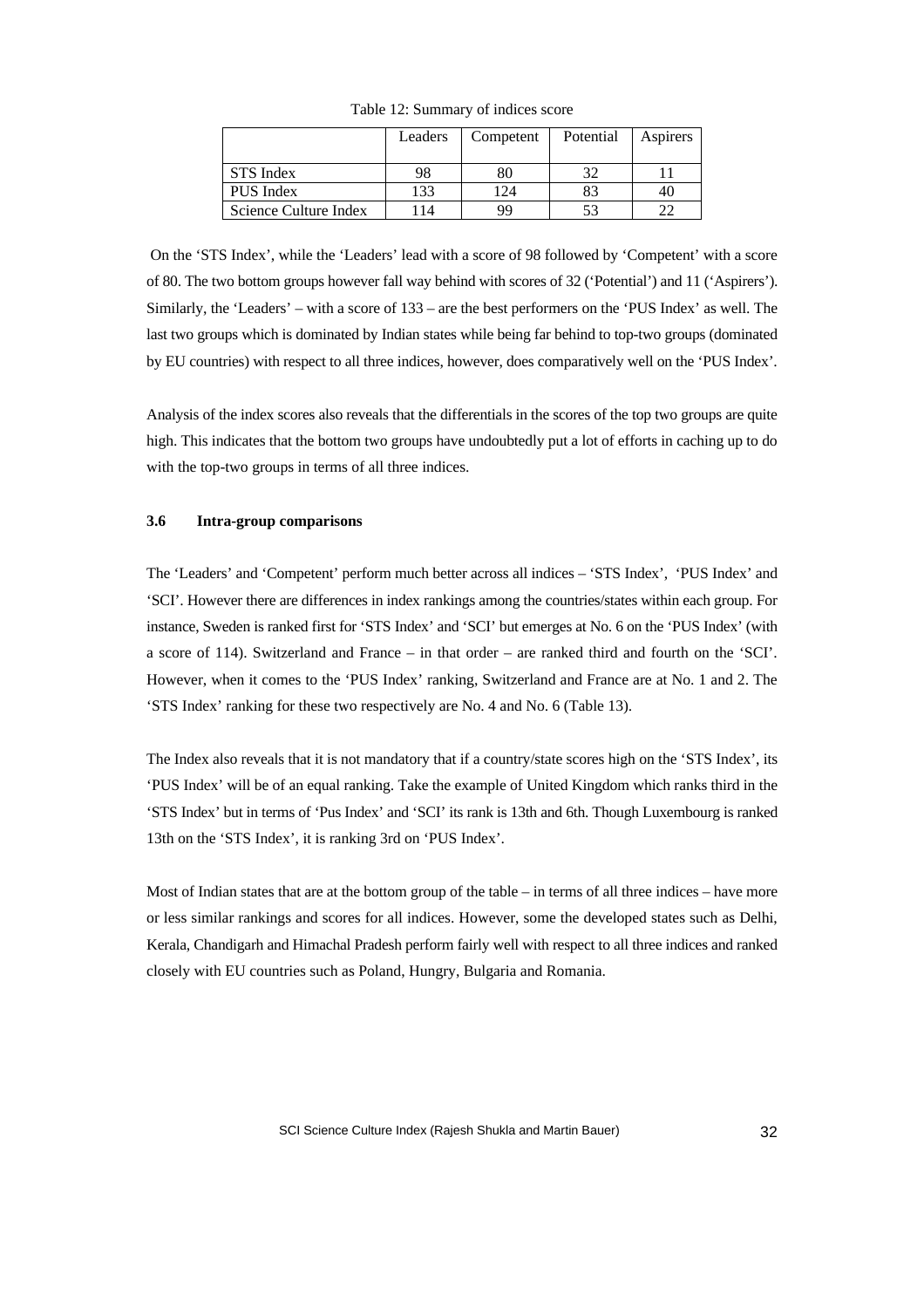|           |                       | STS Index      |                |               | SC Index<br>PUS Index |        |                |
|-----------|-----------------------|----------------|----------------|---------------|-----------------------|--------|----------------|
| Grouping  | <b>States</b>         | <b>Scores</b>  | Ranks          | <b>Scores</b> | Ranks                 | Scores | Ranks          |
|           | Sweden                | 149            | 1              | 114           | 6                     | 132    | 1              |
|           | Finland               | 137            | $\overline{c}$ | 111           | 8                     | 124    | $\overline{2}$ |
|           | Switzerland           | 125            | $\overline{4}$ | 120           | $\mathbf{1}$          | 123    | $\overline{3}$ |
|           | France                | 122            | 6              | 120           | $\overline{c}$        | 121    | $\overline{4}$ |
|           | Denmark               | 123            | 5              | 112           | $\overline{7}$        | 118    | $\overline{5}$ |
|           | <b>United Kingdom</b> | 125            | 3              | 104           | 13                    | 114    | 6              |
| Leaders   | Luxembourg            | 103            | 13             | 120           | 3                     | 112    | $\overline{7}$ |
|           | Netherlands           | 102            | 15             | 116           | $\overline{4}$        | 109    | 8              |
|           | Austria               | 114            | 9              | 103           | 14                    | 108    | 9              |
|           | Italy                 | 121            | $\overline{7}$ | 94            | 23                    | 107    | 10             |
|           | Norway                | 103            | 14             | 110           | 9                     | 107    | 11             |
|           | Belgium               | 103            | 12             | 109           | 10                    | 106    | 12             |
|           | Ireland               | 117            | 8              | 95            | 20                    | 106    | 13             |
|           | Germany               | 104            | 11             | 107           | 12                    | 105    | 14             |
|           | Iceland               | 110            | 10             | 101           | 15                    | 105    | 15             |
|           | Slovenia              | 91             | 17             | 115           | 5                     | 103    | 16             |
|           | Czech                 | 88             | 19             | 108           | 11                    | 98     | 17             |
|           | Greece                | 94             | 16             | 100           | 16                    | 97     | 18             |
|           | Spain                 | 89             | 18             | 91            | 26                    | 90     | 19             |
| Competent | Slovakia              | 69             | 23             | 99            | 17                    | 85     | 20             |
|           | Estonia               | 72             | 22             | 93            | 24                    | 82     | 21             |
|           | Croatia               | 65             | 24             | 99            | 18                    | 82     | 22             |
|           | Portugal              | 80             | 20             | 82            | 29                    | 81     | 23             |
|           | Cyprus                | 64             | 25             | 94            | 22                    | 79     | 24             |
|           | Lithuania             | 79             | 21             | 78            | 31                    | 78     | 25             |
|           | Latvia                | 56             | 29             | 94            | 21                    | 75     | 26             |
|           | Malta                 | 57             | 28             | 92            | 25                    | 75     | 27             |
|           | Poland                | 60             | 27             | 88            | 28                    | 74     | 28             |
|           | Hungary               | 49             | 32             | 95            | 19                    | 72     | 29             |
|           | Bulgaria              | 51             | 31             | 74            | 32                    | 62     | 30             |
|           | Romania               | 46             | 35             | 79            | 30                    | 62     | 31             |
|           | Chandigarh            | 32             | 40             | 89            | 27                    | 60     | 32             |
|           | Delhi                 | 47             | 33             | 65            | 35                    | 56     | 33             |
|           | Kerala                | 35             | 38             | 70            | 33                    | 52     | 34             |
| Potential | Himachal Pradesh      | 54             | 30             | 50            | 38                    | 51     | 35             |
|           | Turkey                | 46             | 34             | 54            | 36                    | 50     | 36             |
|           | Karnataka             | 26             | 43             | 68            | 34                    | 47     | 37             |
|           | Pondicherry           | 36             | 37             | 50            | 37                    | 43     | 38             |
|           | Punjab                | 36             | 36             | 47            | 40                    | 41     | 39             |
|           | Uttaranchal           | 62             | 26             | 21            | 54                    | 40     | 40             |
|           | Haryana               | 30             | 42             | 39            | 42                    | 34     | 41             |
|           | Madhya Pradesh        | 12             | 48             | 47            | 39                    | 29     | 42             |
|           | Maharashtra           | 23             | 45             | 35            | 43                    | 28     | 43             |
|           | Tamil Nadu            | 24             | 44             | 33            | 44                    | 28     | 44             |
| Aspirers  | Assam                 | 32             | 39             | 22            | 53                    | 26     | 45             |
|           | Gujarat               | 30             | 41             | 23            | 51                    | 26     | 46             |
|           | <b>Uttar Pradesh</b>  | $\overline{4}$ | 53             | 46            | 41                    | 25     | 47             |
|           | Andhra Pradesh        | 23             | 46             | 23            | 52                    | 22     | 48             |

Table 13: Indices scores and ranking of EU countries and Indian states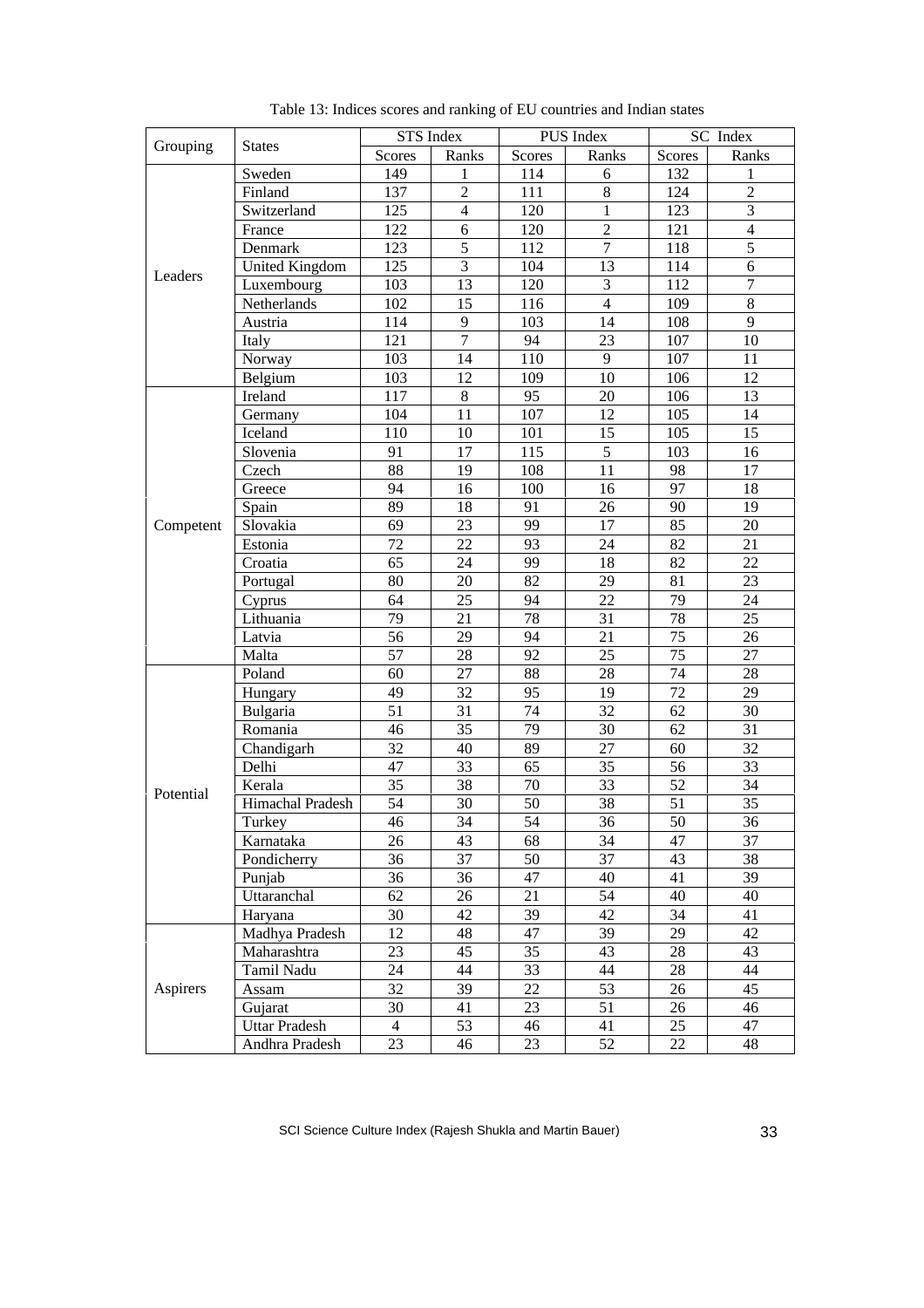| Grouping                  | <b>States</b> | STS Index      |       | <b>PUS</b> Index |                          | SC Index   |       |
|---------------------------|---------------|----------------|-------|------------------|--------------------------|------------|-------|
|                           |               | Scores         | Ranks | Scores           | Ranks                    | Scores     | Ranks |
|                           | West Bengal   | 15             | 47    | 29               | 48                       | 21         | 49    |
|                           | Jharkhand     | 9              | 49    | 32               | 45                       | 20         | 50    |
|                           | Chattisgarh   | 8              | 50    | 30               | 46                       | 19         | 51    |
|                           | Orissa        | 8              | 51    | 30               | 47                       | 18         | 52    |
|                           | Rajasthan     | 6              | 52    | 24               | 49                       | 14         | 53    |
|                           | Meghalaya     |                | 55    | 23               | 50                       | 11         | 54    |
|                           | Bihar         | $\mathfrak{D}$ | 54    | 19               | 55                       | 8          | 55    |
| <b>EU</b> Countries       |               | 100            | ۰     | 100              | $\overline{\phantom{a}}$ | <b>100</b> |       |
| <b>India (All States)</b> |               | 17             |       | 35               |                          | 25         |       |

**Note:** Rank  $1<sup>st</sup>$  is the highest and  $55<sup>th</sup>$  is the lowest.

#### **3.7 Index scores: Driving factors and its implications**

What drives the results presented in the previous sections? To respond to this question, coefficients of each of the dimensions of the "STS Index' and 'PUS Index" were obtained. These coefficients make it possible to work out the relative dominance and/or importance of the respective dimensions in determining the scores. A straightforward rearrangement of the weighted components of two indices helps to express it as a weighted sum of the actual value of their constituent indicators. Hence,

 $STS_{Est.} = 0.065*GDP + 0.069*R&D + 0.035*Paper + 0.0002* Mobile + 0.012*SE Graduate$  $PUS_{Est.} = 0.0576*K nowledge + 0.1240*K1 (A) + 0.1249*K1 (B) + 0.0973*K1 (B)$  $+0.0941*$ Informedness  $+0.1186*$ Engagement

However, these coefficients should not be interpreted as partial regression coefficients since the left-hand side variables are not observable. For instance, it should not be interpreted as if as 'science knowledge' increases, 'PUS Index' will increase by a figure that is proportional to the knowledge. The above identity can be used to compute the share of each dimension in these indices for each state/country and for the average value for the sample as a whole.

Table 14 presents share of each component in the average 'STS Index' and 'PUS Index' scores for EU countries and India. The contribution of GDP per capita to 'STS Index' is the largest and explains almost 61 per cent and 81 per cent of the 'STS' score for EU and India respectively. The contribution of R&D expenditure is the second highest followed by penetration of mobile phones for the EU countries. However, in the case of India, the contribution of R&D expenditure is the lowest. The second highest contributor in India is penetration of mobile followed by population of SE graduates.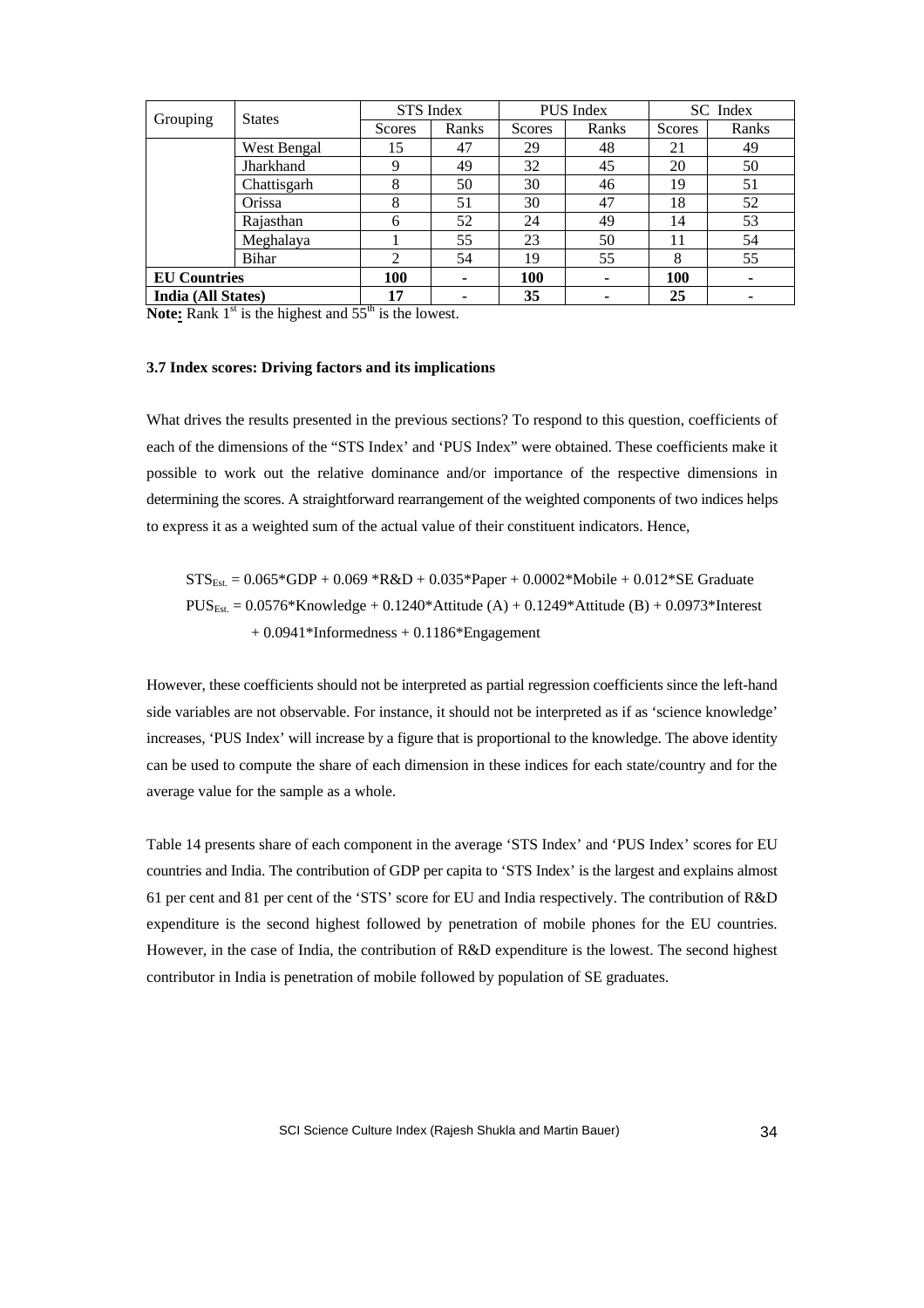#### Table 14: Summary of the contribution of indicators to sub-indices

| (Per cent) |  |
|------------|--|
|------------|--|

| Index                | EU   | India |
|----------------------|------|-------|
| <b>STS</b> Index     |      |       |
| GDP per capita       | 61.1 | 80.6  |
| R&D expenditure      | 7.0  | 10.8  |
| Publication (Paper)  | 8.6  | 1.9   |
| Mobile               | 13.7 | 4.1   |
| <b>SE</b> Graduate   | 9.6  | 2.5   |
| <b>PUS</b> index     |      |       |
| Scientific knowledge | 28.5 | 39.8  |
| AttA                 | 17.7 | 22.1  |
| AttBc                | 14.8 | 18.8  |
| Interest             | 14.2 | 11.6  |
| <b>Informedness</b>  | 11.5 | 7.7   |
| Engagement           | 13.1 | 12.4  |

The pattern of contribution of various indicators to 'PUS Index' score is more or less similar for both EU countries and India. It shows that the importance of knowledge, attA and attBc is higher for India than EU countries. For instance, while their contribution to 'PUS Index' is around 80 per cent for India as a group, it falls to about 60 per cent for EU countries. In other words, these indicators played a much larger role in explaining the 'PUS Index' scores in the case of India than in the case of EU countries. All three indices are positively and significantly correlated with HDI, TAI and also per capita GDP (Table 15).

Table 15: Rank correlation between HDI, TAI and components of SCI

|                | GDP per capita | HDI-2003 | TAI-2003 |
|----------------|----------------|----------|----------|
| <b>Indices</b> | (\$PPP 2004)   | values   | Values   |
| STS Index      | $0.93*$        | $0.869*$ | $0.689*$ |
|                | (0.000)        | (0.003)  | (0.000)  |
| PUS Index      | $0.91*$        | $0.782*$ | $0.543*$ |
|                | (0.000)        | (0.000)  | (0.000)  |
| <b>SCI</b>     | $0.95*$        | $0.902*$ | $0.694*$ |
|                | (0.000)        | (0.000)  | (0.000)  |
|                | .              |          |          |

\* Correlation is significant at the 0.01 level (2-tailed).

The highest SCI scoring countries tend to score uniformly high in different components. In other words, these countries display a relatively low variability among contributions of individual components. Variability is defined by the coefficient of variation. The variability increases as one move down to list in decreasing order of SCI scores. The highest variability is found among the 'Aspirers' scores. This pattern is evident in Figures 15and 16. It is observed quite clearly that the higher scoring countries exhibit lower variability in the contribution of individual components, while lower scoring countries have higher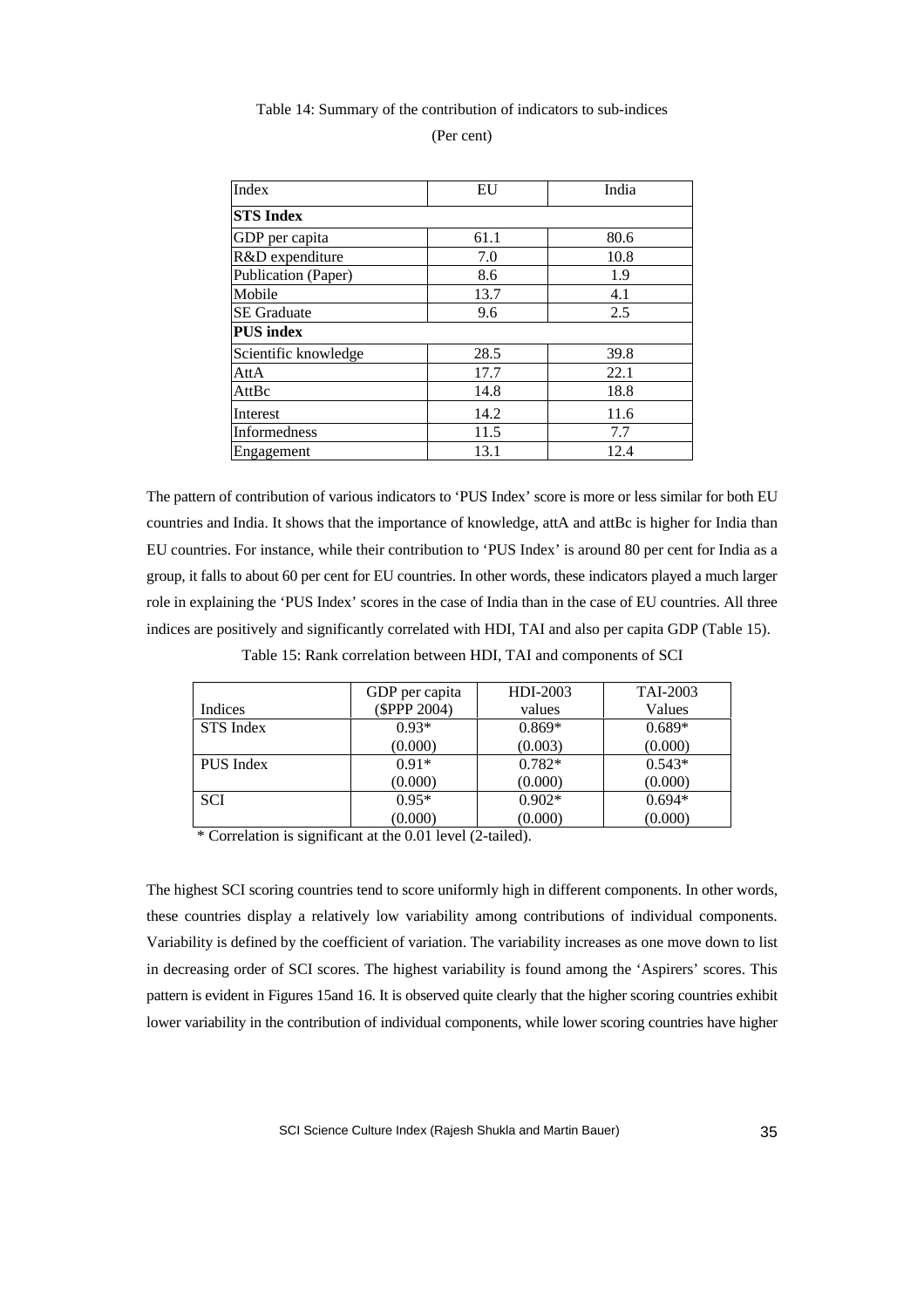variability. Therefore, the following general rule appears to hold: The higher the score, the lower the variability in the contribution of its components and vice versa.

![](_page_35_Figure_1.jpeg)

Figure 15: Estimates of variability – PUS indicators

Figure 16: Estimates of variability – STS indicators

![](_page_35_Figure_4.jpeg)

An implication of this finding is that while changes in the value of scores over time could be regarded as a quantitative indication of trends in the S&T development, public understanding and finally better scientific cultural performance of countries, those in respect of the variability could be seen as qualitative changes. Therefore, in addition to scores of three indices, the coefficient of variation will serve as a tool to track the progress of countries in respect of these indicators over time.

Reducing the variability in the contribution of different components should be an important objective of S&T policies and strategies. In other words, to be successful, a country must put a simultaneous thrust on multiple goals within a coherent S&T strategy, while emphasizing reduction of the existing gaps in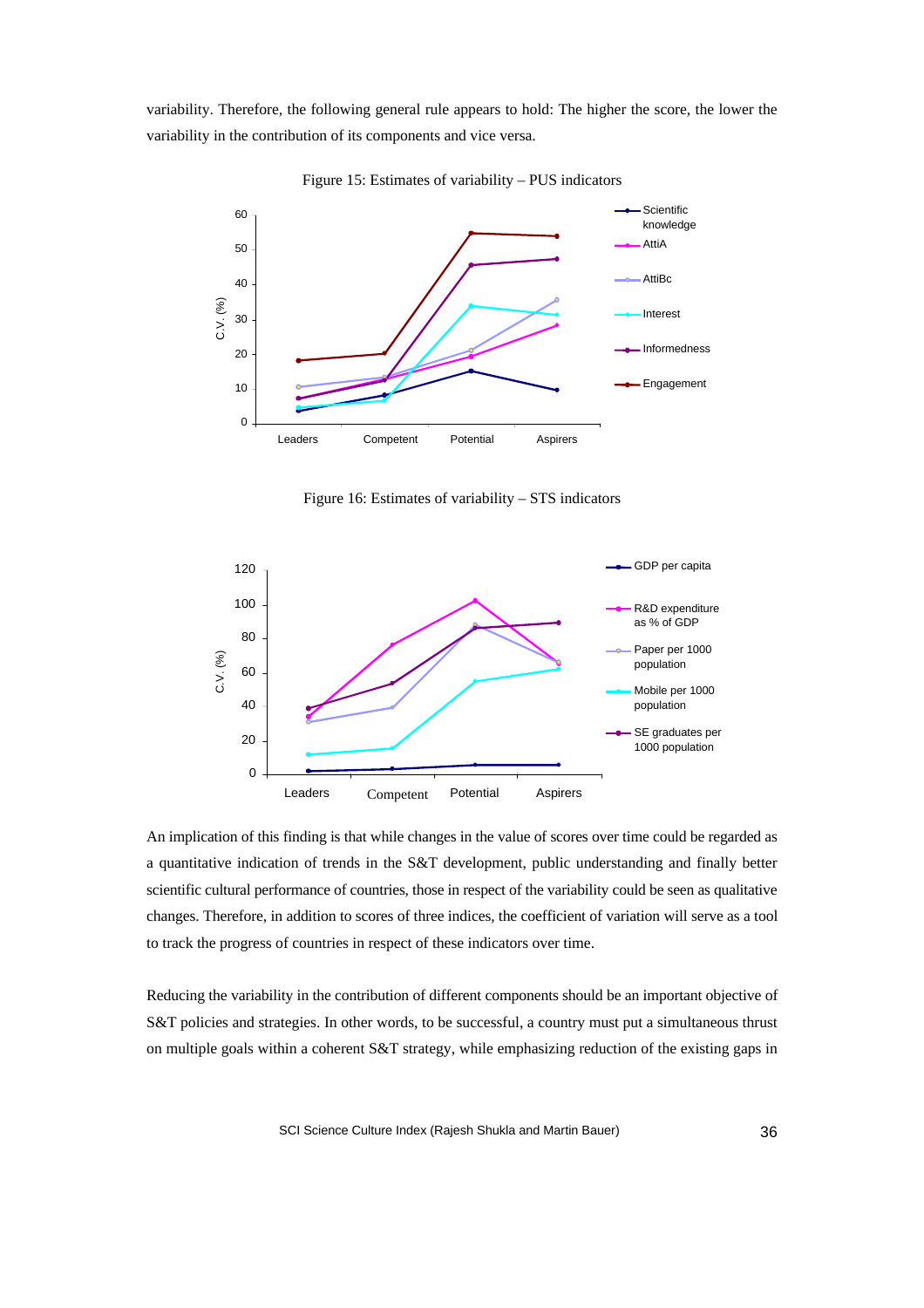areas where performance is lagging. By demonstrating significant inter-group variations in the coefficient of variation, the analysis points to the importance of country-specific approaches to S&T strategies.

The above analysis also has implications for development partnership. For example, a comparison between the disaggregated results of the EU countries and India indicates what works: a simultaneous thrust on a broad-based development agenda to be pursued with a well-defined time frame under strict institutional discipline. Indeed, the European experience could provide important insights into the formulation of development partnership paradigms for India aimed at fast improving SCI performance.

### **4. Discussion**

In this report we outlined the rationale and the methodology of the construction of an index of science culture, the SCI. This is the first attempt to construct such an index with the **ambition of global validity**. Such an index should be able to depict the full range of variability across the globe. Several considerations went into the construction of the SCI.

Science indicators have come a long way in definition and global standardisation since the 1960s mainly under the auspices of international organisations like the OECD. However, these efforts focus entirely on objective indicators of input (R&D, number of personnel) and output (patents, innovation, balance of hi-tech trade) with an economist bias. They neglect the subjective and symbolic features of culture, the attitudes, morale, imagination and public sentiment vis-à-vis science and technology. Culture is both a precondition and a catalyst of science and technological development. **Objective structures and subjective meaning** are two sides of the same coin of science culture, to take one as a proxy of the other is cutting short a complex story of compensation or substitution.

The definition of subjective indicators such as literacy, attitudes and interest has its own history, but progresses institutionally isolated from mainstream science indicators developments. 'Subjective' shall mean that data is collected at the level of individual interviews with respondents who are selected from a nationally representative sample. Such data, if collected at all, is reported in different chapters without any cross-references to other science indicators. With few exceptions, subjective indicators are not part of the science indicator routine. Our SCI seeks re-open this discussion by integrating both objective (STS input and output) and subjective indicators (PUS) into a meaningful **composite index: SCI = f [STS, PUS].** We suggested two versions of this model: a 'strong' multiplicative or a 'weak' additive functions for this index, with implications as to the relative importance of the objective and subjective element of culture.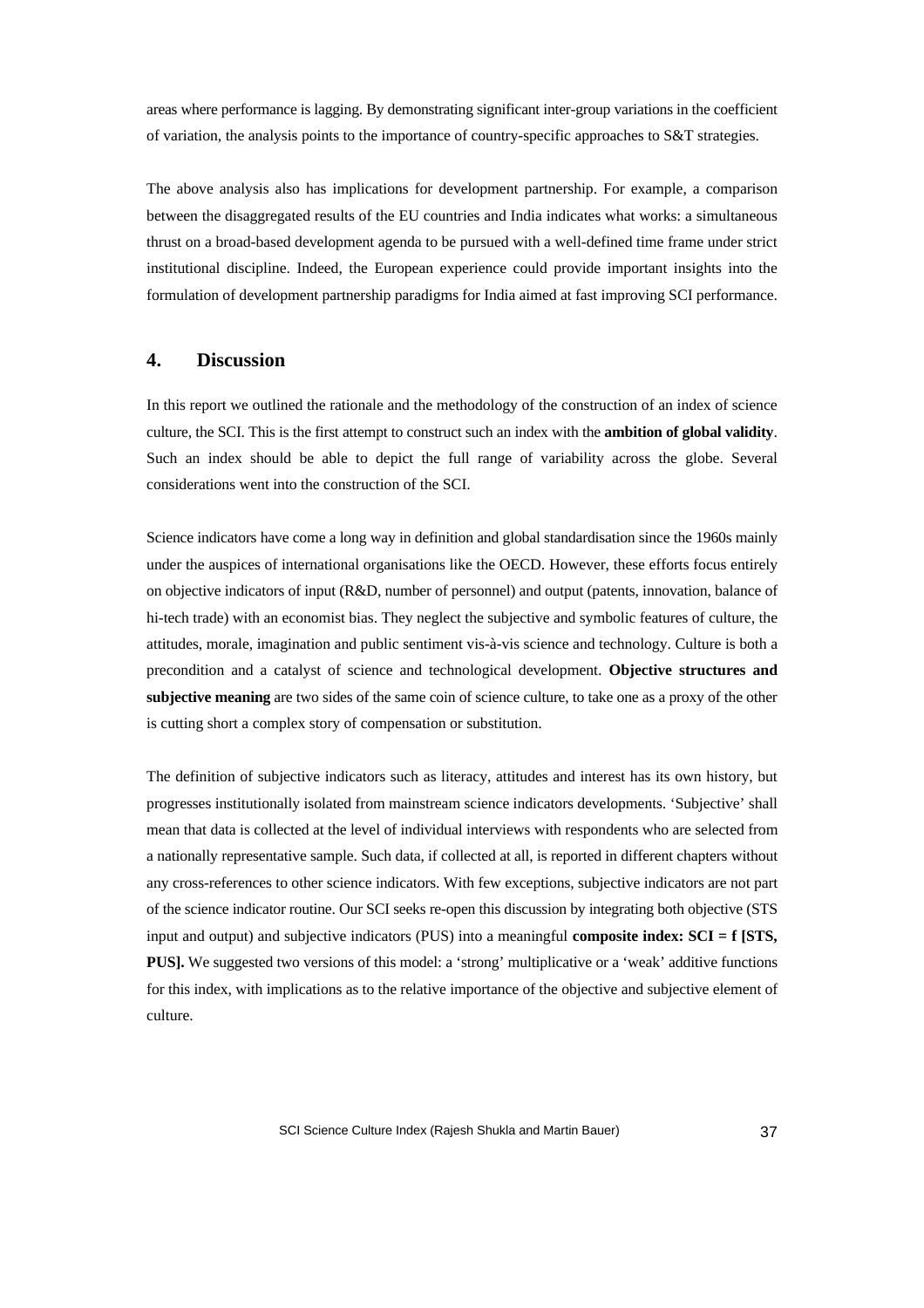There is a global corpus of data emerging that addresses issues of knowledge and literacy, attitudes, interests and engagement. For the moment, we are bracketing the partially valid critique addressed to these measures and offer an **innovative usage of these existing indicators**. We define an index of PUS in function of five subjective indicators:  $PUS = f$  [Knowledge, Attitudes, Interest, Informedness, Engagement]. The higher PUS, the stronger is the subjective science culture of a particular context.

The discussion of subjective indicators of science under the headings 'adult science literacy' and 'public understanding of science' has had its fair share of debate and polemic. In particular the relationship between knowledge and attitude has been controversial. The standard model suggests that knowledge is a driver of positive attitudes, but there is little evidence for this in general. More valid on a global scale is the two-culture dynamic model, which suggests that **knowledge and attitudes are in a non-linear, inverted U-shape relation**. On lower levels to development, the standard model applies, on higher levels the correlation between knowledge and attitudes are likely to be negative: the more we know, the more sceptical we tend to become. Enthusiastic attitudes are an asset in lower average levels of literacy, while with higher average levels of literacy critical attitudes are the asset. The science ideal, of a 'community of sceptics' is generalised. Our SCI index thus makes productive use of PUS research over the last 25 years: attitudes enter the model after a **conditional transformation**. Above a certain level of literacy, negative attitudes score positively. A similar conditional transformation applies for 'engagement'. High engagement below a certain average level of literacy scores negatively.

For the construction of the index we build a database that **combines 23 Indian and 32 European states**. STS data (GDP, R&D, phones, education, science education) and PUS data (knowledge, attitude, interest, informedness, engagement) is aggregated and analysed for each of these 55 units of analysis. PUS data derives from the integration of the most recent PUS surveys, EB 63.1 of 2005 (EU, N=32,000) and National Science Survey of 2004 (India, N=30,000). These 55 units cover wide range contexts, from very underdeveloped regions in India to very developed countries in Europe. This allows us to simulate the global range of context and to validate the index within that range.

The SCI is constructed based on principle component analysis and standardised on a scale from 0 to 1. For the moment the index is a **relative measure**, the lowest unit is defined as 0, the highest unit as 1. In this definition, the index is not suitable for measuring changes in the absolute level of science culture over time. In this definition, it is however possible to assess changes in the rank order between the units over time.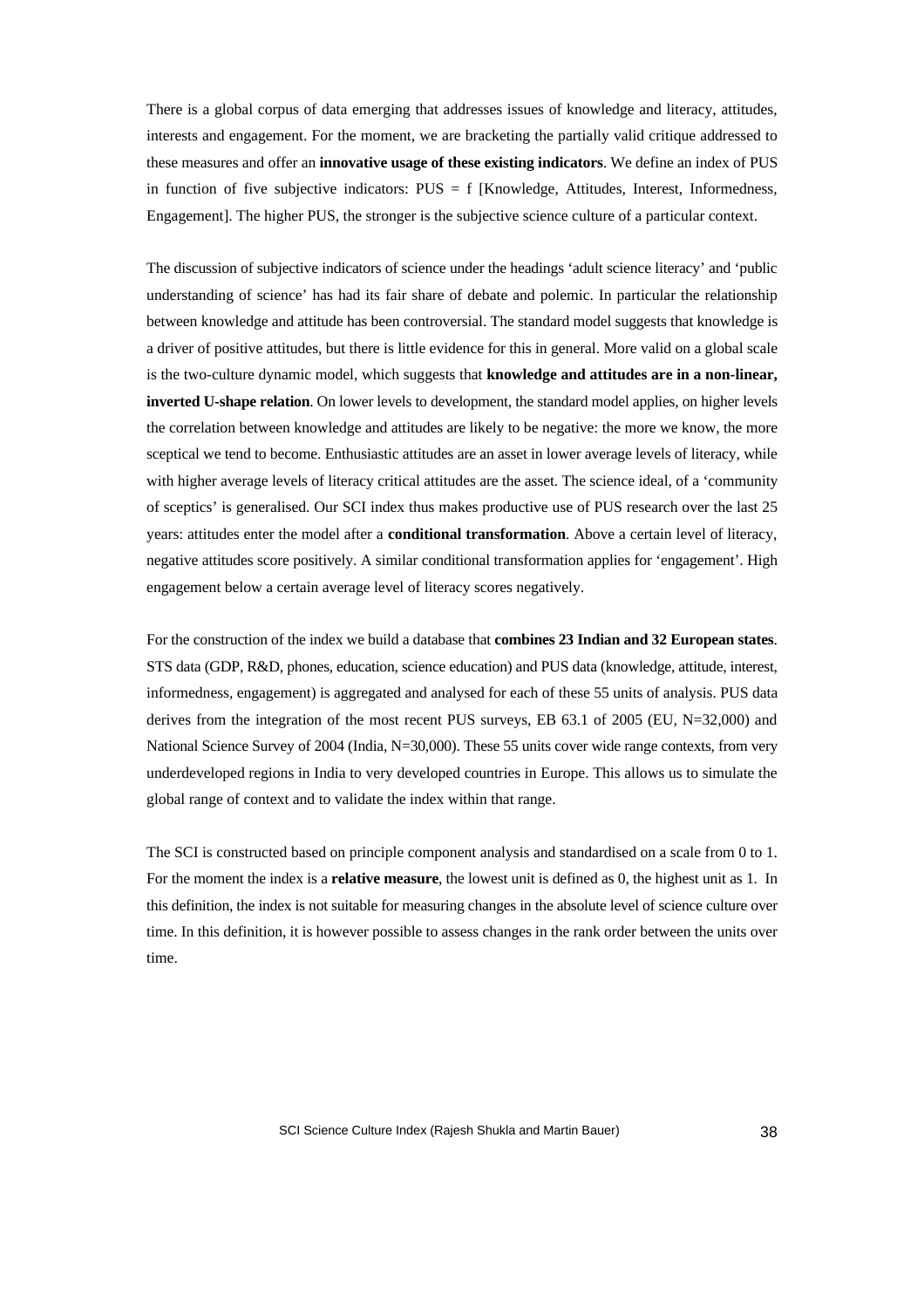![](_page_38_Figure_0.jpeg)

![](_page_38_Figure_1.jpeg)

The **reliability of the index** is tested through the internal consistency of each component (Cronbach's Alpha) and principle component loading. The inter-correlations between the single indicators is sufficiently high for both STS and PUS to justify their combination into an index. It was also shown that indeed, the conditional transformation of attitudes and engagement scores improves the internal consistency of the PUS index. STS and PUS are correlated  $(r = 0.86)$ , but make an independent contribution to SCI. Both PUS and STS are highly correlated with the combined SCI (Figures 17 to 19). Also the rank ordering between the three indexes is highly correlated (Tables 13 and 16).

![](_page_38_Figure_3.jpeg)

SCI Science Culture Index (Rajesh Shukla and Martin Bauer) 39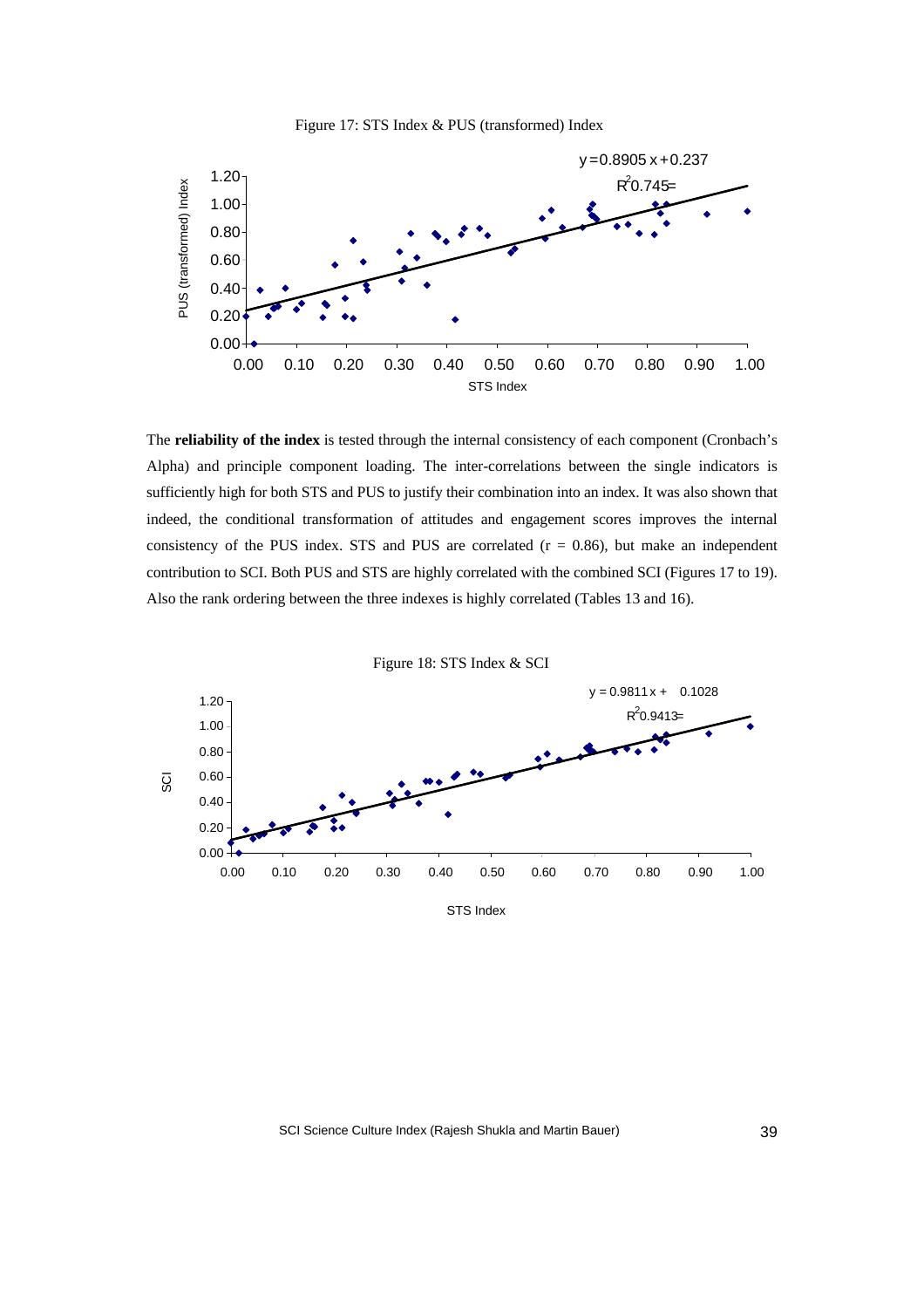![](_page_39_Figure_0.jpeg)

![](_page_39_Figure_1.jpeg)

Table 16: Rank correlation

|                | GDP per capita | STS Index   PUS Index |      | <b>SCI</b> |
|----------------|----------------|-----------------------|------|------------|
| GDP per capita | .00            |                       |      |            |
| STS Index      | 0.93           | 1.00                  |      |            |
| PUS Index      | 0.91           | 0.88                  | 1.00 |            |
| <b>SCI</b>     | 0.95           | 0.98                  | 0.95 | .00        |

For each sub-index, STS and PUS, the **relative contribution** of each indicator is calculated. This gives a clearer sense of what drives the index, and that the drivers have a slightly different weight in India and in Europe. STS is dominated by GDP per capita, the other components making a much smaller contribution. For PUS the weights are more equally distributed, knowledge being the most important input in both contexts (Table 9). These different columns show that some countries overall standing on the SCI is raised or lowered by their standing on PUS relative to STS. For example the UK, 3<sup>rd</sup> on STS drops to  $6<sup>th</sup>$  on SCI because of being 13<sup>th</sup> on PUS. Italy and Austria behave similarly. On the other hand for example Luxembourg, Norway and the Netherlands improve their standing on SCI with a good PUS score relative to their STS.

We validated all indices on existing measures of development, such as Human Development Index (HDI) and the Technology Achievement Index (TAI). They are all positively correlated suggesting that they measure some common aspect of having a notion of 'development' (Table 15).

We also grouped the 55 units into four **sub-groups of regions** or countries and provided a differential profile for each group. The four groups differ in the variability of the indicators. Generally we observe the higher SCI, the less variability on the component indicators. These profiles are **diagnostic** and suggest that both to increase the level and to reduce the variability of the SCI and its components should be targets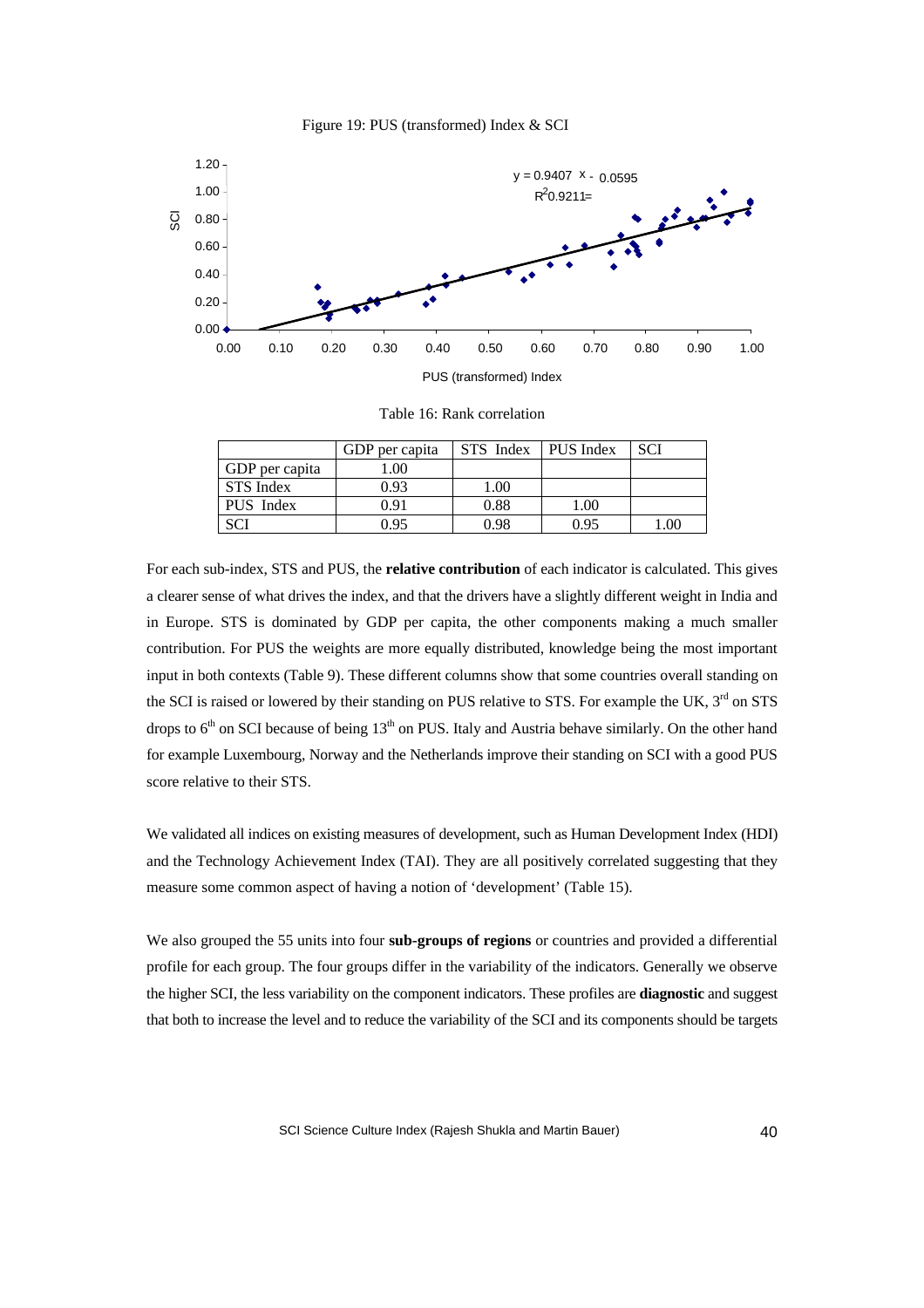of policy interventions, and depending on the level of SCI in a region a different interventions might be indicated.

A final consideration might be the **presentation of the SCI index**. There are different ways of basing the comparisons. Results show versions of the SCI relative to different bases, taking the EU or India, or the overall mean or median as the baseline for comparison (Annexure 4). The ranking among the units is not affected by this variation, but the presentation of the index might be. What changes is the range between the lowest and the highest score of index scores. Here the rhetoric of numbers might come into play, and suggest a particular choice among these alternatives for particular purposes.

With this report we hope to re-open and stimulate the discussion on the place of public understanding of science, the subjective side of the culture of science, within the science indicator enterprise. And, instead of brushing aside existing measures of PUS as 'snow of old days' we suggest a new and innovative way of using existing data, which might also suggest future uses of them.

What is needed in the near and mid-term future is a more global collaboration of bringing existing data into comparisons of this kind to make it speak as a diagnostic tool. A comparison of India and Europe, with its vast divergence of contexts, is clearly a step in the right direction. In a global culture, science is clearly not just a matter of and for developed countries.

Too much of the existing data on PUS is underexploited and remains hidden in often unknown places once it has been presented as the 'latest news' to local mass media and created the buzz for the researchers at the time. The existing PUS data is clearly more valuable than just hitting the news of the day. What is needed is a considered and concerted approach to collect, integrate and analysis data on a global scale, and to develop their diagnostic power through systematic comparison. SCI is our opening gambit for a more considered and technical discussion to take off from here, so that in the near future we might be in the fortunate position to evaluate and to compare several alternative indexes with a similar ambition: to assess the science culture, its objective and subjective features, with a globally reliable and validated instrument. There is still some way to go, indeed.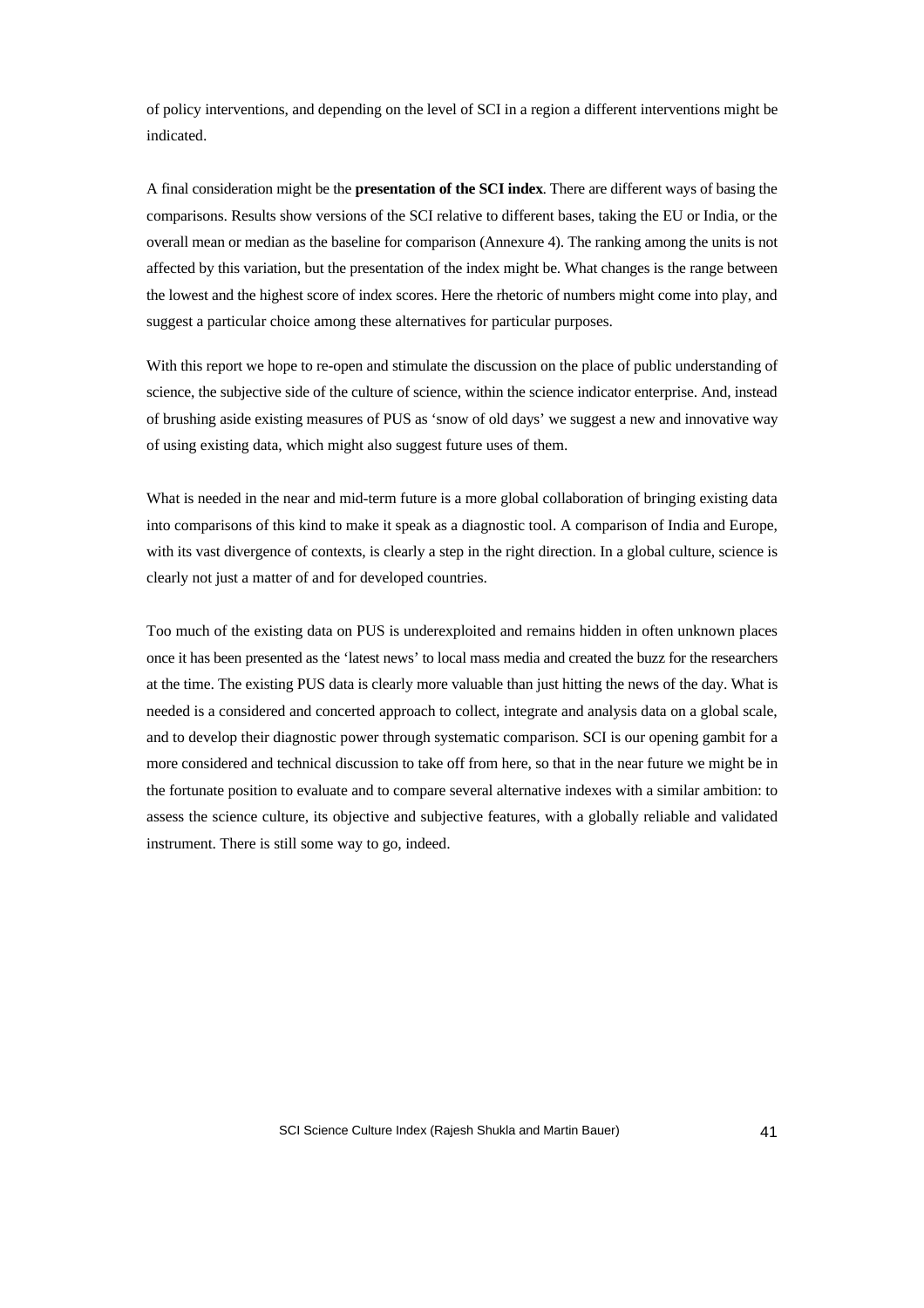# **References**

- Allum, N, Sturgis, P, Tabourazi, D and Brunton-Smith, I. (Forthcoming 2008). Science knowledge and attitudes across cultures: a meta-analysis. Public Understanding of Science.
- Allum, N, D Boy & MW Bauer (2002). "European regions and the knowledge deficit model", in: Bauer MW & G Gaskell (eds) Biotechnology – the making of a global controversy. (Cambridge, CUP).
- Bauer M (2000) Science in the media as a cultural indicator: contextualising surveys with media analysis, in: Dierkes M & C vonGrote (eds) Between understanding and trust: The public, Science and Technology, Amsterdam, Harwood Academic Publishers, 157-178.
- Bauer MW, N Allum & S Miller (2007) What can we learn from 25 years of PUS survey research? Liberating and expanding the agenda, Public Understanding of Science, 16, 1, 79-96.
- Bauer M, J Durant and G Evans (1994) European public perceptions of science. International Journal of Public Opinion Research 6, 163-186
- Basu A & R Aggarwal (2006) India Science Literature in Science Citation Index: a report http://itt.nissat.tripod.com/itt0104/scirep.htm
- Berg M & K Bruland (ed) (1998) Technological revolutions in Europe. Historical perspectives, Cheltenham, Edward Elgar.
- Butler D (2006) The data gap: statistics on science investment and performance are lacking across the Muslim world, Nature, 444, 2 Nov, 26-27.
- Chang BH & S M Chan-Olmstead (2005) Relative constancy of advertising spending, Gazette, 67, 4, 339- 357.
- Desai M, S Fukuda-Parr, C Johansson and F Sagasti (2002) Measuring the technology achievement of nations and the capacity to participate in the network age, Journal of Human Development, 3, 1, 95-122.
- Durant J, M Bauer, C Midden, G Gaskell, and M Liakopoulos (2000) Two cultures of public understanding of science, in Dierkes M and C von Grote (eds) Between understanding and trust: the public, science and technology, (Reading, Harwood Academics Publisher), 131-156.
- EIS (2005) European Innovation Scoreboard, Brussels
- FAPESP (2004) Science Indicators, Sao Paulo, [see chapter 12on public perceptions] [http://www.fapesp.br/english/materia.php?data[id\_materia]=463
- FAO (2003) Final report on an Indigenous people's initiative to establish cultural indicators for SARD, Rome, FAO. [ftp://ftp.fao.org/SD/SDA/SDAR/sard/Cult\_Indic\_FAO\_REPORT\_FINAL..pdf]
- Garg KC (2002) An overview of cross-national, national, and institutional assessment as reflected in the international journal Scientometrics, Scientometrics, 56, 2, 169-199.
- Gerbner (1969) Towards 'cultural indicators': the analysis of mass media mediated message systems, AV Communication Review, 17, 137-148.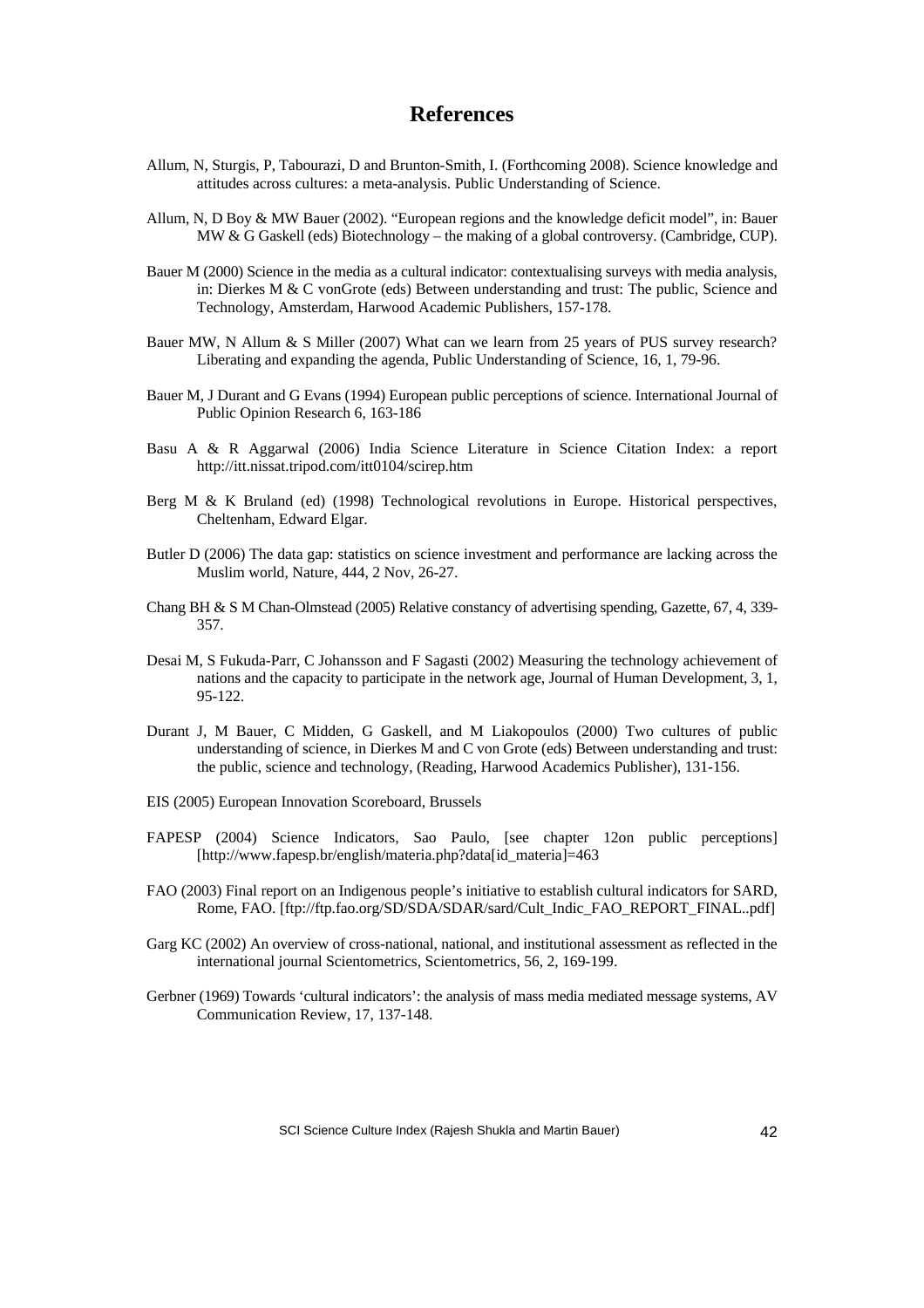- Godin B & Y Gingras (2000) What is science and technological culture and how it is measured? A multidimensional model, Public Understanding of Science, 9, 43-58.
- Godin B (2005) Measurement and Statistics on Science and Technology 1920 to the present, London, Routledge (vol 22 of series).
- Klein LR and Ozmucur S (2002/2003). The Estimation of China's Economic Growth. Journal of Economic and Social Measurement, 62 (8), 187-202.
- Klieme E & J Baumert (2001) Identifying national cultures of mathematics education: analysis of cognitive demands and differential item functioning in TIMSS, European Journal of Psychology of Education, 16, 4, 385-402.
- Inonu E (2003) the influence of cultural factors on science production, Scientometrics, 56, 1, 137-146.
- Inglehart A (1990) Culture shift in advanced industrial society, Princeton, NJ, PUP.
- Klingemann, HD, PP Mohler & RP Weber (1982) Cultural indicators based on content analysis: a secondary analysis of Sorokin's data on fluctuations of systems of truth, Quality and Quantity, 16, 1-18.
- Melischek G, KE Rosengren & J Stoppers (eds) (1984) Cultural indicators: an international symposium, Vienna, Austrian Academy of Sciences.
- Nagar AL and Basu SR (2002) Weighting Socio-Economic Indicators of Human Development: A Latent Variable Apporach, in Ullah A et al. (eds) Handbook of Applied Econometrics and Statistical Inference. Marcel Dekker, New York.
- NSF (2006) Science Indicators Report, Washington, NSF
- OECD (1992) Technology and the economy. The key relationships, Paris, OECD
- OECD (2004) S&T Statistical Compendium 2004, Paris, OECD.
- Polino C, ME Fazio & J Castelfranchi (2005) Surveys on the public perception of science in Ibero-American Countries, the RICYT's experience, paper presented AAAS meeting, Washington, 17- 21 Feb 2005.
- Price DJ de Solla (1963) Little science, big science, New York, Columbia University Press.
- UN (2003) Report on statistics of science and technology, UN Economic and Social Council, E/CN.3/2004/15
- Shukla, Rajesh (2005) India Science Report: Science education, human resources and public attitudes, Delhi, NCAER.
- Turner CF & E Krauss (1978) Fallible indicators of the subjective state of the nation, American Psychologist, May, 456-470.
- Welzel C (2006) Democratisation as an emancipative process: the neglected role of mass motivations, European Journal of Political Research 45: 871-896,
- Work Foundation (2007) Staying ahead: the economic performance of the UK's creative industries, London, Work Foundation [www.work.foundation/]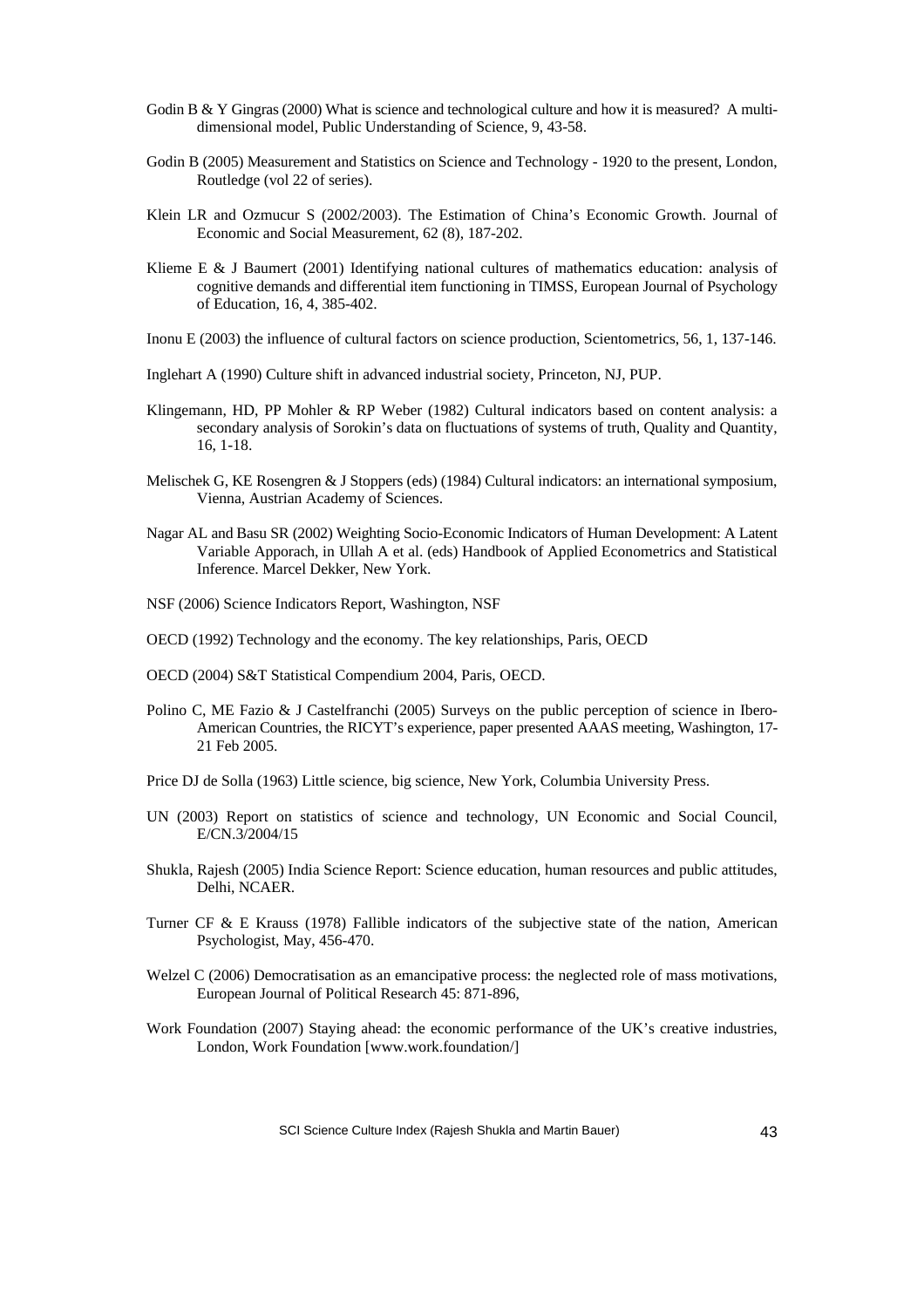## **Annexure 1: Data sources**

#### **A. PUS Indicators**

#### **India (***National Science Survey, NCAER, 2004)*

 "National Science Survey–2004" was an all India field survey undertaken by the National Council of Applied Economic Research, New Delhi. Sample respondents, individuals over 10 years of age, were selected by adopting a multistage stratified random sampling design from a wide cross-section of people (age, education, and sex) in the country. In view of India's diversity in terms of languages and locations, the sample size and selection procedure were designed to provide state level estimates.

Respondents were selected from the entire country by covering both rural and urban areas, with the objective of enhancing the precision of the estimates. The rural sample was selected from a representative number of districts from across the country, while the urban sample sampled from big metropolitan cities to small towns with populations below 5,000. A total of about 347,000 individuals (115,000 rural and 232,000 urban) were listed covering 553 villages in 152 districts as rural and 1128 urban blocks in 213 towns as urban. Over 30,000 individuals were selected from the listed individuals to collect detailed information through a questionnaire approach involving face-to-face interviews. The detailed survey methodology, please refer Appendix III – **India Science Report** available at *www.insaindia.org/India%20Science%20report-Main.pdf*

#### **Europe (Eurobarometer 63.1, 2005)**

The special Euro barometer  $N^0$ 224 is part of wave 63.1 and covers the population of the respective nationalities of the European Union Member States, resident in each of the Member States and aged 15 years and over. It has also been conducted in the candidate countries (Bulgaria, Romania, Croatia and Turkey) and in three EFTA countries (Iceland, Norway and Switzerland). The Basic sample design applied in all states is a multi-stage, random (probability) one. In each country, a number of sampling points was drawn with probability proportional to population size (for a total coverage of the country) and to population density.

In order to do so, the sampling points were drawn systematically from each of the "administrative regional units", after stratification by individual unit and type of area. In each of the selected sampling points, a starting address was drawn, at random. Further addresses were selected as every nth address by standard "random route" procedures, from the initial address. In each household, the respondent was drawn, at random (following the "closest birthday rule"). All interviews have been conducted face-to-face in people's home and in the appropriate national language. *Computer Assisted Personal Interview (CAPI)* was also used in few countries where this technique was available.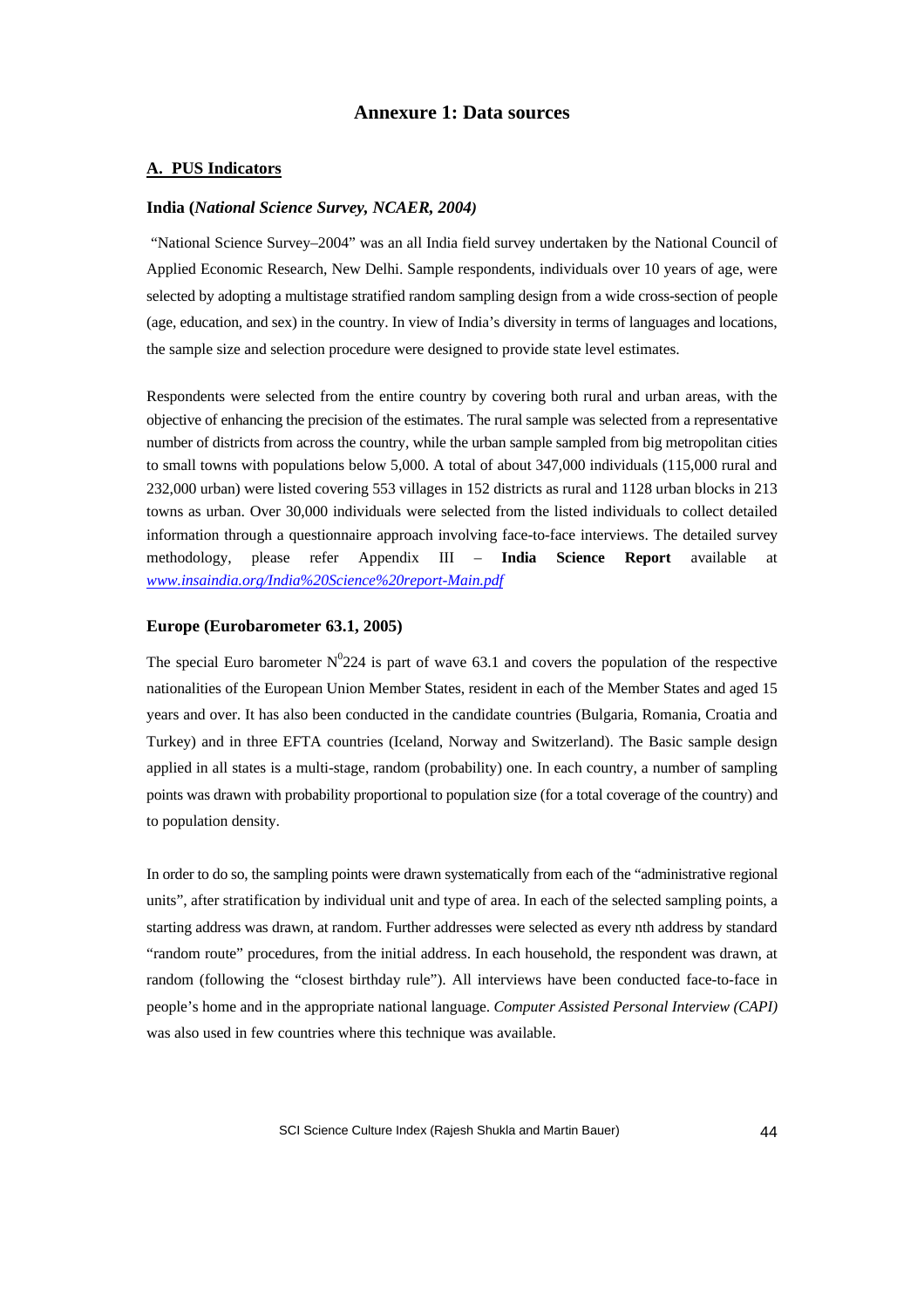### **B. S&T Performance Indicators**

• GDP per capita (\$PPP)

EU: OECD key figures, 2004 India: Economic Survey, 2004/05

• R&D expenditures as % of GDP

EU: Public and Business expenditure as reported in EIS 2005 for the year 2003. It is simple addition of these components.

India: Share R&D expenditure for covered states were estimated using total R&D expenditure available in the State Sector R&D expenditure, DST. It is matched with national share (0.78%)

• Mobile phones (Penetration per 1000 population)

EU: CIA statistics India: National Survey of Household Income and Expenditure (NCAER, 2004/05)

Scientific publications by 1000 tertiary educated population

EU: Total numbers of SCI articles for 1999: E Inonu (2003), The influence of cultural factors on scientific production, Scientometrics, 56, 1, 137-46.

Tertiary educated population per 1000 population aged 25-64, EIS 2005.

India: Publication for 1998: Basu A & R Aggarwal (2006) India Science Literature in Science Citation Index: a report http://itt.nissat.tripod.com/itt0104/scirep.htm.

Tertiary educated population per 1000 population aged 25-64: National Science Survey, NCAER, 2004.

• New science & engineering graduates 20-29 per 1000 population

EU: European Innovation Scoreboard (EIS) 2005 India: National Science Survey 2004 (NCAER)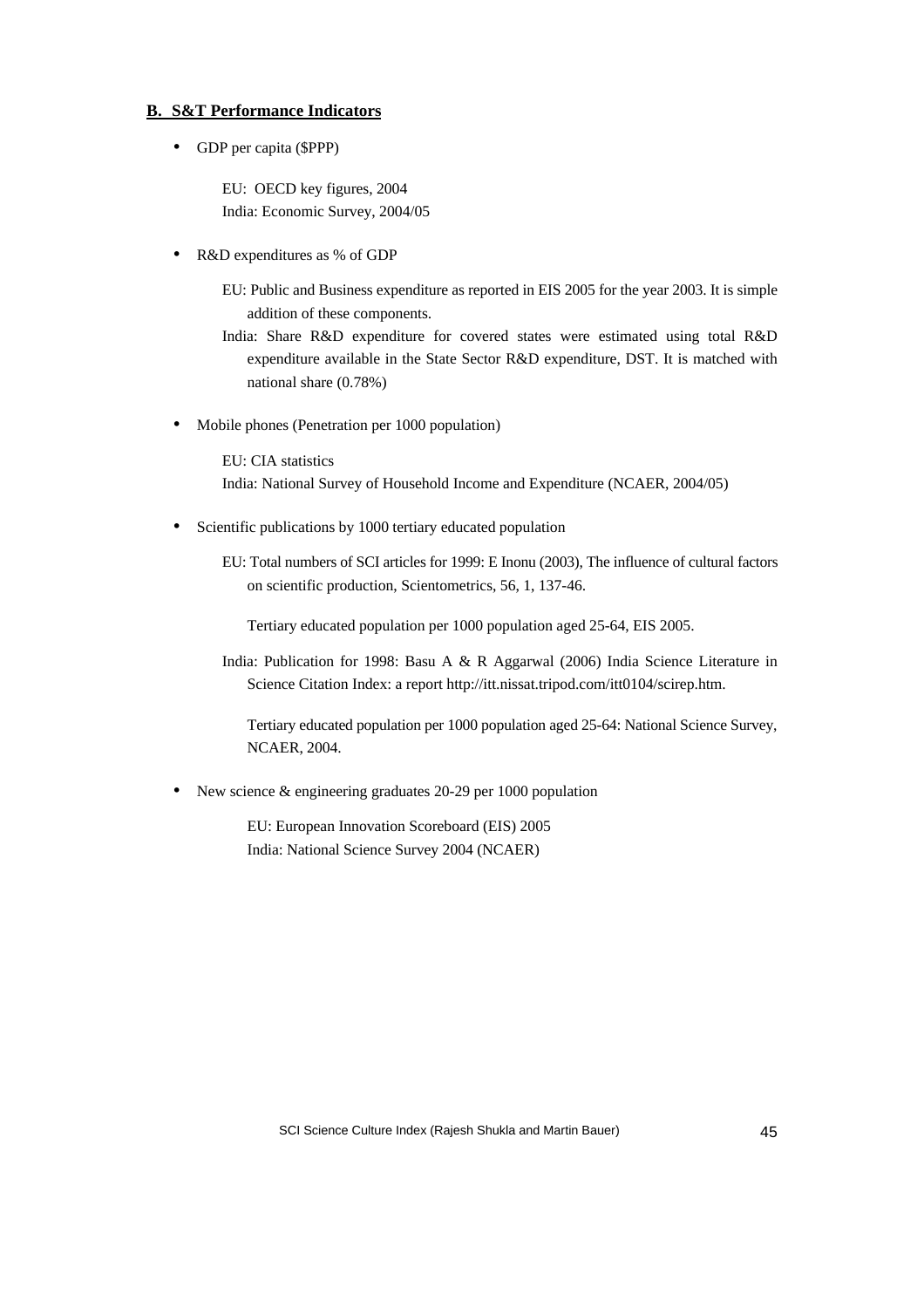# **Annexure 2: Summary of PUS Indicators**

(Results from Integrated data set of EU and India)

### **a. Scientific Knowledge**

Q. Whether the following statements are True/False? (Percentage of respondents)

|                                                                                                                                     |      |       | India      |      |       |            |
|-------------------------------------------------------------------------------------------------------------------------------------|------|-------|------------|------|-------|------------|
| <b>Issues</b>                                                                                                                       | True | False | Don't know | True | False | Don't know |
| The centre of the Earth is very hot                                                                                                 | 84.5 | 6.7   | 8.8        | 56.9 | 9.8   | 33.3       |
| The oxygen we breathe comes from plants                                                                                             | 83.1 | 12.2  | 4.7        | 85.7 | 2.6   | 11.7       |
| The new born baby is a boy or girl depends<br>upon his/her father                                                                   | 62.5 | 18.9  | 18.6       | 38.3 | 28.6  | 33.1       |
| Electrons are smaller than atoms                                                                                                    | 44.2 | 28.9  | 26.9       | 30.4 | 8.9   | 60.7       |
| Antibiotics kill viruses as well as bacteria                                                                                        | 44.3 | 43.9  | 11.9       | 8.2  | 39.4  | 52.4       |
| The continents on which we live have been<br>moving their location for million of years<br>and will continue to move in the future. | 83.8 | 6.2   | 10.0       | 32.0 | 11.9  | 56.1       |
| Human beings developed from earlier<br>species of animals                                                                           | 64.2 | 23.5  | 12.3       | 55.6 | 10.9  | 33.5       |
| Earth goes round the sun                                                                                                            | 66.1 | 30.1  | 3.8        | 70.3 | 13.1  | 16.6       |
| It takes one year for the Earth to go around<br>the Sun                                                                             | 66.7 | 15.8  | 17.5       | 40.8 | 28.6  | 30.6       |

# **b. Attitude towards S&T**

Q. Please tell your views for the following statements. (Percentage of respondents)

# **AttA-Non transformed**

|                                                                                                                                   |       | ЕU   |                       |       | India    |            |  |
|-----------------------------------------------------------------------------------------------------------------------------------|-------|------|-----------------------|-------|----------|------------|--|
| <b>Issues</b>                                                                                                                     | Agree |      | Disagree   Don't know | Agree | Disagree | Don't know |  |
| Science & Technology are making our lives<br>healthier, easier and more comfortable.                                              | 76.2  | 7.2  | 16.6                  | 76.7  | 4.7      | 18.6       |  |
| Scientists should be allowed to experiment<br>on animals like dogs and monkeys if this<br>can help sort out human health problems | 47.3  | 31.3 | 21.5                  | 52.0  | 18.5     | 29.5       |  |

### **AttBc-Non transformed**

|                                                                                                     |       | EU       |            |       | India    |            |  |
|-----------------------------------------------------------------------------------------------------|-------|----------|------------|-------|----------|------------|--|
| <i><u><b>Issues</b></u></i>                                                                         | Agree | Disagree | Don't know | Agree | Disagree | Don't know |  |
| The application of science and new<br>technology will make work more interesting.                   | 71.3  | 8.7      | 20.0       | 60.6  | 9.6      | 29.8       |  |
| Thanks to science and technology, there will<br>be more opportunities for the future<br>generation. | 77.5  | 7.1      | 15.4       | 53.5  | 12.0     | 34.5       |  |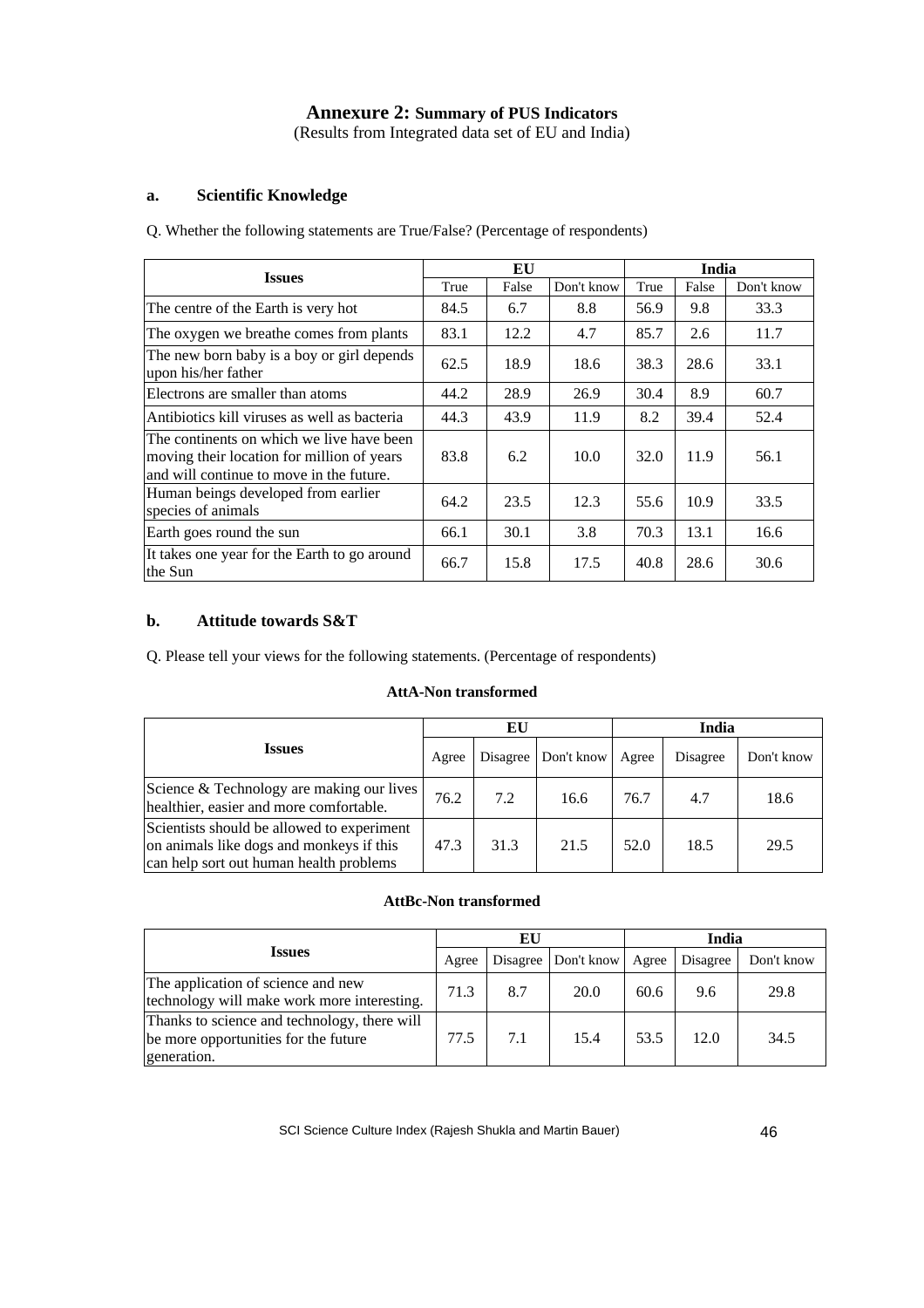# **c. Interest in S&T**

|                                                              |            | EU         |       | India      |            |       |  |
|--------------------------------------------------------------|------------|------------|-------|------------|------------|-------|--|
| Issues                                                       | Interested | <b>Not</b> | Don't | Interested | <b>Not</b> | Don't |  |
|                                                              |            | interested | know  |            | interested | know  |  |
| Politics                                                     | 73.1       | 26.5       | 0.4   | 36.5       | 45.5       | 18.1  |  |
| Environmental pollution                                      | 86.7       | 12.5       | 0.8   | 45.3       | 31.8       | 22.9  |  |
| New Inventions and Technologies<br>& New Science Discoveries | 90.1       | 9.3        | 0.6   | 29.5       | 40.3       | 30.2  |  |

Q. How interested are you regarding the following Issues? (Percentage of respondents)

### **d. Informed about S&T**

Q. How informed are you regarding the following Issues? (Percentage of respondents)

|                                     |          | EU         |       | India    |            |       |  |
|-------------------------------------|----------|------------|-------|----------|------------|-------|--|
| Issues                              | Informed | <b>Not</b> | Don't | Informed | <b>Not</b> | Don't |  |
|                                     |          | informed   | know  |          | informed   | know  |  |
| Politics                            | 75.6     | 23.2       |       | 37.6     | 37.8       | 24.5  |  |
| Environment                         | 74.5     | 24.1       | 1.4   | 36.2     | 35.8       | 28.0  |  |
| Science & technological discoveries | 76.9     | 21.2       |       | 22.3     | 42.3       | 35.4  |  |

#### **e. Engagement activities**

Q. Have you visited any of the places during last 12 months? (Percentage of respondents said 'YES')

| <b>Places</b>                                     |      | India |
|---------------------------------------------------|------|-------|
| Zoo or Aquarium                                   |      | 34.3  |
| Science Museum /Technology Museum /Science Centre | 29.8 |       |
| Science Festival or Science Week                  |      |       |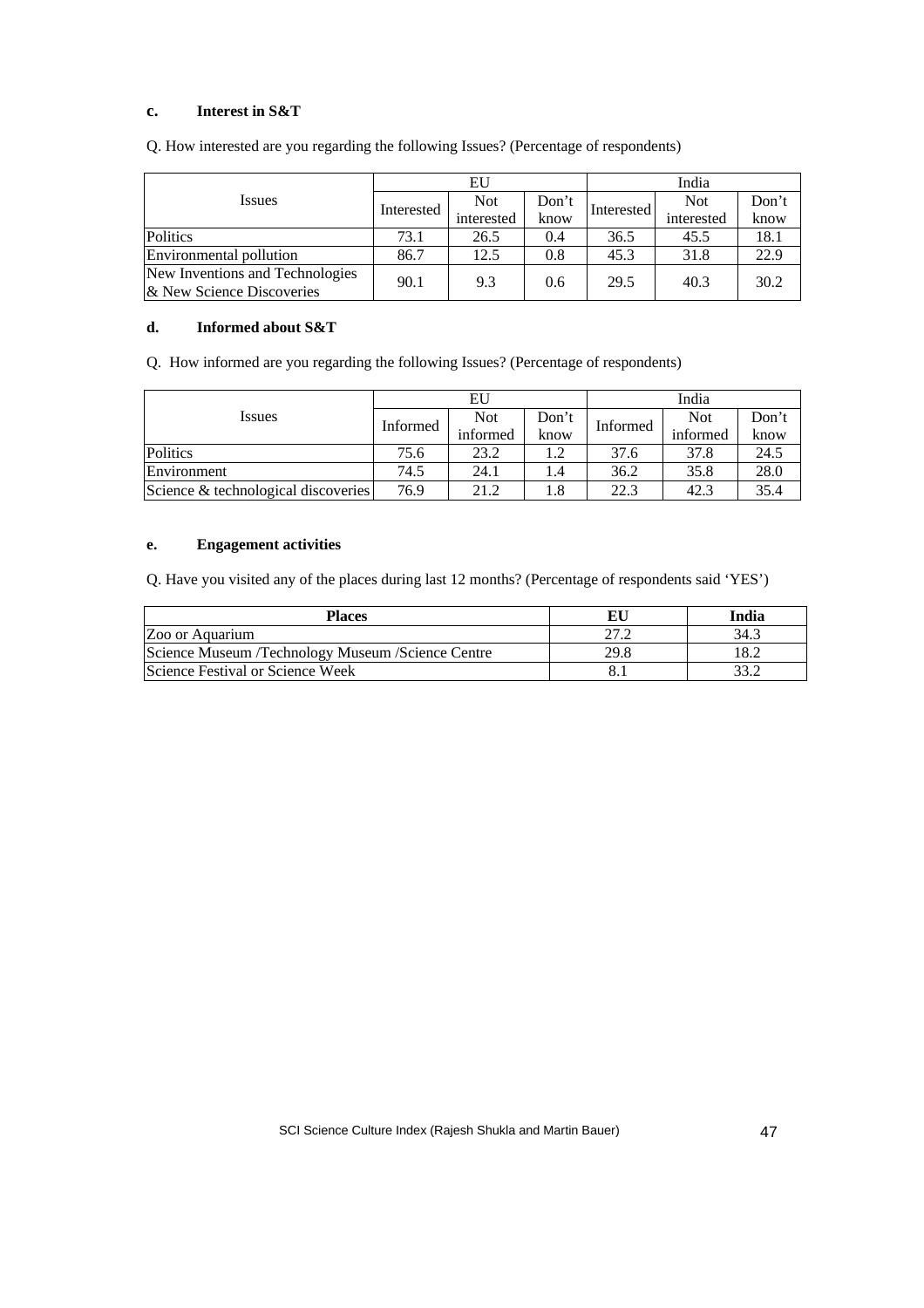| Sl.No.         | States/Countries     | STS Index | PUS Index | SCI  |
|----------------|----------------------|-----------|-----------|------|
| $\mathbf{1}$   | Andhra Pradesh       | 0.15      | 0.19      | 0.17 |
| $\overline{c}$ | Assam                | 0.21      | 0.18      | 0.20 |
| $\mathfrak{Z}$ | Bihar                | 0.02      | 0.00      | 0.00 |
| $\overline{4}$ | Gujarat              | 0.20      | 0.19      | 0.19 |
| 5              | Haryana              | 0.20      | 0.33      | 0.26 |
| 6              | Himachal Pradesh     | 0.36      | 0.42      | 0.39 |
| $\overline{7}$ | Karnataka            | 0.18      | 0.57      | 0.36 |
| 8              | Kerala               | 0.23      | 0.58      | 0.40 |
| 9              | Madhya Pradesh       | 0.08      | 0.39      | 0.22 |
| 10             | Maharashtra          | 0.16      | 0.29      | 0.22 |
| 11             | Meghalaya            | 0.00      | 0.19      | 0.08 |
| 12             | Orissa               | 0.05      | 0.25      | 0.14 |
| 13             | Punjab               | 0.24      | 0.39      | 0.31 |
| 14             | Rajasthan            | 0.04      | 0.20      | 0.11 |
| 15             | Tamil Nadu           | 0.16      | 0.27      | 0.21 |
| 16             | <b>Uttar Pradesh</b> | 0.03      | 0.38      | 0.19 |
| 17             | West Bengal          | 0.10      | 0.24      | 0.16 |
| 18             | Pondicherry          | 0.24      | 0.42      | 0.32 |
| 19             | Chandigarh           | 0.21      | 0.74      | 0.46 |
| 20             | Delhi                | 0.32      | 0.54      | 0.42 |
| 21             | Chattisgarh          | 0.06      | 0.25      | 0.14 |
| 22             | Uttaranchal          | 0.42      | 0.17      | 0.31 |
| 23             | Jharkhand            | 0.06      | 0.27      | 0.15 |
|                | India                | 0.11      | 0.31      | 0.20 |
| 24             | Belgium              | 0.69      | 0.91      | 0.81 |
| 25             | Denmark              | 0.83      | 0.93      | 0.89 |
| 26             | Germany              | 0.70      | 0.89      | 0.80 |
| 27             | Greece               | 0.63      | 0.83      | 0.74 |
| 28             | Spain                | 0.60      | 0.75      | 0.68 |
| 29             | France               | 0.82      | 1.00      | 0.92 |
| 30             | Ireland              | 0.78      | 0.79      | 0.80 |
| 31             | Italy                | 0.81      | 0.78      | 0.82 |
| 32             | Luxemb               | 0.69      | 1.00      | 0.85 |
| 33             | Netherlands          | 0.69      | 0.96      | 0.83 |
| 34             | Austria              | 0.76      | 0.85      | 0.82 |
| 35             | Portugal             | 0.54      | 0.68      | 0.61 |
| 36             | Finland              | 0.92      | 0.92      | 0.94 |
| 37             | Sweden               | 1.00      | 0.95      | 1.00 |
| 38             | Cyprus               | 0.43      | 0.78      | 0.60 |
| 39             | Czech                | 0.59      | 0.90      | 0.75 |
| 40             | Estonia              | 0.48      | $0.78\,$  | 0.63 |
| 41             | Hungary              | 0.33      | 0.79      | 0.55 |
| 42             | Latvia               | 0.38      | 0.78      | 0.57 |
| 43             | Lithuania            | 0.53      | 0.65      | 0.59 |
| 44             | Malta                | 0.38      | 0.77      | 0.57 |
| 45             | Poland               | 0.40      | 0.73      | 0.56 |
| 46             | Slovakia             | 0.47      | 0.83      | 0.64 |
| 47             | Slovenia             | 0.61      | 0.95      | 0.78 |

# **Annexure 3: Estimated value of Indices**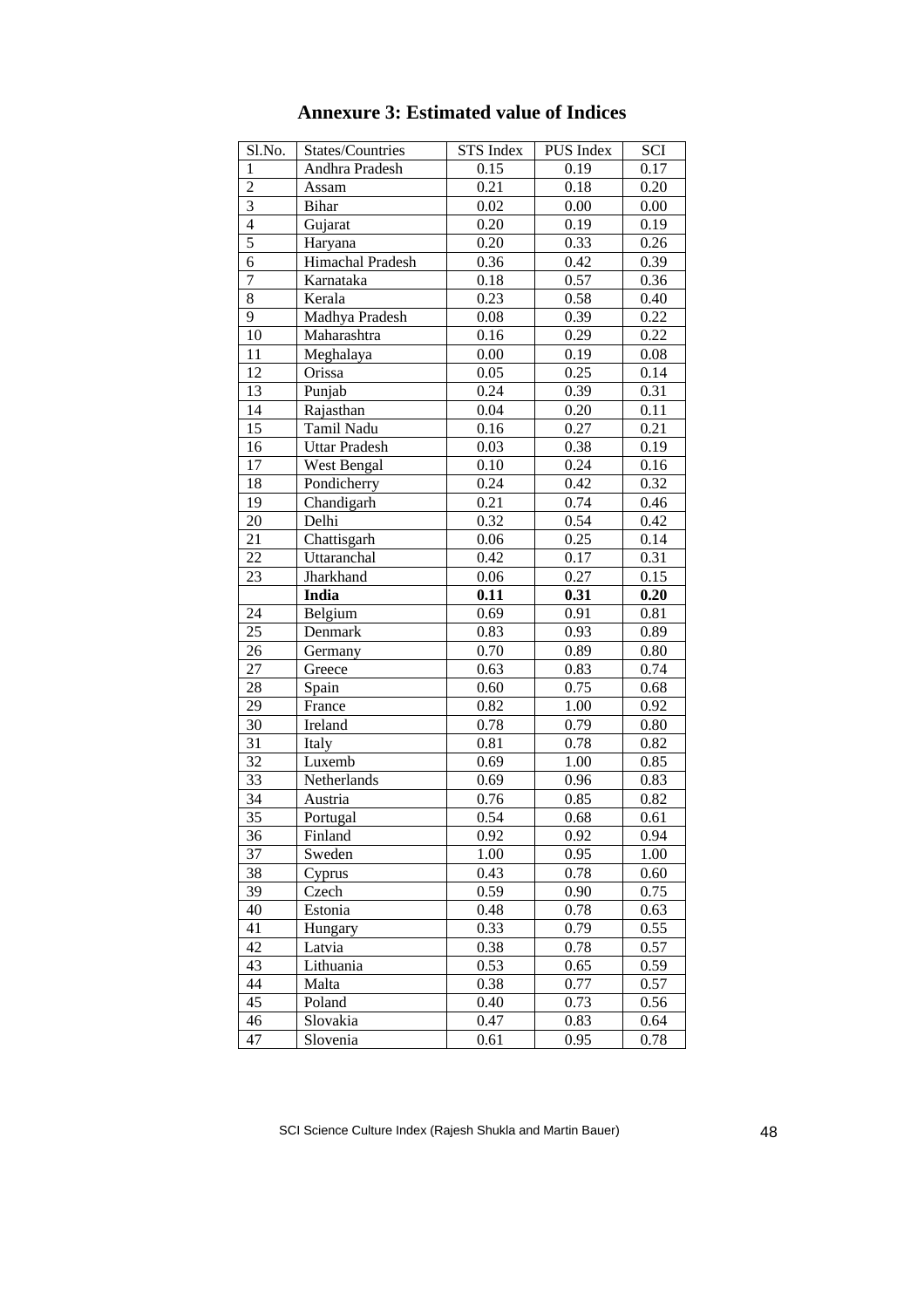| Sl.No. | States/Countries | <b>STS</b> Index | <b>PUS</b> Index | <b>SCI</b> |
|--------|------------------|------------------|------------------|------------|
| 48     | United Kingdom   | 0.84             | 0.86             | 0.87       |
| 49     | Bulgaria         | 0.34             | 0.62             | 0.47       |
| 50     | Romania          | 0.31             | 0.65             | 0.47       |
| 51     | Croatia          | 0.44             | 0.83             | 0.63       |
| 52     | Turkey           | 0.31             | 0.45             | 0.38       |
| 53     | Iceland          | 0.74             | 0.84             | 0.80       |
| 54     | Switzerland      | 0.84             | 1.00             | 0.93       |
| 55     | Norway           | 0.69             | 0.92             | 0.81       |
|        | All EU           | 0.63             | 0.79             | 0.72       |

# **Annexure 3: Estimated value of Indices (Cont..)**

# **Annexure 4: SCI score to different bases**

|                      | Alternative SCI score |              |                |                |  |  |
|----------------------|-----------------------|--------------|----------------|----------------|--|--|
| <b>States</b>        | $EU=100$              | India= $100$ | $Mean=100$     | $Median=100$   |  |  |
| Andhra Pradesh       | 22                    | 87           | 32             | 30             |  |  |
| Assam                | 26                    | 104          | 38             | 35             |  |  |
| <b>Bihar</b>         | 5                     | 20           | $\overline{7}$ | $\overline{7}$ |  |  |
| Gujarat              | 26                    | 102          | 37             | 35             |  |  |
| Haryana              | 34                    | 136          | 50             | 46             |  |  |
| Himachal Pradesh     | 51                    | 206          | 76             | 70             |  |  |
| Karnataka            | 47                    | 189          | 69             | 64             |  |  |
| Kerala               | 52                    | 210          | 77             | 71             |  |  |
| Madhya Pradesh       | 29                    | 117          | 43             | 39             |  |  |
| Maharashtra          | 28                    | 114          | 42             | 38             |  |  |
| Meghalaya            | 11                    | 44           | 16             | 15             |  |  |
| Orissa               | 18                    | 74           | 27             | 25             |  |  |
| Punjab               | 41                    | 163          | 60             | 55             |  |  |
| Rajasthan            | 14                    | 57           | 21             | 19             |  |  |
| Tamil Nadu           | 28                    | 112          | 41             | 38             |  |  |
| <b>Uttar Pradesh</b> | 25                    | 98           | 36             | 33             |  |  |
| West Bengal          | 21                    | 86           | 31             | 29             |  |  |
| Pondicherry          | 43                    | 171          | 63             | 58             |  |  |
| Chandigarh           | 60                    | 243          | 89             | 82             |  |  |
| Delhi                | 56                    | 223          | 82             | 75             |  |  |
| Chattisgarh          | 19                    | 74           | 27             | 25             |  |  |
| Uttaranchal          | 40                    | 163          | 60             | 55             |  |  |
| Jharkhand            | 20                    | 81           | 30             | 27             |  |  |
| India (Total)        | 25                    | 100          | 37             | 34             |  |  |
| Belgium              | 106                   | 427          | 157            | 144            |  |  |
| Denmark              | 118                   | 472          | 173            | 159            |  |  |
| Germany              | 105                   | 423          | 155            | 143            |  |  |
| Greece               | 97                    | 389          | 142            | 131            |  |  |
| Spain                | 90                    | 360          | 132            | 121            |  |  |
| France               | 121                   | 486          | 178            | 164            |  |  |